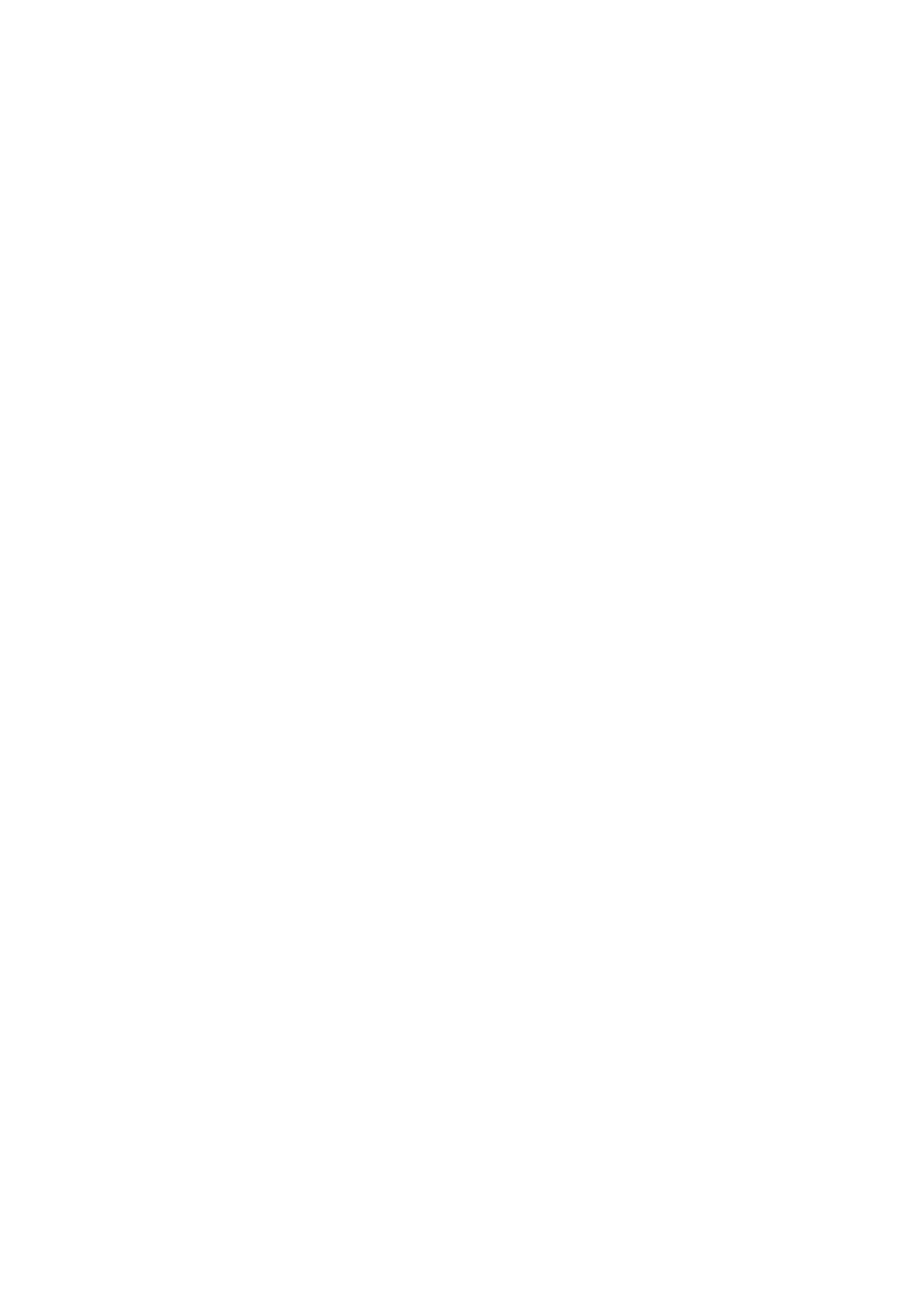# TACTRAN Park & Ride strategy

Audit of existing provision

Project No: 141821 March 2008

4 St. Colme Street, **Edinburgh** EH3 6AA Telephone: 0131 226 4693 Fax: 0131 220 0232 Email : edinburgh@cbuchanan.co.uk

| Prepared by:  |             | Approved by:          |  |
|---------------|-------------|-----------------------|--|
| Louisa Martin |             | <b>Grant Davidson</b> |  |
| Status: Final | Issue no: 1 | Date: 7 March 2008    |  |

j:\141821 tactran park and ride strategy\word\reports\audit report\final\audit report final.doc

(C) Copyright Colin Buchanan and Partners Limited. All rights reserved.

This report has been prepared for the exclusive use of the commissioning party and unless otherwise agreed in writing by Colin Buchanan and Partners Limited, no other party may copy, reproduce, distribute, make use of, or rely on the contents of the report. No liability is accepted by Colin Buchanan and Partners Limited for any use of this report, other than for the purposes for which it was originally prepared and provided.

Opinions and information provided in this report are on the basis of Colin Buchanan and Partners Limited using due skill, care and diligence in the preparation of the same and no explicit warranty is provided as to their accuracy. It should be noted and is expressly stated that no independent verification of any of the documents or information supplied to Colin Buchanan and Partners Limited has been made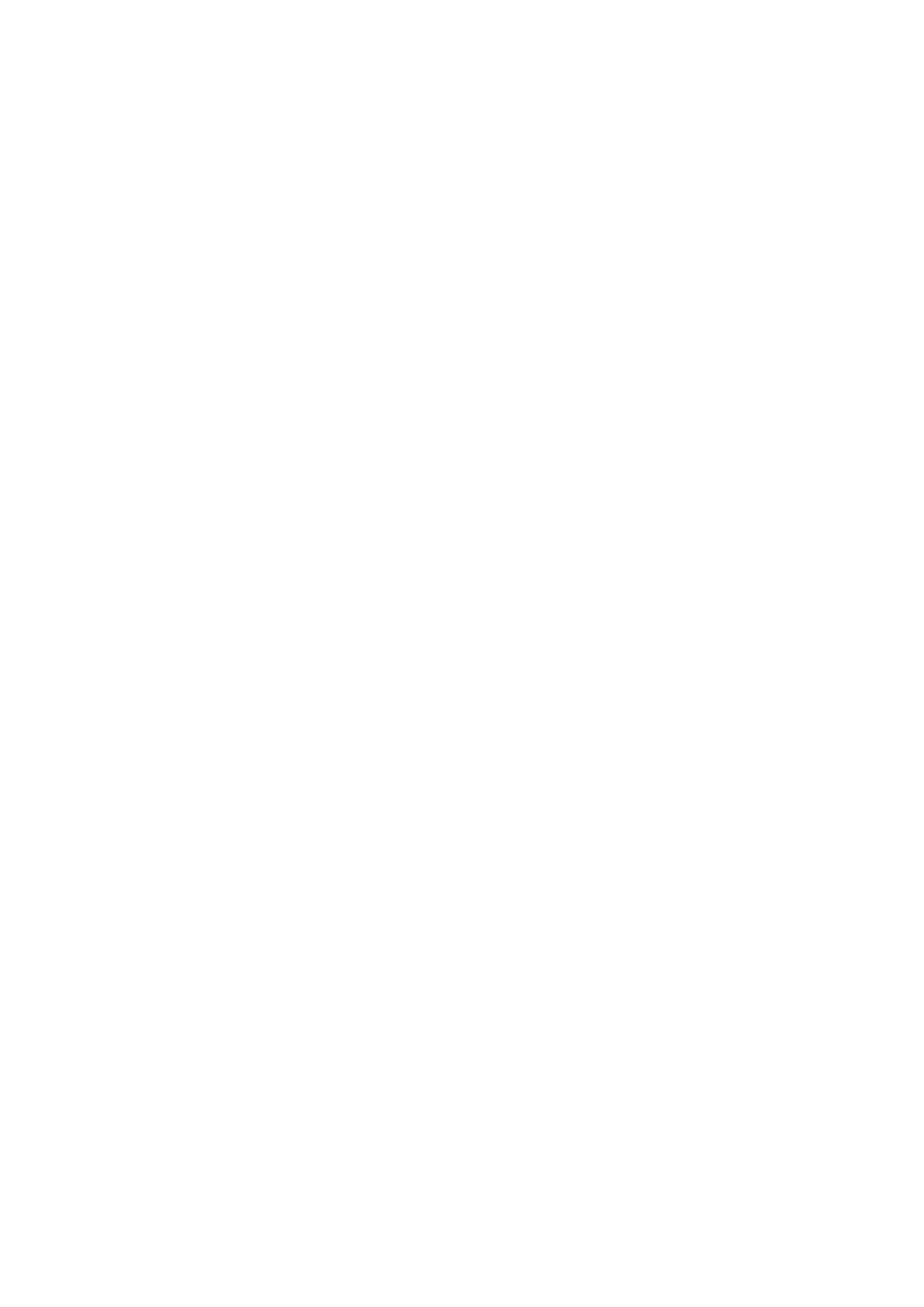

# Contents Page

| 1.  | Introduction                                                                                                                                                                                                                                                                                                                                                                                                                                                                                                         | 1                                                                                                  |
|-----|----------------------------------------------------------------------------------------------------------------------------------------------------------------------------------------------------------------------------------------------------------------------------------------------------------------------------------------------------------------------------------------------------------------------------------------------------------------------------------------------------------------------|----------------------------------------------------------------------------------------------------|
| 1.1 | Scope                                                                                                                                                                                                                                                                                                                                                                                                                                                                                                                | 1                                                                                                  |
| 2.  | Parking at point of use                                                                                                                                                                                                                                                                                                                                                                                                                                                                                              | 3                                                                                                  |
| 2.1 | Town / city centres                                                                                                                                                                                                                                                                                                                                                                                                                                                                                                  | $\mathbf{3}$                                                                                       |
| 2.2 | Major employers outwith town / city centres                                                                                                                                                                                                                                                                                                                                                                                                                                                                          | 3                                                                                                  |
| 2.3 | Parking policy / strategy                                                                                                                                                                                                                                                                                                                                                                                                                                                                                            | 3                                                                                                  |
| 2.4 | Demand                                                                                                                                                                                                                                                                                                                                                                                                                                                                                                               | 5                                                                                                  |
| 2.5 | Private non-residential parking                                                                                                                                                                                                                                                                                                                                                                                                                                                                                      | 5                                                                                                  |
| 2.6 | Residents parking                                                                                                                                                                                                                                                                                                                                                                                                                                                                                                    | 6                                                                                                  |
| 3.  | Park & Ride provision                                                                                                                                                                                                                                                                                                                                                                                                                                                                                                | 9                                                                                                  |
| 3.1 | <b>Bus based</b>                                                                                                                                                                                                                                                                                                                                                                                                                                                                                                     | $\boldsymbol{9}$                                                                                   |
| 3.2 | Rail based                                                                                                                                                                                                                                                                                                                                                                                                                                                                                                           | 11                                                                                                 |
| 4.  | Existing proposals for additional parking                                                                                                                                                                                                                                                                                                                                                                                                                                                                            | 15                                                                                                 |
| 4.1 | City centre parking                                                                                                                                                                                                                                                                                                                                                                                                                                                                                                  | 15                                                                                                 |
| 4.2 | Strategic parking                                                                                                                                                                                                                                                                                                                                                                                                                                                                                                    | 15                                                                                                 |
|     | Appendix 1<br>Parking charges                                                                                                                                                                                                                                                                                                                                                                                                                                                                                        | 17<br>17                                                                                           |
|     | Appendix A<br>Rail station Park & Ride audit<br><b>Montrose Station</b><br><b>Arbroath Station</b><br><b>Carnoustie Station</b><br><b>Golf Street Station (Carnoustie)</b><br><b>Barry Links Station (Carnoustie)</b><br><b>Monifieth Station</b><br><b>Balmossie Station</b><br><b>Broughty Ferry Station</b><br><b>Dundee Station</b><br>Invergowrie Station (Dundee)<br><b>Perth Station</b><br><b>Gleneagles Station</b><br><b>Dunblane Station</b><br><b>Bridge of Allan Station</b><br><b>Stirling Station</b> | 23<br>23<br>25<br>26<br>27<br>28<br>29<br>29<br>30<br>31<br>32<br>33<br>34<br>35<br>35<br>36<br>37 |
|     | Appendix C<br>Bus based Park & Ride audit<br>Scone Park and Ride (Perth)<br>Broxden Park and Ride (Perth)<br><b>Kinross Park and Ride</b><br>Springkerse Park and Ride (Stirling)                                                                                                                                                                                                                                                                                                                                    | 39<br>39<br>41<br>42<br>43<br>44                                                                   |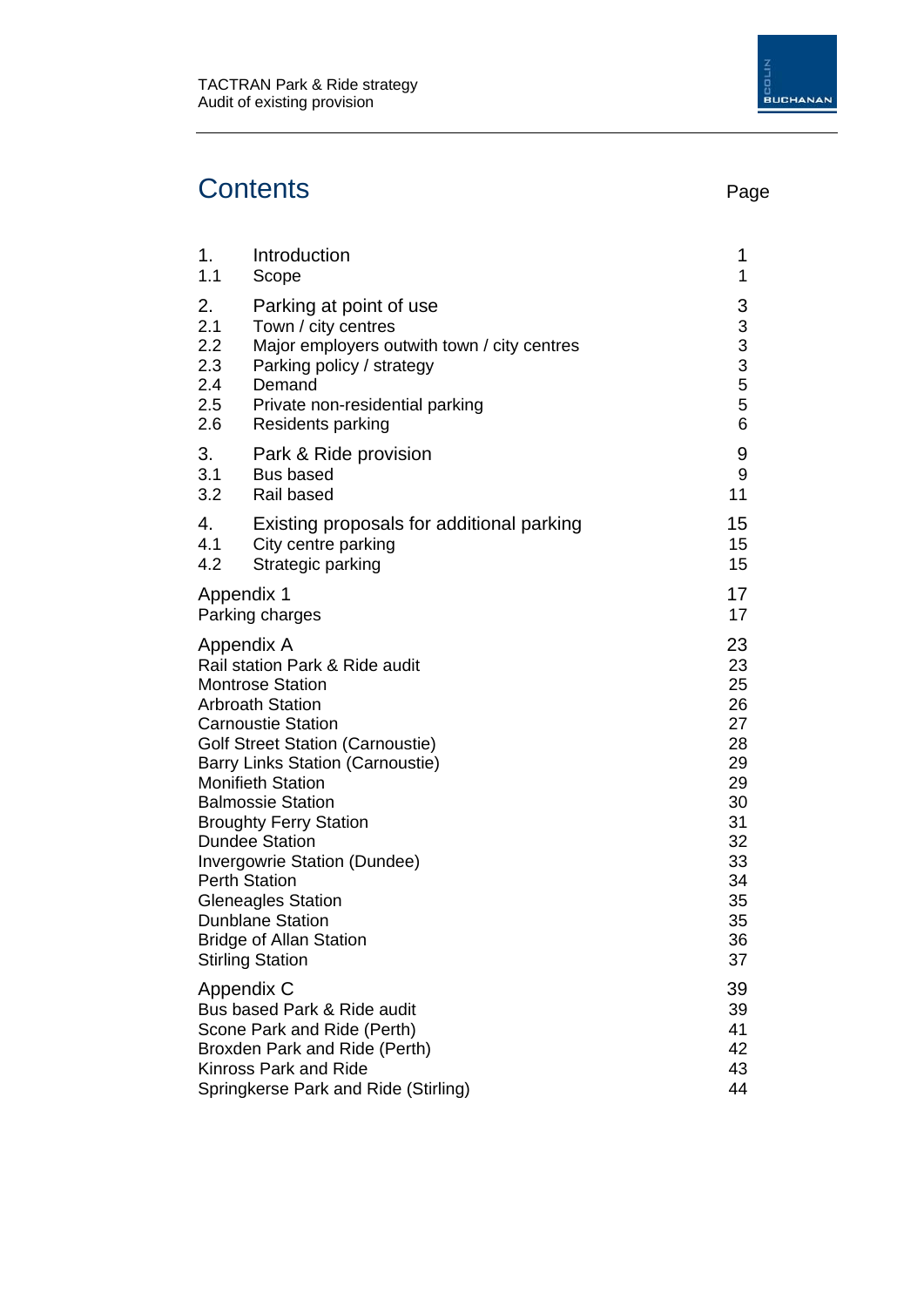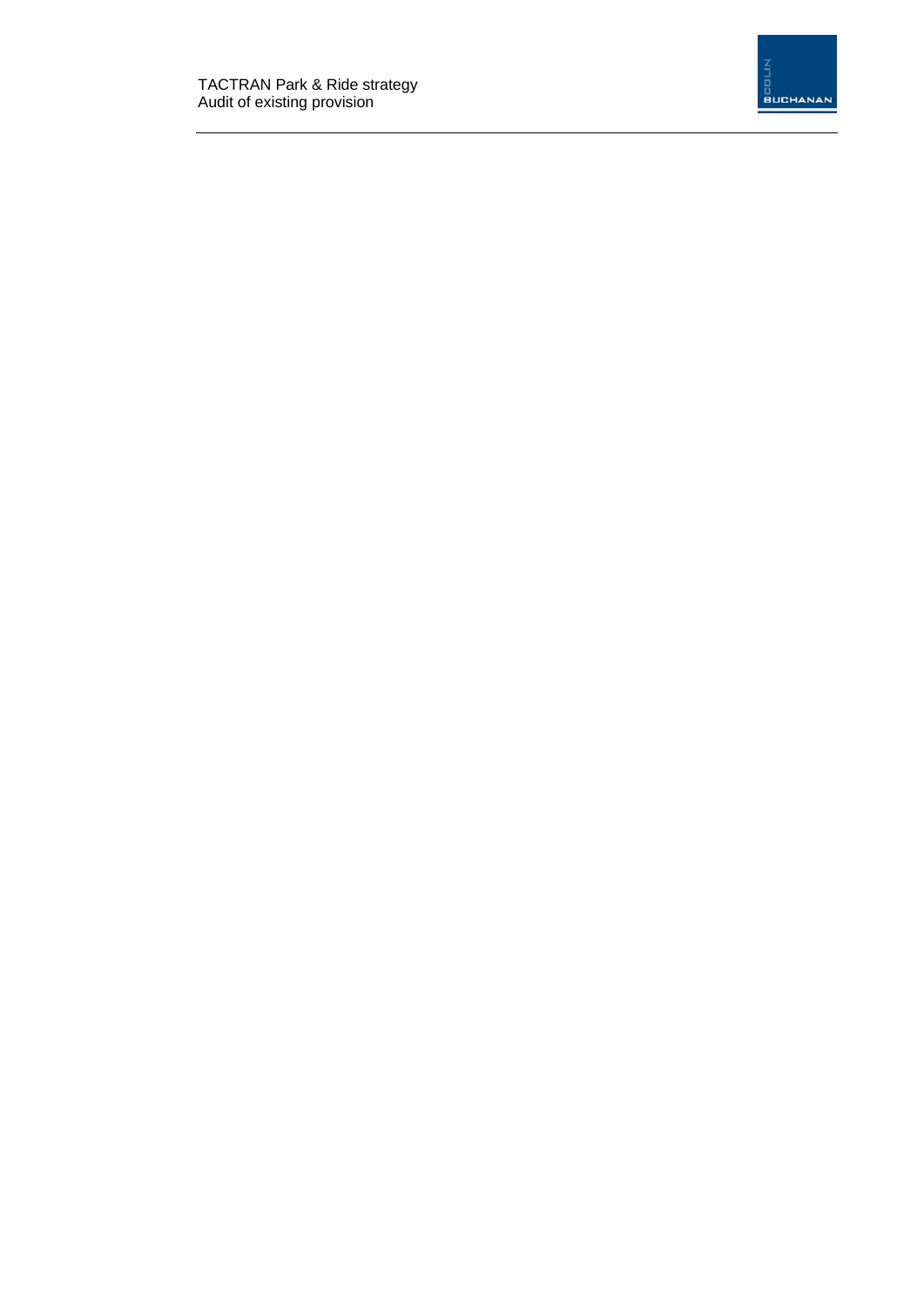

# <span id="page-6-0"></span>1. Introduction

# 1.1 Scope

- 1.1.1 The report summarises Colin Buchanan's audit of existing parking provision, in terms of:
	- **•** provision within the urban centres of Dundee, Perth and Stirling
	- **the operation and performance of existing bus based Park & Ride serving** urban centres
	- **strategic bus-based Park & Ride for longer distance trips**
	- rail-based Park & Ride at all stations where there is likely demand.

# **Urban centres**

- 1.1.2 Each local authority has been contacted in order to review their existing parking policy / strategy.
- 1.1.3 Within Dundee, Stirling and Perth, the audit reviews:
	- **EXISTING PARKING SUPPLY and demand;**
	- **parking charges:**
	- PNR and residents parking, and
	- proposals for additional parking (both central and for park and ride).
- 1.1.4 The audit also reviews other major areas of parking demand (in particular hospitals and access to healthcare).

# **Park & Ride**

- 1.1.5 Existing bus and rail Park & Ride provision has been reviewed. Key elements of this section of the audit include a review of:
	- patronage
	- location, catchment served and major destination;
	- number of parking spaces available and occupancy by time of day and day of week;
	- quality of spaces, including security and CCTV provision
	- route and frequency of bus or rail service
	- quality of bus or rail provision in terms of age of vehicle, journey time, reliability, etc;
	- fares / charging regime;
		- passenger facilities at Park and Ride site, including:
			- quality of shelters, disabled provision, toilets, travel information,
		- real time passenger information
	- signing to the Park and Ride site; and
	- for bus based Park and Ride, marketing of the site, including availability of specific timetable information and livery of bus service where appropriate.
- 1.1.6 The aim of the above will be to ensure that existing Park and Ride sites are being, operated, promoted and used to their maximum capability.
- 1.1.7 For all sites (but particularly rail), the audit considers the facilities which are available to encourage travel to Park and Ride by slow modes and includes a review of pedestrian access, lighting, secure cycle parking provision, and for rail, bus service provision and interchange opportunities. Additionally, the audit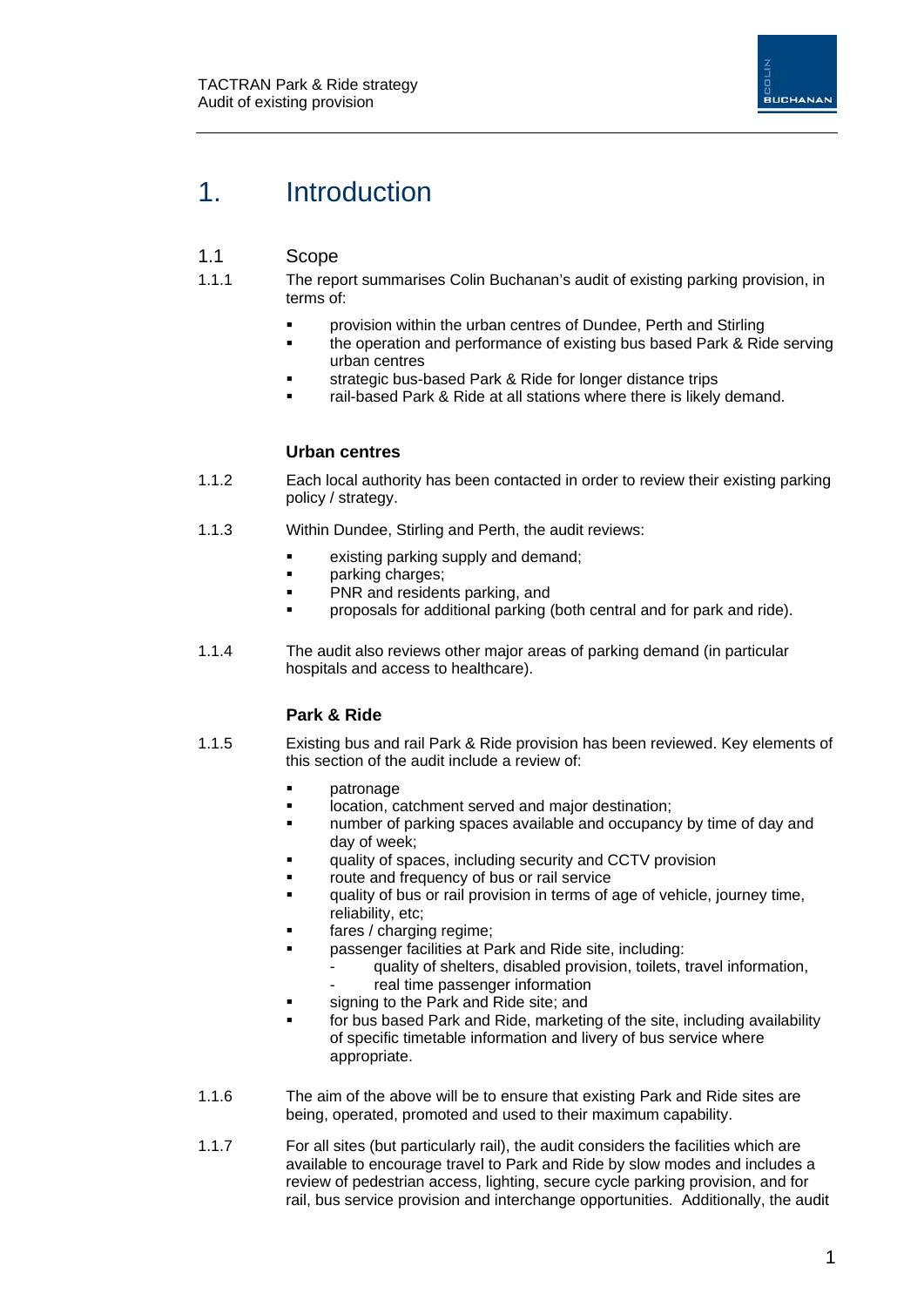

takes account of issues emerging from the Tay Estuary Rail Study undertaken in 2005.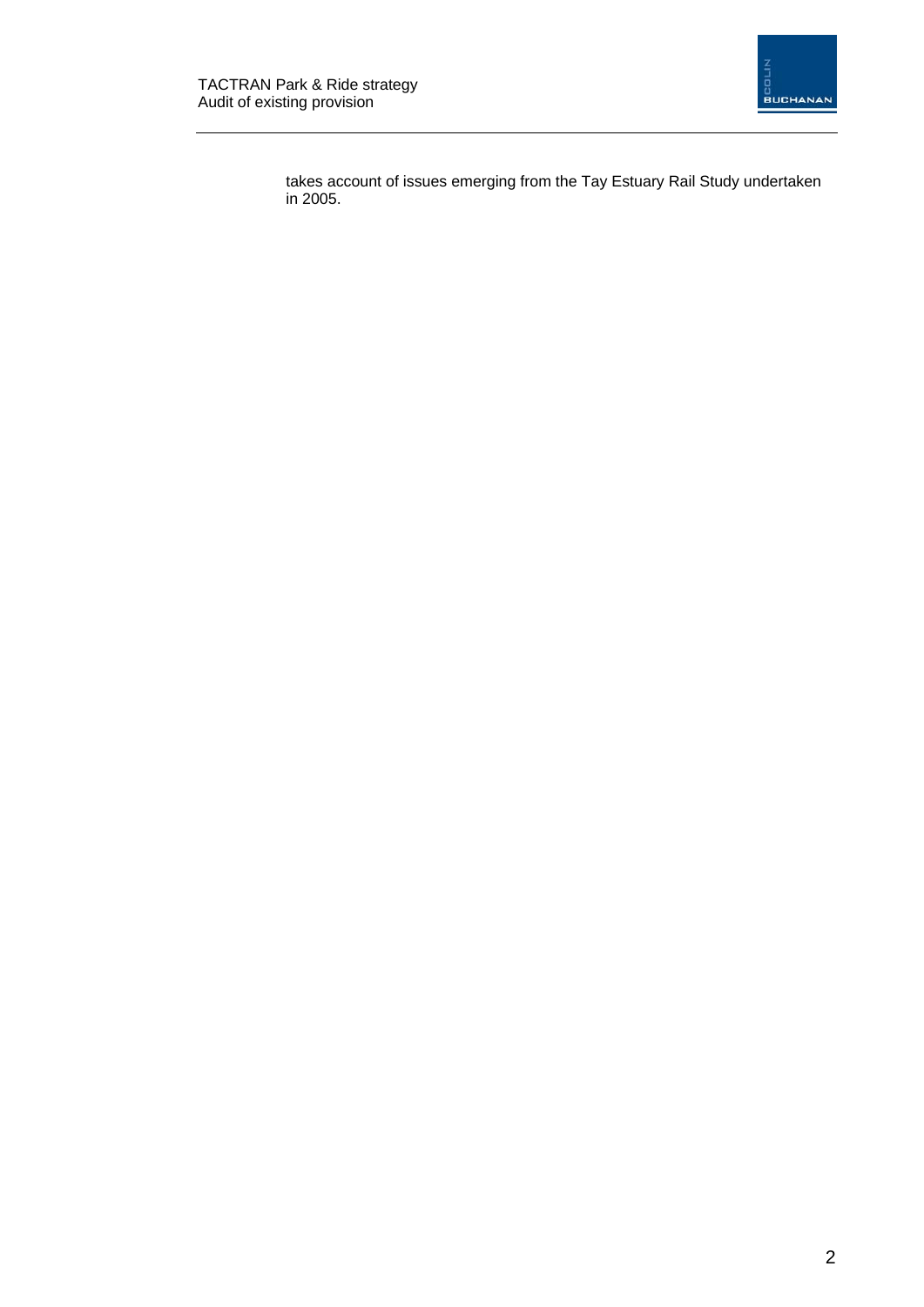

# <span id="page-8-0"></span>2. Parking at point of use

# 2.1 Town / city centres

2.1.1 Within the TACTRAN area the three major concentrations of employment and leisure activity in central Dundee (population 150,000), Stirling (40,000 including Bannockburn) and Perth (43,000) are the most important centres of parking demand. In all three areas, the Local Authorities have parking controls in place along with residents parking schemes to mitigate the impact of general parking on residents.

# 2.2 Major employers outwith town / city centres

- 2.2.1 Where major employers lie away from town / city centres this will create additional major parking demands and may make it more difficult to deliver a successful Park & Ride scheme. The most significant examples in the TACTRAN area are as follows:
	- **Dundee** The bulk of the demand is in the city centre itself, the waterfront area and in the western part of the city where there is a major concentration of employment providers including a research park and Ninewells Hospital and Medical School. There are also major employment concentrations in northwest Dundee around Charleston and the Dryburgh Industrial Estate, north of the city at Fintry, east of the city at Baldovie and at number of other smaller sites but these are not a focus of major concern with regard to parking at present.
	- Stirling The eastern side of the town hosts a retail park and the Forthside development area but these are already served by the existing Park & Ride site at Springkerse. Prudential have a substantial site at Craigforth adjacent to a new Park & Ride site which is currently under construction. The Council Headquarters is just south of the main centre at Viewforth as are the Police Headquarters and a number of government offices. Stirling Royal Infirmary is also to the south of the main centre but is expected to decline in importance as services shift to a new site at Larbert. Stirling University is to the north of the city.
	- **Perth There are major concentrations of employers around the A9 /** A912 junction, at the A9 / A85 junction and just east of the B9112 north of the point where it crosses the M90. However, within the town itself the major attraction is to the centre with some additional demand at the Perth Royal Infirmary and the harbour area.
- 2.2.2 Major employers in new buildings are generally required to plan their sites with sufficient parking and to have a travel plan in place which seeks to encourage the use of other modes such that parking demand is managed and kept down to the available supply. As a result it is generally major employers in older buildings such as hospitals and councils which put the most pressure on shared parking space.

# 2.3 Parking policy / strategy

# **Dundee**

- 2.3.2 Dundee City Council has a parking strategy which seeks to:
	- balance environmental, economic and residents' needs;
	- support economic vitality by ensuring a high turnover of shoppers and visitors;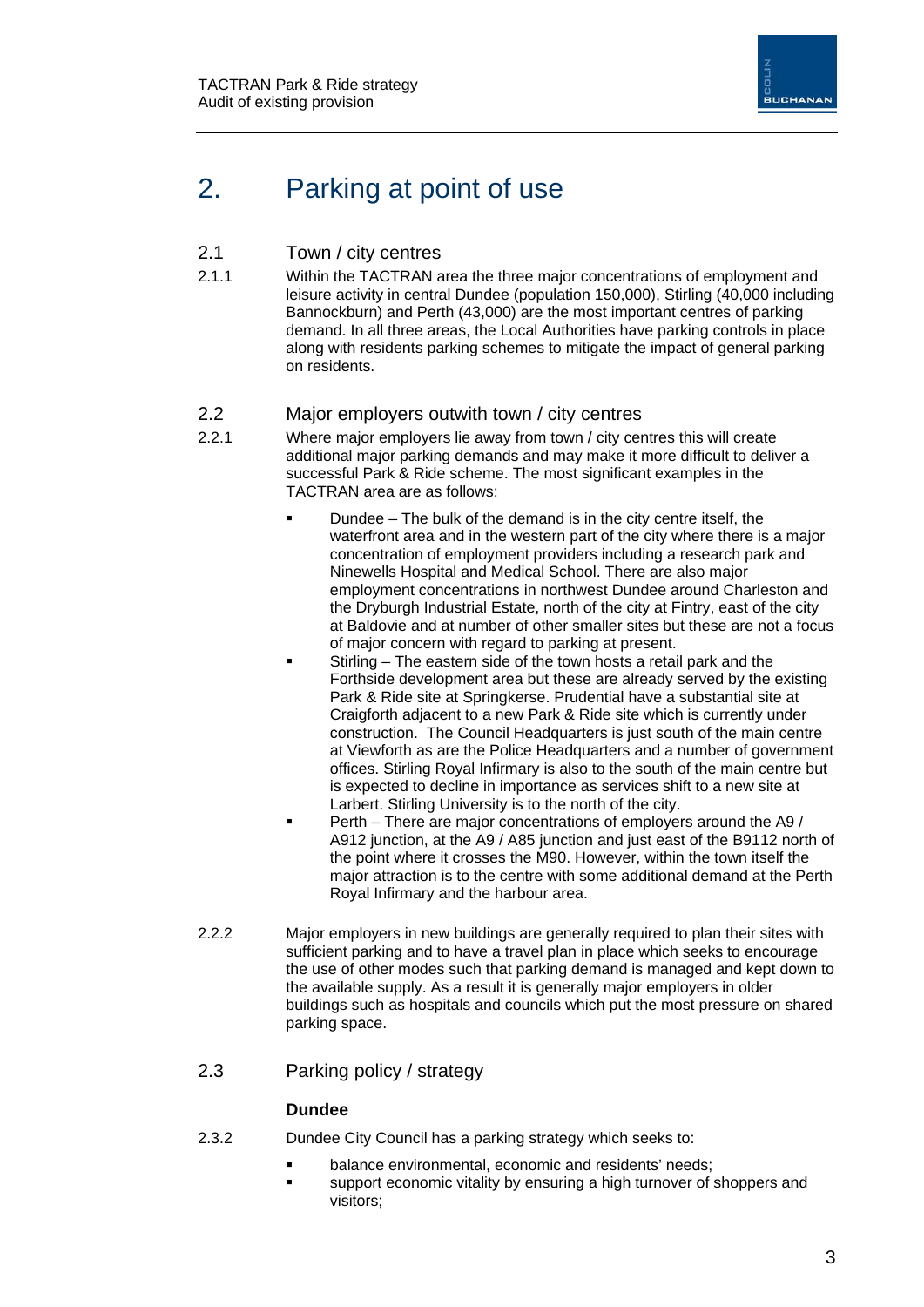

- maintain parking provision at existing levels;
- **EXECUTE A** encourage the use of non-car modes:
- **EXECUTE:** meet National Air Quality Standards;
- **nake parking good quality, safe, attractive and easy to use;**
- promote awareness of parking facilities, and
- meet the need of residents.
- 2.3.3 The measures to achieve these aims include a system of parking charges and controls, upgrades to the quality of the existing supply and residents' parking zones.
- 2.3.4 Dundee City has a small core and the majority of the controlled area lies within the region bounded by North, East South and West Marketgait and extending into the areas occupied by the station and Dundee University. In the controlled area short-stay parking is provided on-street for a charge. The maximum stay is one hour in the city centre, rising to four hours beyond the centre. Medium- and long-stay parking is provided in off-street car parks with the cost rising as parking durations increase. Dundee City Council controls a total of 5100 offstreet spaces, including NCP provision (60 more on Saturdays) and around 530 on-street spaces in the central area.
- 2.3.5 Dundee has a relatively simple charging scheme (see Appendix 1 for full details) with distinctions between on- and off-street parking and short-, mediumor long stay parking. Parking all day (as most commuters do) therefore costs between £3.10 (for monthly ticket holders assuming 21 working days in a month) and £7. Charges will rise above the rate of inflation in April 2008.

# **Stirling**

- 2.3.6 Stirling has a parking strategy with four key aims:
	- **support social and economic activity:**
	- **EXECT** integrate parking with other transport initiatives to provide a holistic response to the transport needs of communities;
	- encourage the use of public transport and other sustainable means of travel to enhance accessibility, and
	- support and improved car park maintenance and modernisation programme.
- 2.3.7 It aims to offer support to the local economy, tourism, to generate income to help to cover the costs of parking provision and maintenance, to encourage efficient use of space and the promotion of two Park & Ride sites for Stirling, to the east and west of the city.
- 2.3.8 The measures suggested to achieve these aims consist of a range of management strategies, information provision, charging regimes and the promotion of the use of other modes.
- 2.3.9 Limited information is available on the number of parking spaces in Stirling. However, the Thistle Centre / Marches car park has 1400 spaces and the Wellgreen Multi-storey 530. Tourist information suggests that there are in the region of 5000 spaces available altogether with provision concentrated on the Thistle Centre and surrounding streets. Parking all day in Stirling costs a maximum of £7 in the NCP Wellgreen car park (see Appendix 1 for full details of Stirling's parking charges).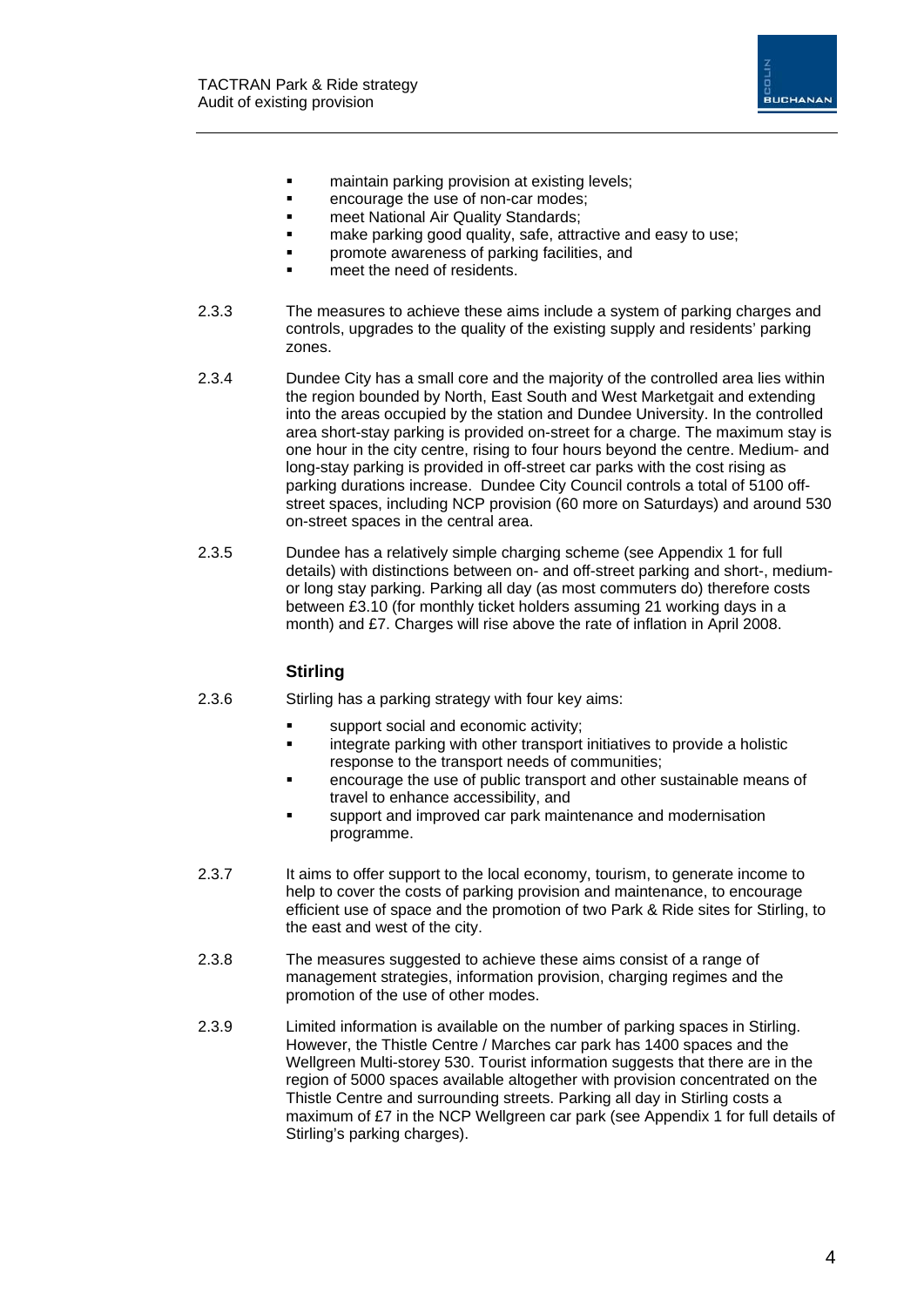

#### **Perth**

- <span id="page-10-0"></span>2.3.10 Perth and Kinross Council do not have a formally adopted parking strategy document. However, there is a system of parking restrictions in place covering the area enclosed by the Inner Ring Road with some extensions to the north, south and east. Parking occupancy surveys supplied by Perth and Kinross Council are comprehensive and covered a total of 5260 spaces in the central area and surrounding streets.
- 2.3.11 Perth has a complex charging scheme with charges varying across a detailed zone system on-street and from one off-street site to the next. All day charges vary from £1.90 per day with a monthly ticket at South Inch car park to £5.40 for a one-off trip to the Thimblerow car park.

# 2.4 Demand

- 2.4.1 Dundee City Council have supplied data from their VMS system for the period 09/01/2008 to 15/01/2008. Not all of the car parks are included in the VMS system but this data covers some 4,600 of the total available spaces. During this period the maximum occupancy recorded at a single site was 98% but the maximum total occupancy was 56% and there were never less than 1885 spaces available. Additional data for 11/02/2008 to 17/02/2008 gives a similar picture. Excluding car parks where the data is clearly incorrect indicates tha maximum total occupancy was 65% and there were always at least 1574 spaces available. However, clearly neither of these two weeks is comparable to the situation which might be anticipated at the height of the Christmas shopping season.
- 2.4.2 Although Stirling Council operate a VMS system, it is unsuitable for the purpose of extracting occupancy data. Alternative demand information for their city centre car parking is required.
- 2.4.3 Perth and Kinross Council collected on and off-street parking data for Perth on a regular basis from 2000 to 2004. The 2004 weekday data indicates that although some sites are full there is an average maximum occupancy of 59% with 2160 spaces available, down from the maximum value of 65% recorded in 2003. Saturday occupancies are higher at 83% (only 910 spaces available) with several sites operating at or above capacity.
- 2.4.4 Perth and Kinross Council have supplied data from their VMS system, however, the information derived from it is of limited use.
- 2.5 Private non-residential parking
- 2.5.1 A recent survey identified 2,527 private non-residential parking spaces in the central controlled area of Dundee City which is around half of the number over which the council (or NCP) have control.
- 2.5.2 Perth & Kinross and Stirling Councils' are unable to provide accurate estimates of the number of private non-residential spaces in their central areas.
- 2.5.3 Dundee's Ninewells Hospital has a total of 8000 staff / students and attracts around 6000 patients and visitors daily. The hospital has 2,500 car parking spaces managed by Vinci Car Parks. Six hundred spaces are reserved specifically for patients / visitors. Staff parking permits cost around £25 a month and are allocated on a first-come first-served basis. In the inner car parks parking costs £1.60 for four hours rising to £5 for seven hours and £10 for more than seven hours. In the outer car parks an all day stay costs £1.60. Demand for parking is very high and spills into surrounding streets. A controlled parking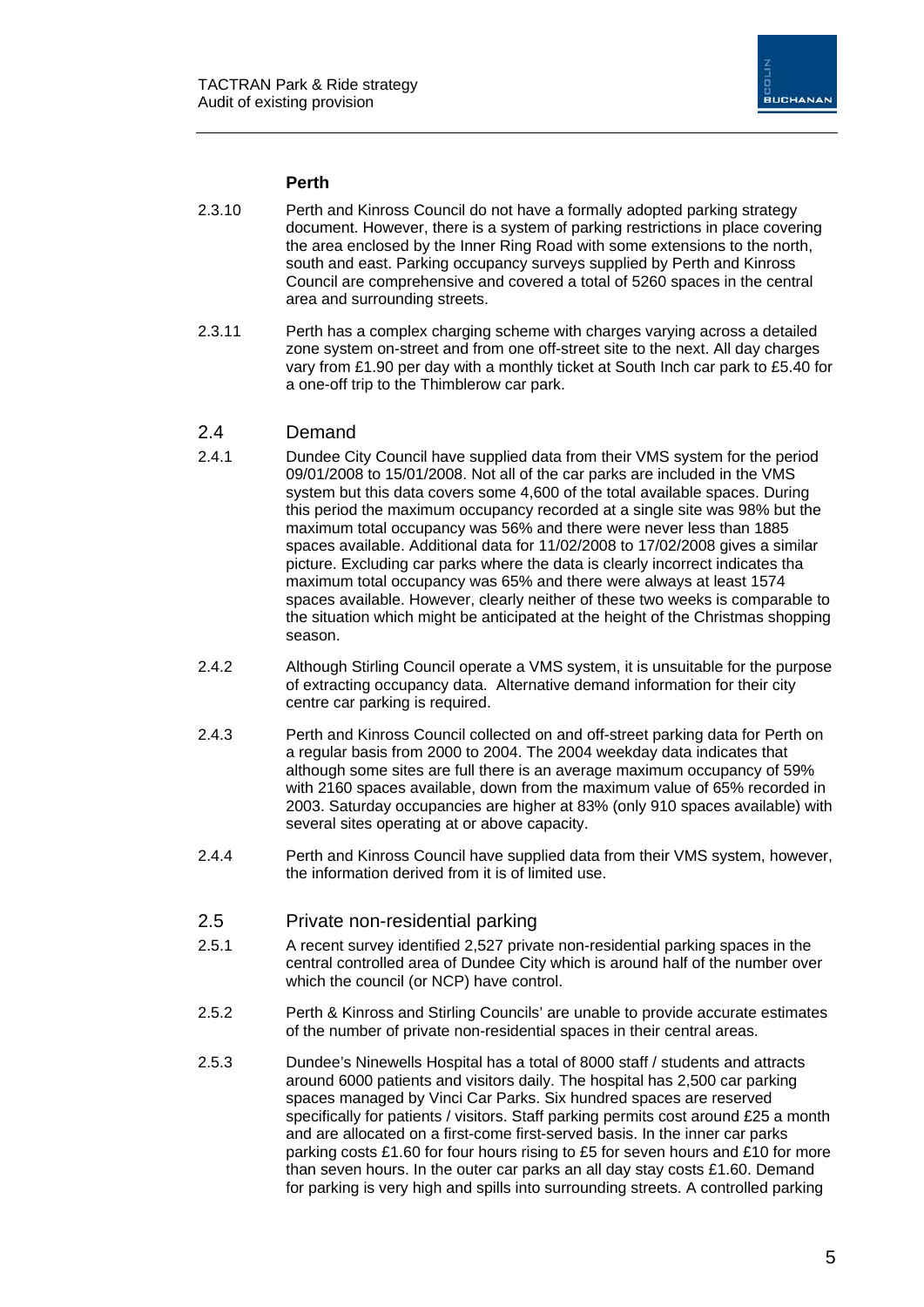

zone (CPZ) has been introduced at Menzieshill in order to limit this overspill and improve the availability of residents parking in the area.

- <span id="page-11-0"></span>2.5.4 Staff and patients are drawn from all over Tayside and north-eastern Fife. Staff work varied shift patterns, patients generally arrive from 08:00 and leave throughout the day. Visitors tend to arrive and leave between 14:30 and 20:00. Although most staff, patients and visitors arrive by car (there is a known issue with a high level of single occupancy car use) public transport is good and the bus is an important means of access. The hospital is attempting to tackle the parking problem and has a completed Travel Plan with on-going survey programs and measures. The NHS Tayside structure plan is seeking to increase community care and so reduce the need for travel to the Ninewells site.
- 2.5.5 Perth Royal Infirmary has 1,400 staff and 440 staff parking spaces. There are 207 spaces for staff and visitors. Parking costs £1.20 per visit or £14.00 per month. Parking demand is very high and there is overspill into the surrounding streets. There has been a recent travel survey indicating that travel distances are often long but that staff, patients and visitors do arrive at the hospital by a range of modes. The existing bus service to the site is good and in addition there are proposals for a new staff shuttle bus between this site and Ninewells, which is aimed at reducing inter-hospital car travel by staff.
- 2.5.6 Stirling Royal Infirmary, like the sites above generates substantial parking demand. However, under proposed changes to healthcare provision in the Forth Valley Region it will decrease to 161 beds and around 550 staff in total (340 on duty on any particular day) resulting in a reduction in generated trips.
- 2.5.7 In addition to NHS facilities there are a number of other major employers in Dundee, Stirling and Perth including several private sector employers and the councils themselves. The majority of these employers, particularly the private employers, occupy premises on or towards the edges of the built up areas and, as such, are not obvious candidates for Park & Ride. However, we will be identifying these sites to see when it would be appropriate to divert Park & Ride services to serve them.

#### 2.6 Residents parking

2.6.1 City centre residents compete with commuters for parking and residents parking schemes are commonly required where there is pressure for space.

# **Dundee**

- 2.6.2 Dundee has three existing residents parking schemes. The oldest is the City Centre scheme which allows resident permit holders to park in any off-street car park or Pay and Display space during the restricted period. Permits cost £60 per year. There is no limit on the number of permits which can be issued to each household. The Menzieshill area, adjacent to the Ninewells Hospital covers around 800 residential properties and two-thirds of on-street spaces are allocated residents bays which residents can use once they have purchased a permit at an annual cost of £5. In Broughty Ferry residents can purchase council car park season tickets for £45 per year.
- 2.6.3 Additional schemes are being investigated for Dundee West End, Dudhope, Hilltown, Princes Street and Invergowrie Drive and these are currently going forward for public consultation and further consideration. The implementation of any or all of these schemes would be expected to increase the pressure on commuter parking in Dundee City.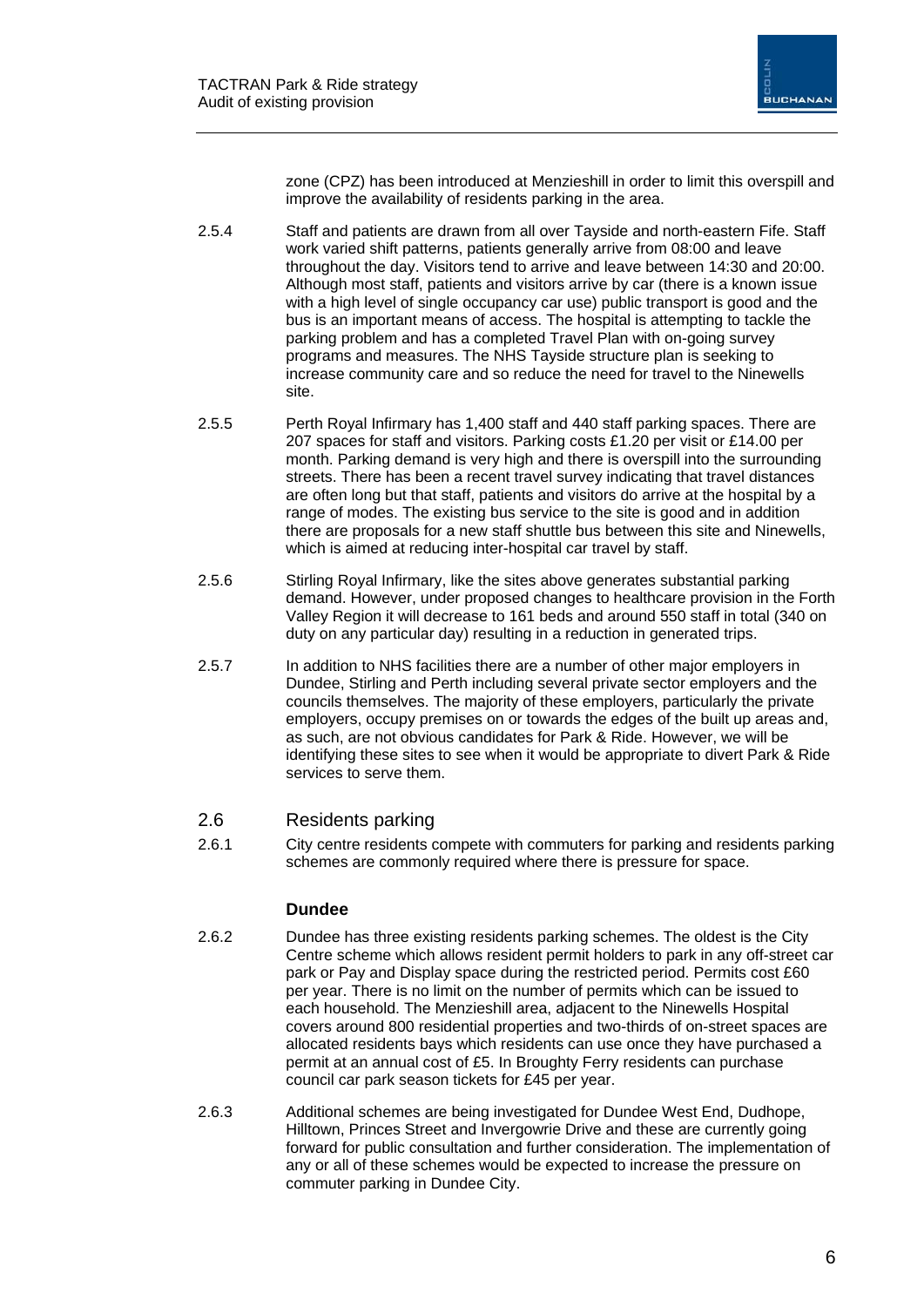

- 2.6.4 Stirling provides a residents parking scheme for those living in the central controlled area. At an annual cost of £60 permit holders are able to park in Pay and Display bays as well as residents spaces.
- 2.6.5 Similarly, Perth operates a residents parking scheme within the controlled area. In the central part of this area permits cost  $£150$  annually and in the outer part of this area permits cost £85 annually. Both allow residents to park on-street within 100 metres of their homes and central area permits also allow residents to park in the Canal Street multi-storey car park and one other designated car park.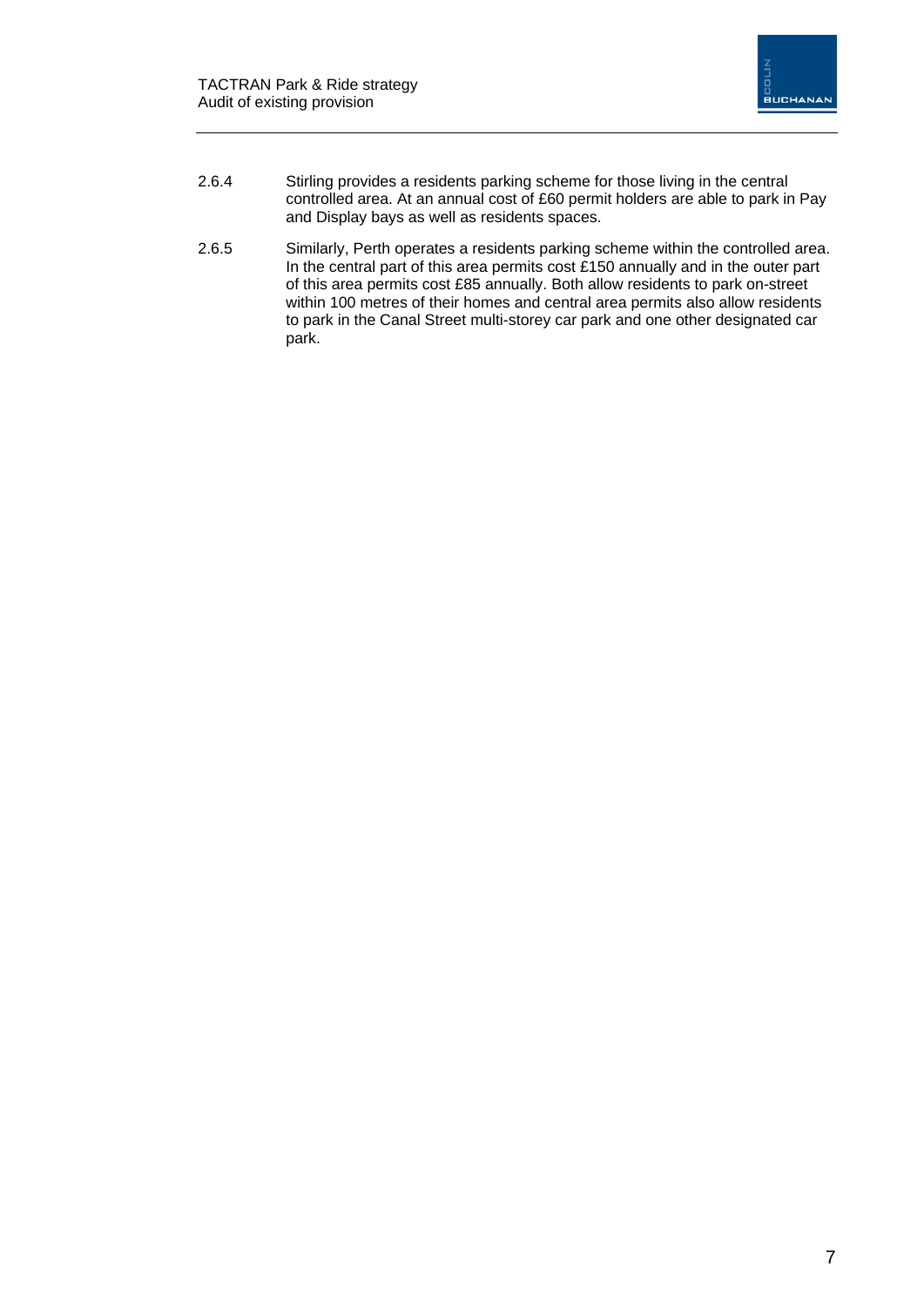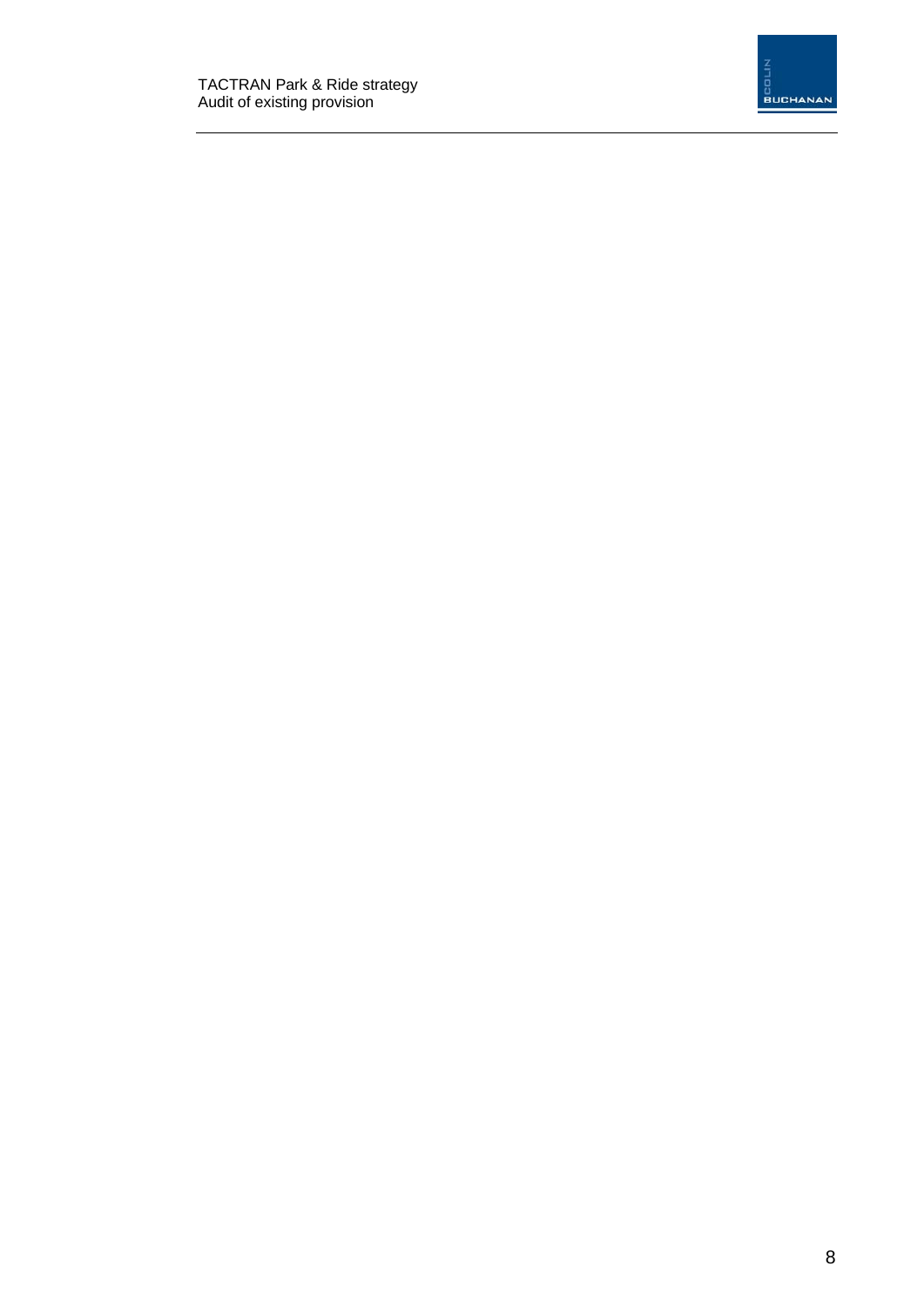

# <span id="page-14-0"></span>3. Park & Ride provision

# 3.1 Bus based

3.1.1 There are currently four permanent bus-based Park & Ride sites operating in the TACTRAN area with one more under construction. In addition there are two seasonal sites and one site under construction. Full details of the audits are given the appendices and are summarised below.

# **Broxden**

- 3.1.2 This is a site located at the junction of the A9 and the M90 just west of Perth. There are currently 250 parking spaces but the site is commonly full and is currently being extended to provide an additional 156 spaces which are estimated to be available from April 2008. The site collects traffic approaching Perth from Dundee on the A90, Edinburgh and Fife on the M90, Stirling, Glasgow and Inverness on the A9 and Crieff on the A85.
- 3.1.3 Buses leave the site between 07:00 and 19:00 daily running every 10 minutes before 09:00 and after 16:30 and at 15 minute intervals over the rest of the day. There are additional services on Sundays in the run-up to Christmas. The bus service (number 301) is a dedicated one provided by Smith and Sons Coaches. These buses are limited stop but still serve a range of destinations on the route into Perth town centre. Parking is free and a return fare on the bus cost £1 for adults. Buses are open to all users, not just those originating from the Park & Ride.
- 3.1.4 In addition the site acts as an interchange for long distance Megabus / Citylink services throughout the week.
- 3.1.5 The site is well used. Perth and Kinross Council have been collecting data on site usage since it began operating in June 2002 and over the period from 2003 to 2007 it served an average of 10,800 passengers a month (on the 301) with typical weekday passenger numbers around 450-500, Saturday numbers around 600 (rising to around 1000 in December) and Sunday numbers around 190 on average while this service runs.
- 3.1.6 Megabus / Citylink report that the average boardings per month for their services in the last three months in 2007 were around 6,010. This suggests that around one third of the users of the site are using it to access strategic rather than local services. Of these strategic users 81% were southbound with Glasgow and Edinburgh between them accounting for 65% of the total demand. The third most popular destination is Aberdeen with 11% of the demand.
- 3.1.7 Data collected on 29<sup>th</sup> November 2007 on behalf of Transport Scotland indicated that, on this particular day, the peak occupancy of the car park was 237, 95% of the total capacity and at 17:30 on 24/01/08 the site still appeared to be around 80% occupied and several users were observed coming and going. At this time the vast majority of users appeared to be Megabus passengers.

#### **Scone**

3.1.8 The site at Scone is a small site on the A94 at the Angus Road roundabout. It has 50 parking spaces. The site serves traffic approaching Perth on the A94 from Balbeggie, Woodside/Burrelton, Coupar Angus, Blairgowrie, Alyth and Meigle.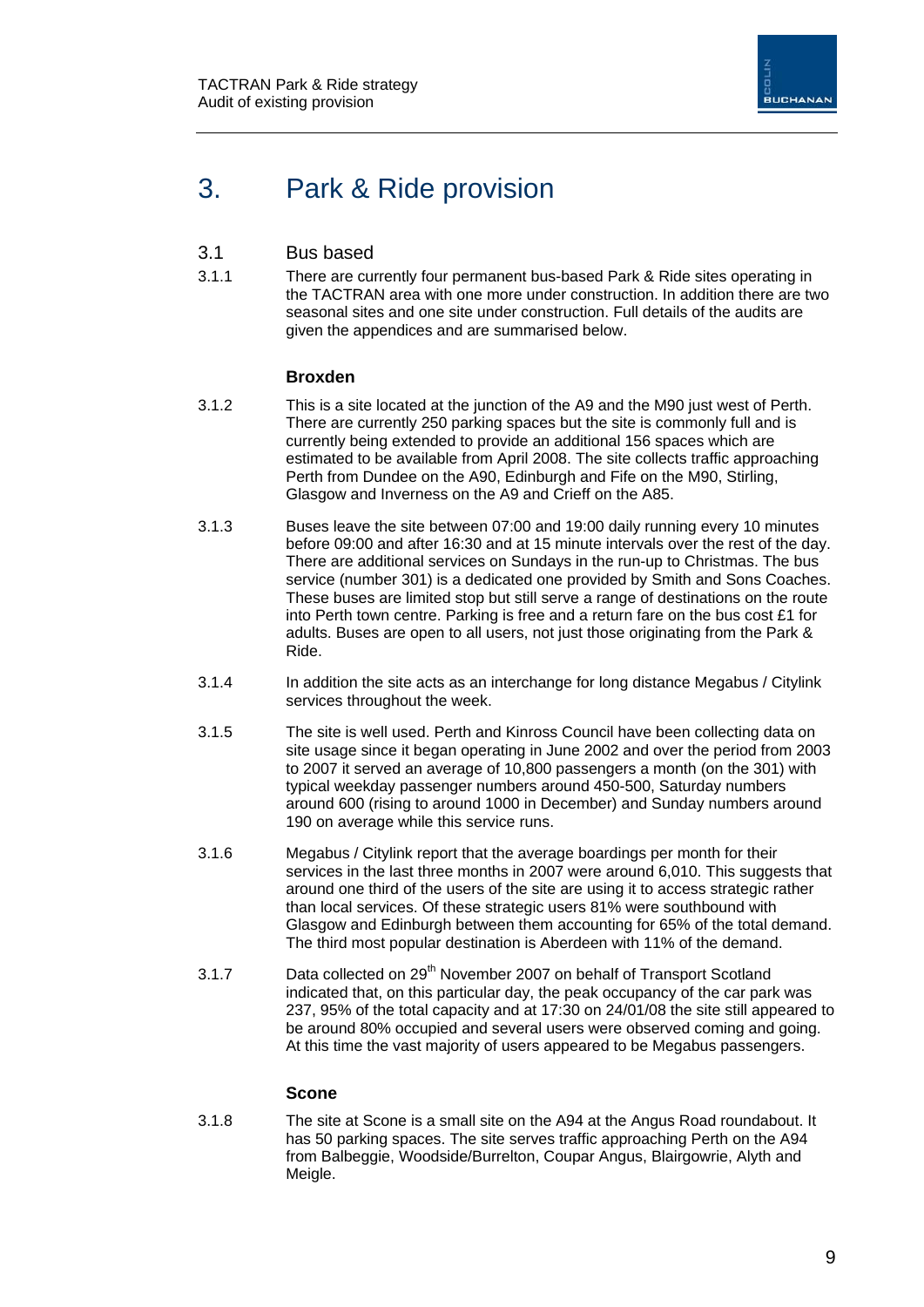

- 3.1.9 There is no dedicated park and ride service but the Stagecoach 7 (serving all stops into Perth) passes the site every 10 minutes from around 07:30 to 18:30 Monday to Saturday with a service every 20 mins early in the mornings and later in the evenings and a half hourly service on Sundays. Parking is free and a return fare on the bus is £1.50 for adults.
- 3.1.10 The data available on site usage is limited but informal observations by Perth and Kinross Council suggest that there are rarely more than 5 or 10 cars in the site. Six parked cars were present at 16:50 on 24/01/08.

# **Kinross**

- 3.1.11 The 126 space Kinross site started operating in May 2007 and is situated just off the M90 and accessed from Station Road, Kinross. The site can potentially serve both north and southbound traffic on the M90 but in practice operates primarily as a coach interchange for passengers travelling to and from the south, particularly Edinburgh.
- 3.1.12 Long distance Megabus / Citylink services call at the site as do local Stagecoach services 23 and 36B. Both of these services run two-hourly and it is unlikely that they are used by those parking at the site to any significant extent though they will provide a potential means of non-car access to the longdistance bus stop. Parking is free and there are no special bus fares for users of the site.
- 3.1.13 Again, the data on site usage is limited but Megabus / Citylink report an average of 875 boardings per month in the last three months of 2007. This equates to around 40 passengers per week day implying that the site is not yet well used (although clearly it takes time for demand to build). Edinburgh is the most important destination with 57% of passengers boarding coaches with that destination. Aberdeen accounts for 27% of the demand with Dundee and Inverness accounting for 8% and 7% respectively. Only 1% of passengers were heading for Perth suggesting that this site is more important strategically than locally.
- 3.1.14 At 18:40 on 24/01/08 there were five cars parked in the site. Though some may have already left strategic travellers from Edinburgh and Glasgow might be expected to be later than this returning. Notably of the four or five users observed arriving at / leaving the site all were walking to / from the direction of the main road.

# **Springkerse**

- 3.1.15 Springkerse Park & Ride (200 spaces) is east of Stirling between the Muirton and Broadleys roundabouts and serves traffic approaching Stirling from Alloa on the A907, Fallin on the A905 and, to a lesser extent, from Menstrie and Alva on the A91 and the Falkirk area on the M9, M80 and A91.
- 3.1.16 The site is active from Mondays to Saturdays from around 07:30 to 18:30 (later on Thursdays). The site has been recognised under the Park Mark (Safer Parking) scheme for its site security, facilities and operation. There is CCTV, visitor and tourist information and parking attendants are on hand to help with queries. Parking is free.
- 3.1.17 There is a dedicated Park & Ride bus which leaves the site every 12 minutes (15 minutes in the early mornings). The bus is limited stop, serving a selection of locations on the route into Stirling city centre. The buses have their own route through the Forthside Development Site and are fitted with transponders which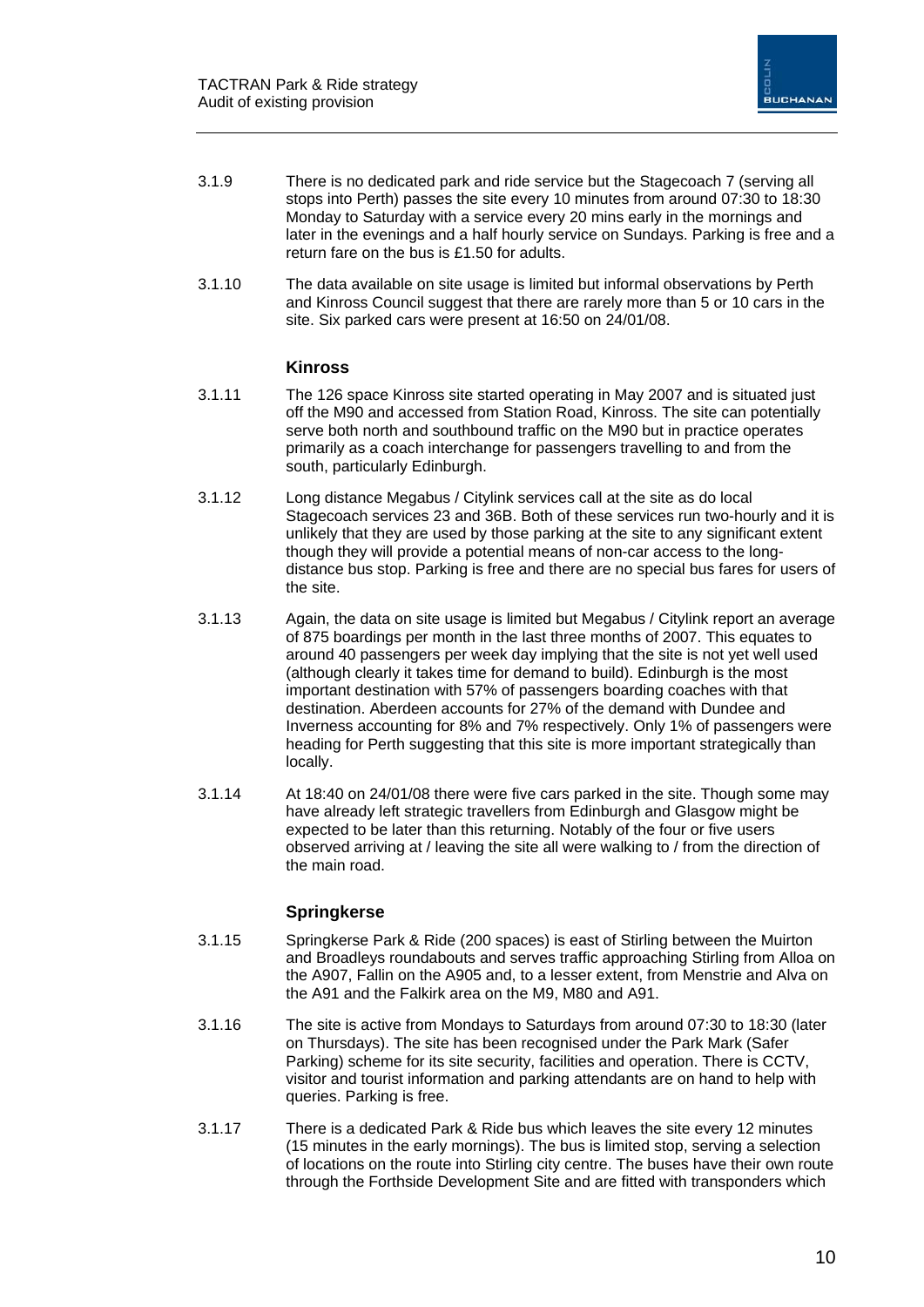

can register a priority demand at traffic signals. The bus service is open to all users, not just to Park & Ride users and the adult return bus fare is £1.

- <span id="page-16-0"></span>3.1.18 The site is adjacent to a retail park and Morrisons supermarket resulting in balanced flows to and from the site, improving patronage. Additionally opening the service to non Park & Ride site users and concessionary pass holders has also improved patronage levels.
- 3.1.19 Stirling Council are very pleased with the way the site is operating with an average of around 5,700 single journeys and 9,400 return journeys to the site per month since it opened at the beginning of September in 2006. This suggests that the site serves an average of 15,100 people per month. Assuming 26 days to a month (excluding Sundays) this equates to some 580 people per day. This is likely to be an overestimate as a proportion of those who buy single tickets will buy single tickets in both directions and reduce this total. However, even allowing for this, for the fact that average car occupancies will be greater than one and for the fact that some trips are made on the bus alone with no car being parked it seems likely that the car park is well filled. Council observations support this indicating that the site overflows into the adjacent retail park at peak times.
- 3.1.20 At 12:30 on 25/01/08 the site was around 50% occupied and several cars were observed arriving / leaving.
- 3.1.21 The contract for the Park & Ride bus has recently been re-let on the basis of all inclusive costs with fares paid directly to the bus operator.

# **Seasonal Park & Ride in the Stirling area**

3.1.22 Stirling operates additional Park & Ride sites on Saturdays and Sundays in December from the Bannockburn Heritage Centre just south of the city and the Prudential complex just west of the city. Buses run every 15 minutes from 10:00 to 18:00 with an adult return costing £1. However, usages at these sites have been found to be low and it is considered that their role will be filled by permanent sites for the 2008 season.

# **West Stirling**

- 3.1.23 This is a new site adjacent to the M9 / A84 Craigforth Interchange offering opportunities to attract traffic from the north and south as well as from the west. The site is currently under construction and is expected to open in late summer (2008). There will initially be space for 200 cars with space to expand to 400. In addition to the facilities available at the Springkerse site there will be an indoor waiting room.
- 3.1.24 Buses from this site run every ten to fifteen minutes and will serve the city centre via other important locations like the Council Headquarters at Viewforth. There is very little congestion on the proposed route. Buses will not link up with those from the Springkerse Park & Ride site as there is no congestion free route through the city centre.

# 3.2 Rail based

3.2.1 Data supplied by First Scotrail indicates the five busiest stations in the TACTRAN region are Stirling, Dundee, Perth, Dunblane and Arbroath followed by Montrose, Bridge of Allan, Carnoustie, Pitlochry and Gleneagles. The most popular destinations are the three regional centres of Dundee, Stirling and Perth together with three more distant locations, Glasgow, Edinburgh and Aberdeen.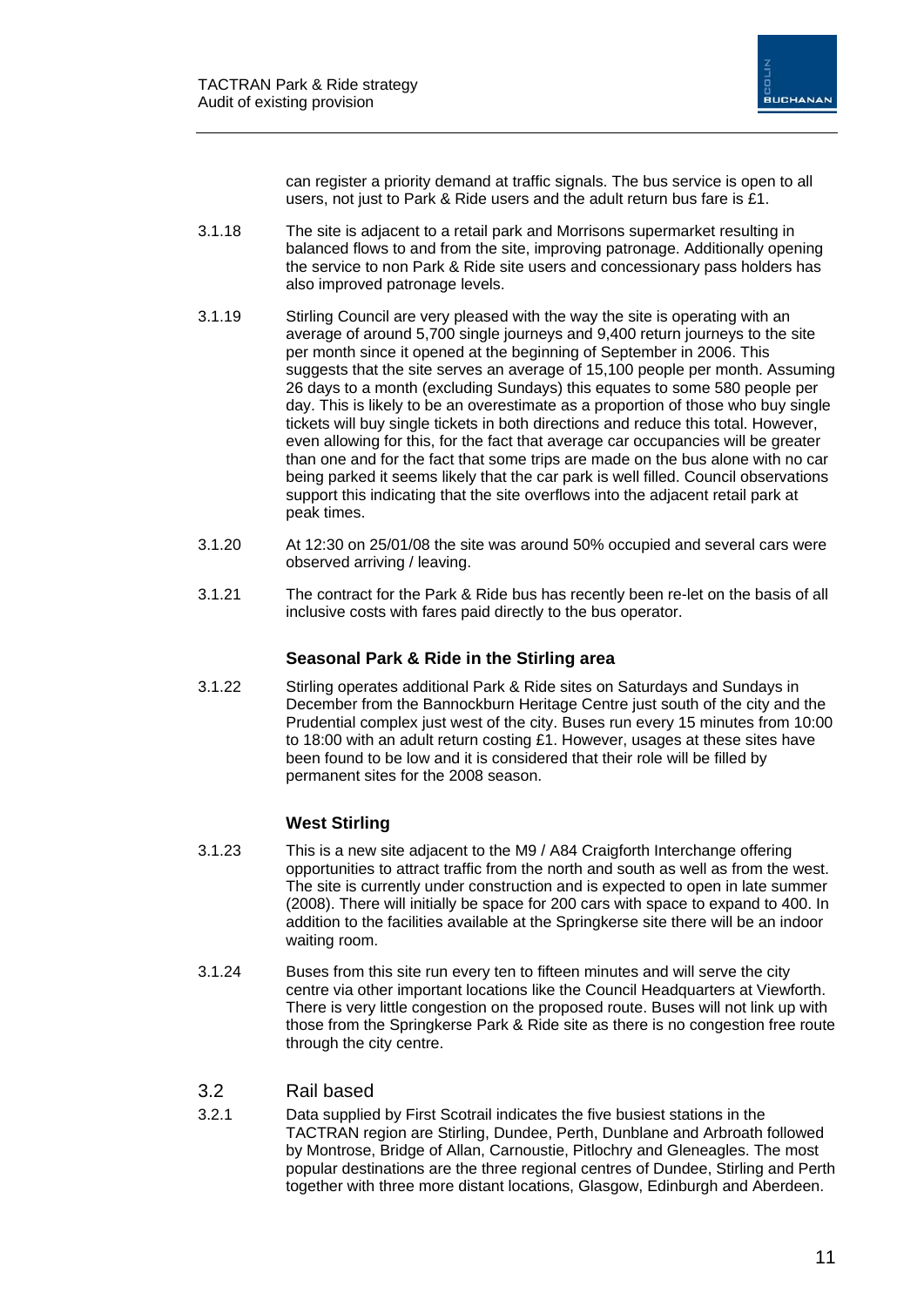

- 3.2.2 Overall, car is not a particularly important means of arriving at the stations in the TACTRAN region. For those stations where data is available bus and walk are the two most important arrival modes accounting for just over one third of all arrivals. Arrivals by car account for only one sixth of the total though they will clearly be much more important at some individual locations like Gleneagles and Dunblane.
- 3.2.3 However, at a very busy station one sixth of the total travellers may still be a substantial number and factoring the proportion of passengers arriving by car by the number of passengers originating at the appropriate station indicates that Stirling, Dunblane, Perth, Arbroath and Bridge of Allan should have the highest requirements for car parking. The Regional Transport Strategy identified Montrose as an informal Park & Ride site. While Montrose certainly does function in this way with parking both in the official station car park and, to a small extent, in an adjacent supermarket car park the total numbers of people driving to Montrose Station is modest, around half the number found at Arbroath. However, it is noted that all the car parking available for passengers from Montrose is immediately adjacent to the station and so its Park & Ride role is obvious.
- 3.2.4 For these five most important rail-based Park & Ride interchanges the most commonly stated reason for travel is "visiting friends/relatives" followed by "work" and "on personal business (eg job interview, doctor)". This suggests that a high proportion of travellers will be parked for more than the period typical for commuters increasing the need for parking.
- 3.2.5 From Arbroath (and Montrose) northbound trains run approximately half-hourly in the morning peak and approximately hourly throughout the day. Trains southbound to Dundee are approximately half-hourly while trains to Perth, Glasgow or Edinburgh are approximately hourly. Timings are not regular. Travel times to Edinburgh and Glasgow are too long for most people to consider making such trips on a daily basis. From Perth trains to Aberdeen and Glasgow are approximately hourly and run at regular times throughout the day though not at peak times. Trains to Edinburgh are closer to being two-hourly with some extra peak time services. Timings are not regular.
- 3.2.6 From Dunblane and Bridge of Allan trains to Edinburgh run half hourly and direct trains to Glasgow run hourly with some additional peak time services. Northbound passengers often need to start out southbound and change at Stirling. From Stirling itself trains run half hourly to Edinburgh, four times an hour to Glasgow and roughly hourly to Perth.
- 3.2.7 Site observations were supportive of the view that there is a high proportion of Park & Ride activity at Stirling, Dunblane and Bridge of Allan. All day parking around Dunblane Station, presumably by commuters, is causing considerable parking and access difficulties in the town. It is likely that a part of this problem is caused by travellers arriving from the rural areas around Crieff and Callandar. It is likely that some of these travellers technically live nearer to Gleneagles Station but are driving further to take advantage of an enhanced service frequency.
- 3.2.8 Perth Station's car park was full but it is not large (54 spaces). It is likely that parking is spilling onto surrounding streets which lie outside the central controlled area but it is difficult to confirm this as parking is restricted on the section of the inner ring road immediately outside the car park. The car park at Arbroath station is extremely small (15 spaces). All were full despite a charge of £1 per day. Neighbouring free council controlled car parks were also full. It is likely, though not certain, that a good proportion of these cars had been left by rail travellers.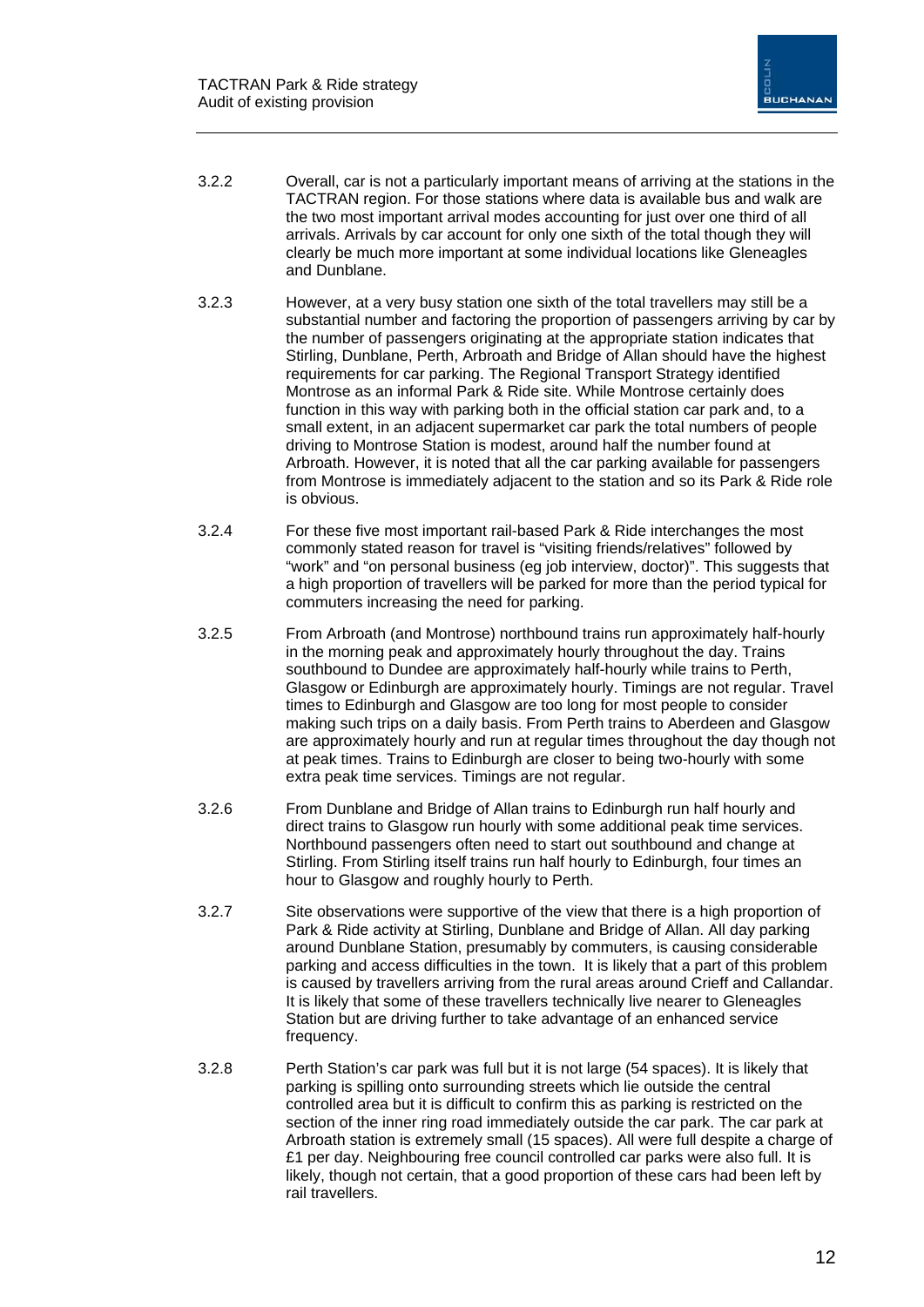

- 3.2.9 Montrose Station functions as a Park & Ride site to some degree with parking over-spilling slightly. At Dundee station there are more car arrivals than there are at Montrose. Though these represent a much lower proportion of all Dundee passengers their number is still well beyond the capacity of the actual short-stay car park (9 spaces) and these passengers must either be dropped off or park elsewhere within walking distance.
- 3.2.10 In addition it is known that passengers for Edinburgh from the Dundee area frequently drive to, and park at, Leuchars which lies in the SEStran region.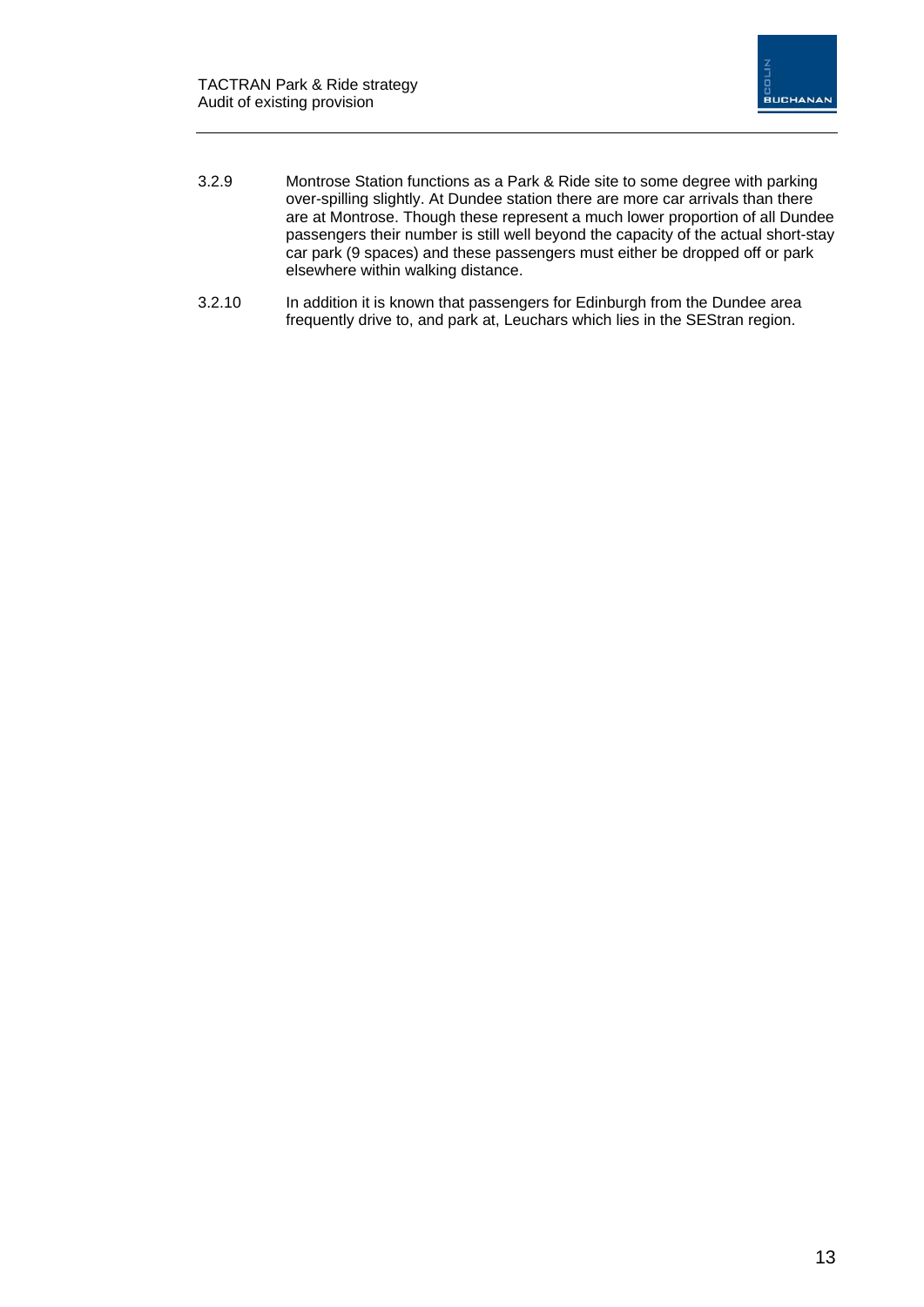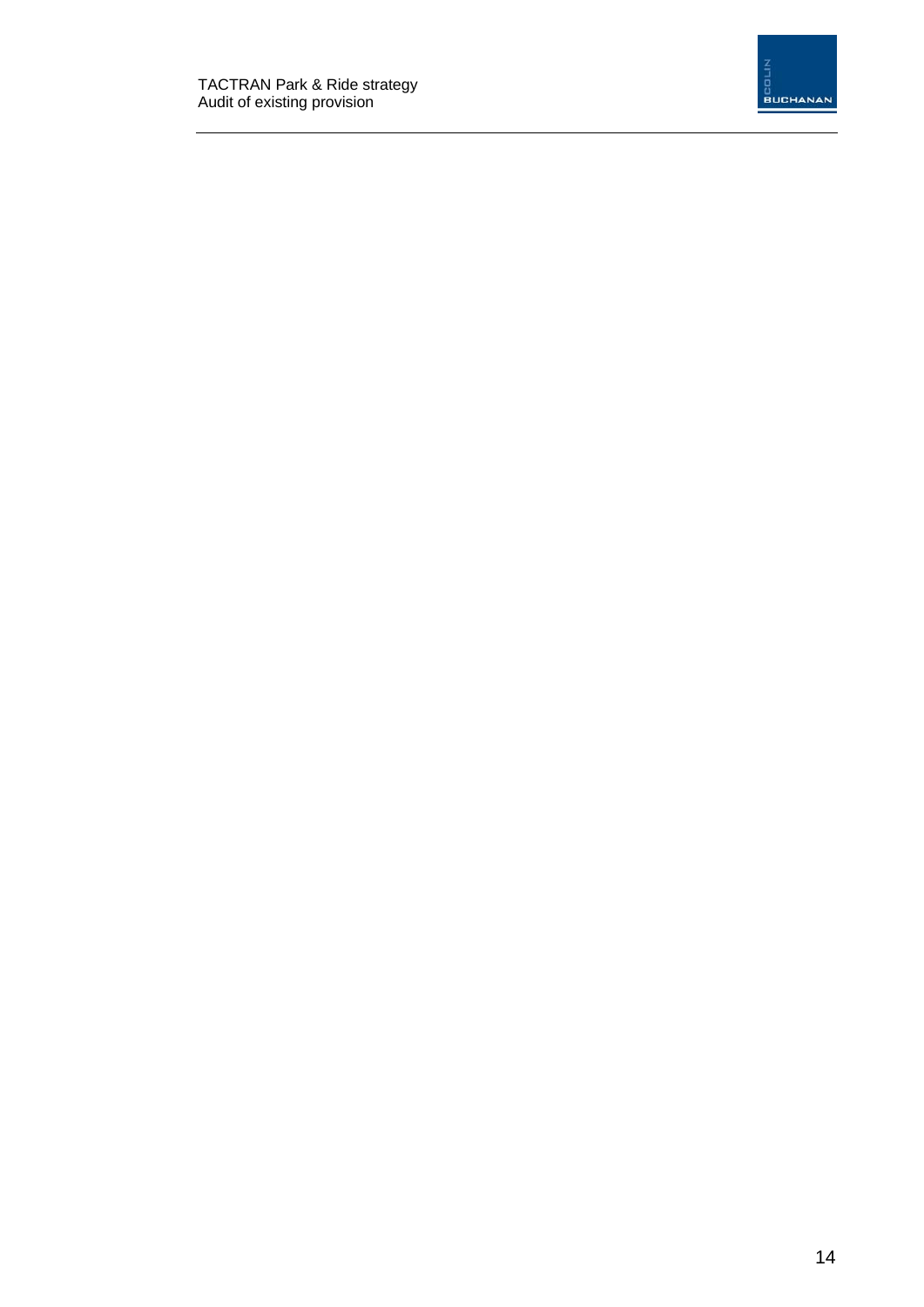

# <span id="page-20-0"></span>4. Existing proposals for additional parking

# 4.1 City centre parking

- 4.1.1 It is the stated aim of the Dundee City Council parking strategy to ensure that there is no net change in the provision of parking facilities and to maintain a consistent level of parking provision in the city centre. There are major redevelopments underway in the central area and these involve relocation of parking spaces but there are not plans for increased provision. Dundee City Council do not have any advanced proposals for Park & Ride provision but the city centre car parking strategy includes the measure to bring forward Park & Ride facilities in partnership with TACTRAN.
- 4.1.2 Though Stirling Council have developed a number of new Park & Walk sites in recent years they are not currently seeking to provide additional city centre parking. The Council is interested in the provision of a strategic rail-based Park & Ride site adjacent to the existing Bannockburn Rail Halt (proposed Bannockburn Station) and there are potential bus-based Park & Ride sites at the existing Corbiewood Stadium and at Pirnhall. However there are major concerns about the congestion on the possible bus routes into the city centre from these southern sites. Demand from the north is felt to be well catered for by Dunblane and Bridge of Allan stations and the new Park & Ride at Kildean.
- 4.1.3 Perth & Kinross Council are currently expanding their Broxden Park & Ride site. The Kinoull Street Car Park is expanding by 120 spaces and there are proposals to convert the major NCP site between the High Street and Caledonian Road to a multi-storey. Perth and Kinross Council have also expressed interest in additional Park & Ride provision, most importantly at the junctions of the A9 / Dunkeld Road, A9 / Crieff Road and, less importantly at the Craigend interchange and the A90 / A85 interchange.
- 4.1.4 NHS Tayside are not seeking to increase parking provision at either Ninewells Hospital or Perth Royal Infirmary. NHS Forth Valley are moving much of their activity out of Stirling to Larbert, where it will lie beyond the TACTRAN region. While Stirling Royal Infirmary will continue to be a substantial site there is unlikely to be a need for extra parking.
- 4.2 Strategic parking
- 4.2.1 Angus Council are interested in the development of strategic bus and rail Park & Ride. Parking at Montrose station has been expanded and proposals to provide strategic bus based Park & Ride are being reviewed as part of this study.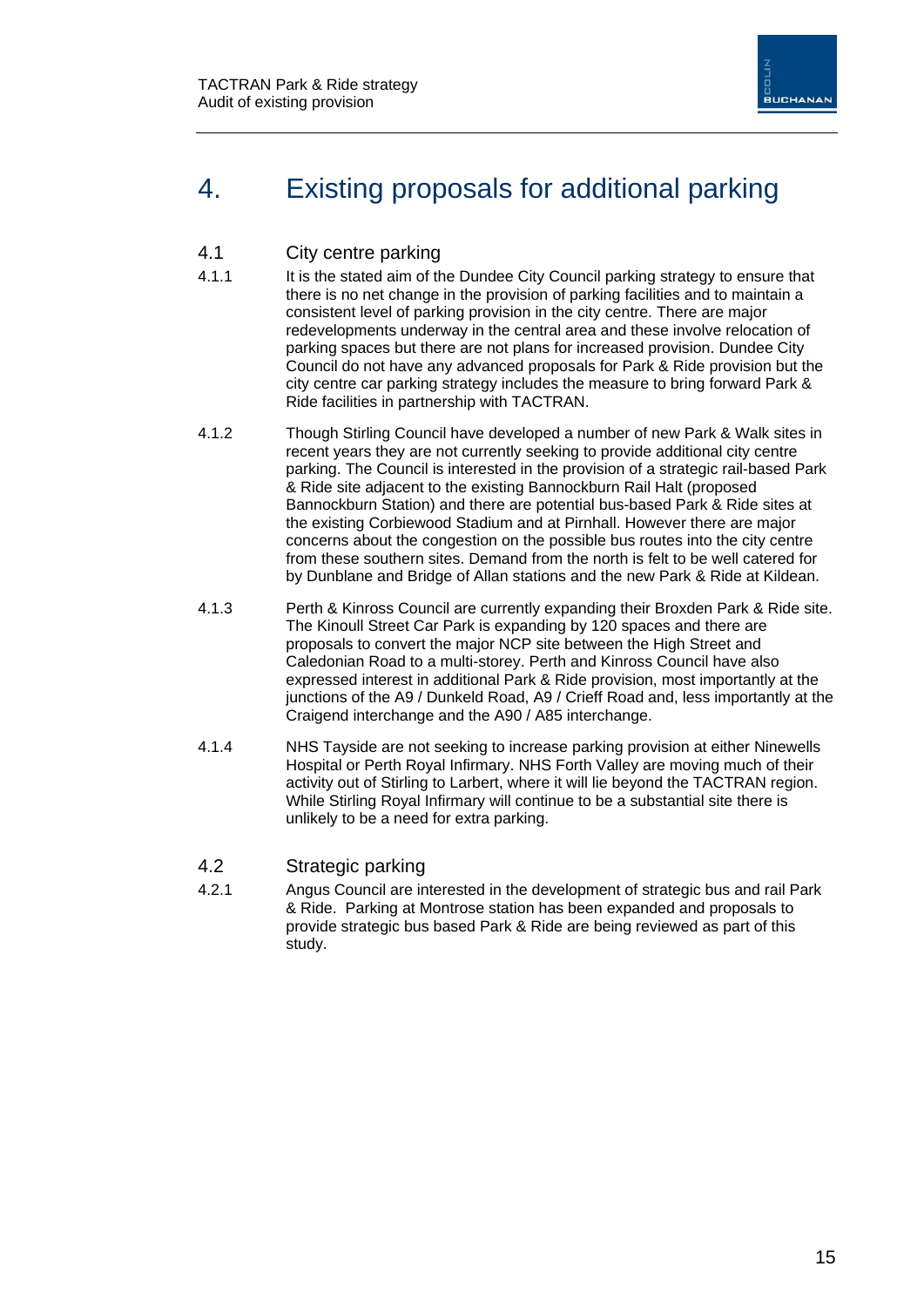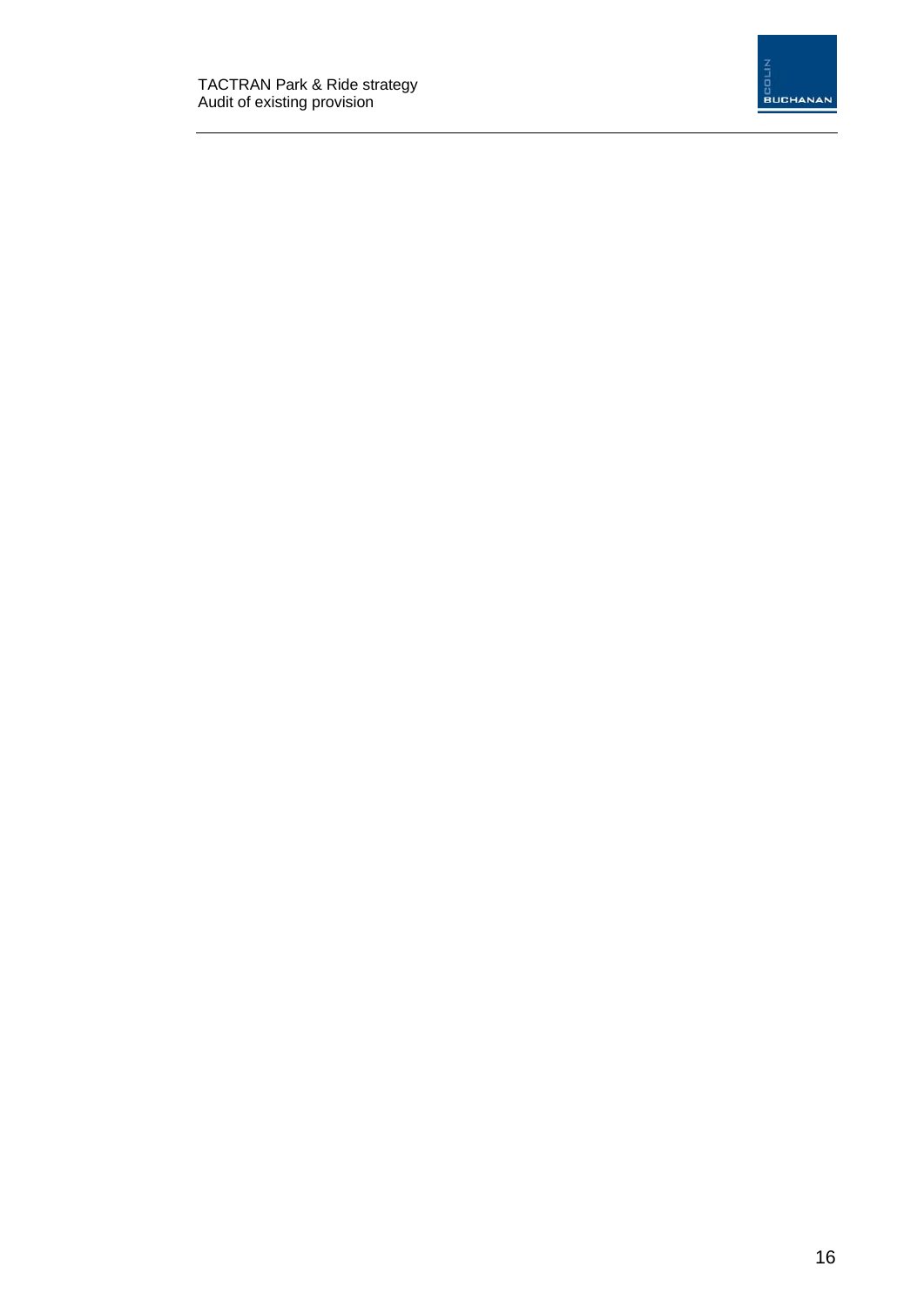

# <span id="page-22-0"></span>Appendix A

Parking charges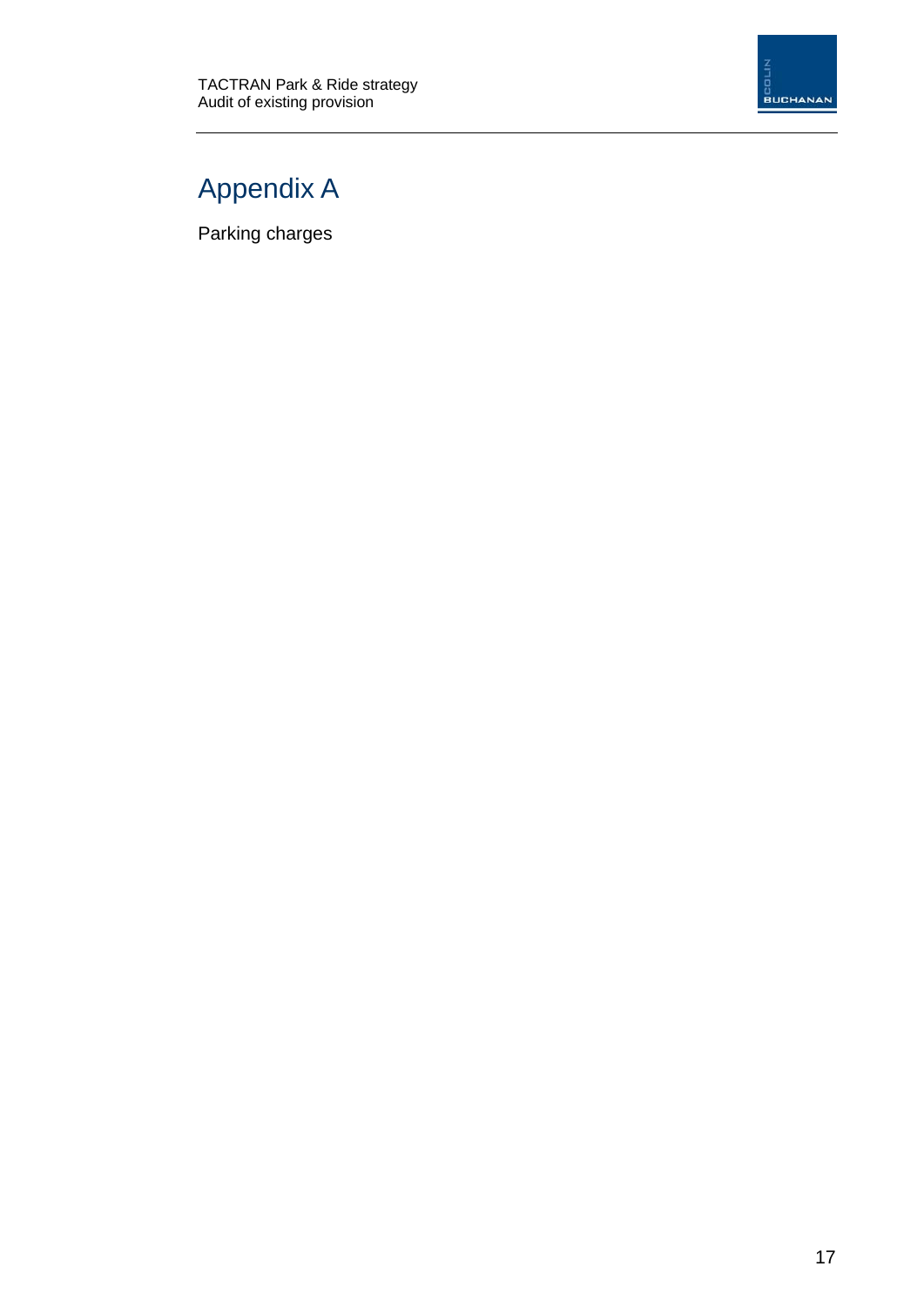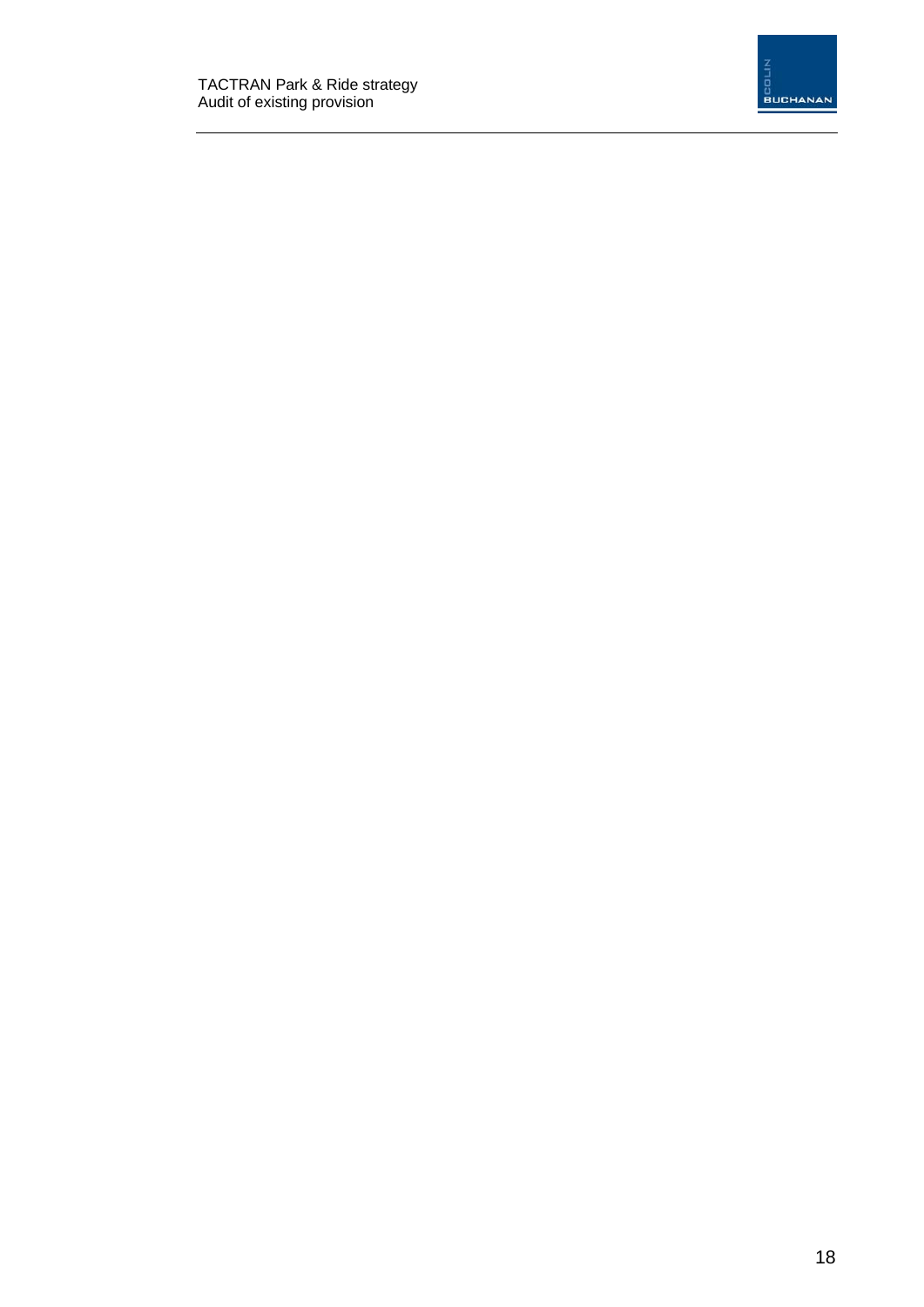

# Parking charges

Note that Dundee's charges will rise from April 2008.

# Table A [1](#page-24-0): Dundee parking charges (on-street)<sup>1</sup>

| <b>location</b>            | duration        | charge |
|----------------------------|-----------------|--------|
| <b>City Centre</b>         | Up to 1 hour    | £1.50  |
| <b>Outwith City Centre</b> | 0-2 hours       | £1.50  |
|                            | 2-4 hours (max) | £ 2.50 |

| Table A 2: Dundee parking charges (off-street) <sup>2</sup> |  |
|-------------------------------------------------------------|--|
|                                                             |  |

| site type                       | duration               | charge |  |
|---------------------------------|------------------------|--------|--|
| Long Stay Car Parks             | Up to 4 hours          | £ 2.50 |  |
|                                 | 4-10 hours             | £5.00  |  |
|                                 | <b>Monthly Tickets</b> | £65.00 |  |
|                                 | Up to 2 hours          | £1.30  |  |
|                                 | $2 - 3$ hours          | £ 2.20 |  |
|                                 | $3 - 4$ hours          | £3.00  |  |
| Variable Stay Car Parks         | $4 - 5$ hours          | £3.70  |  |
|                                 | $5 - 6$ hours          | £4.50  |  |
|                                 | 6 - 10 hours           | £6.00  |  |
|                                 | up to 20 minutes       | £0.30  |  |
|                                 | 20 - 40 minutes        | £0.60  |  |
|                                 | 1 hour                 | £0.90  |  |
| <b>NCP</b>                      | 2 hours                | £1.80  |  |
| Marketgait                      | 3 hours                | £ 2.70 |  |
| <b>Bank Street</b>              | 4 hours                | £3.60  |  |
| North Lindsay Street            | 5 hours                | £4.50  |  |
|                                 | 6 hours                | £5.40  |  |
|                                 | 12 hours               | £7.00  |  |
|                                 | 24 hours               | £11.00 |  |
| <b>NCP</b>                      | 2 hours                | £ 2.00 |  |
|                                 | 4 hours                | £3.70  |  |
| <b>Willison Street</b>          | 6 hours                | £4.90  |  |
|                                 | 24 hours               | £7.80  |  |
| £5.00 at one site (Greenmarket) |                        |        |  |

<span id="page-24-1"></span><span id="page-24-0"></span>1 <http://www.dundeecity.gov.uk/visitorparking/main.htm>- correct at 09 Jan, 2008  $^2$  http://www.dundeecity.gov.uk/visitorparking/main.htm - correct at 09 Jan, 2008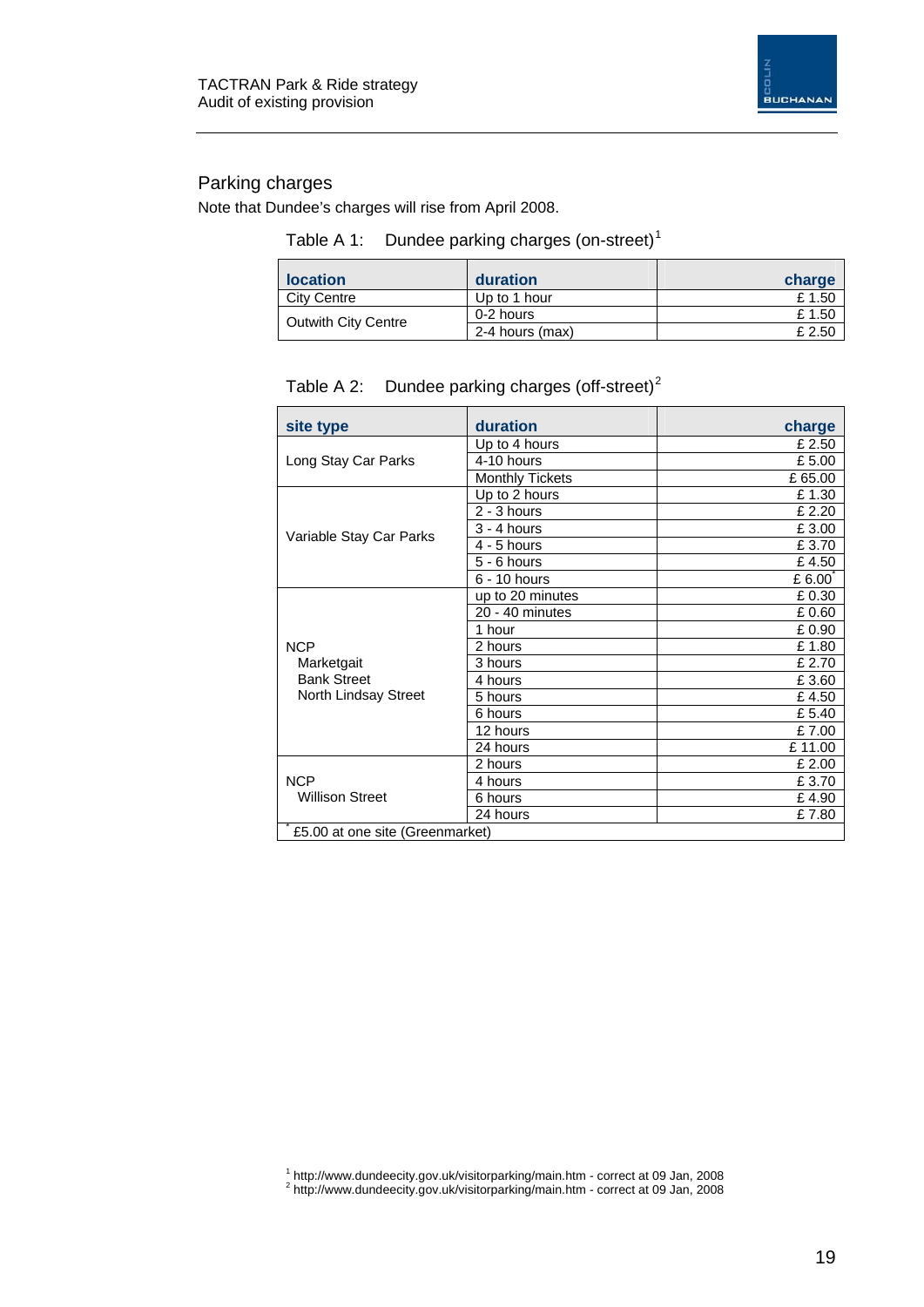

|  | Table A 3: Stirling parking charges (on-street) <sup>3</sup> |  |
|--|--------------------------------------------------------------|--|
|--|--------------------------------------------------------------|--|

| <b>location</b>                             | duration         | charge            |
|---------------------------------------------|------------------|-------------------|
| inner core (depends on<br>precise location) | Up to 20 minutes | £ 1.00 - £ 1.40   |
|                                             | Up to 1 hour     | £1.50             |
|                                             | Up to 2 hours    | £1.80             |
| outer core                                  | Up to 2 hours    | £1.80             |
|                                             | $2 - 4$ hours    | £ 2.30            |
| periphery (depends on<br>precise location)  | Up to 2 hours    | £1.60             |
|                                             | Up to 4 hours    | £1.90 - £2.00     |
|                                             | all day          | £ $2.50 - E 3.00$ |

Table A [4](#page-25-1): Stirling parking charges (off-street)<sup>4</sup>

| site type            | duration                 | charge |
|----------------------|--------------------------|--------|
| inner core           | Up to 2 hours            | £1.80  |
|                      | 2-4 hours                | £ 2.30 |
|                      | all dav                  | £3.10  |
| Wellgreen MSCP (NCP) | each extra 20 min period | £0.40  |
|                      | 6 hours and over         | £7.00  |

<span id="page-25-1"></span><span id="page-25-0"></span><sup>3</sup> supplied by email by Stirling Council – correct at 18 Jan, 2008<br><sup>4</sup> supplied by email by Stirling Council – correct at 18 Jan, 2008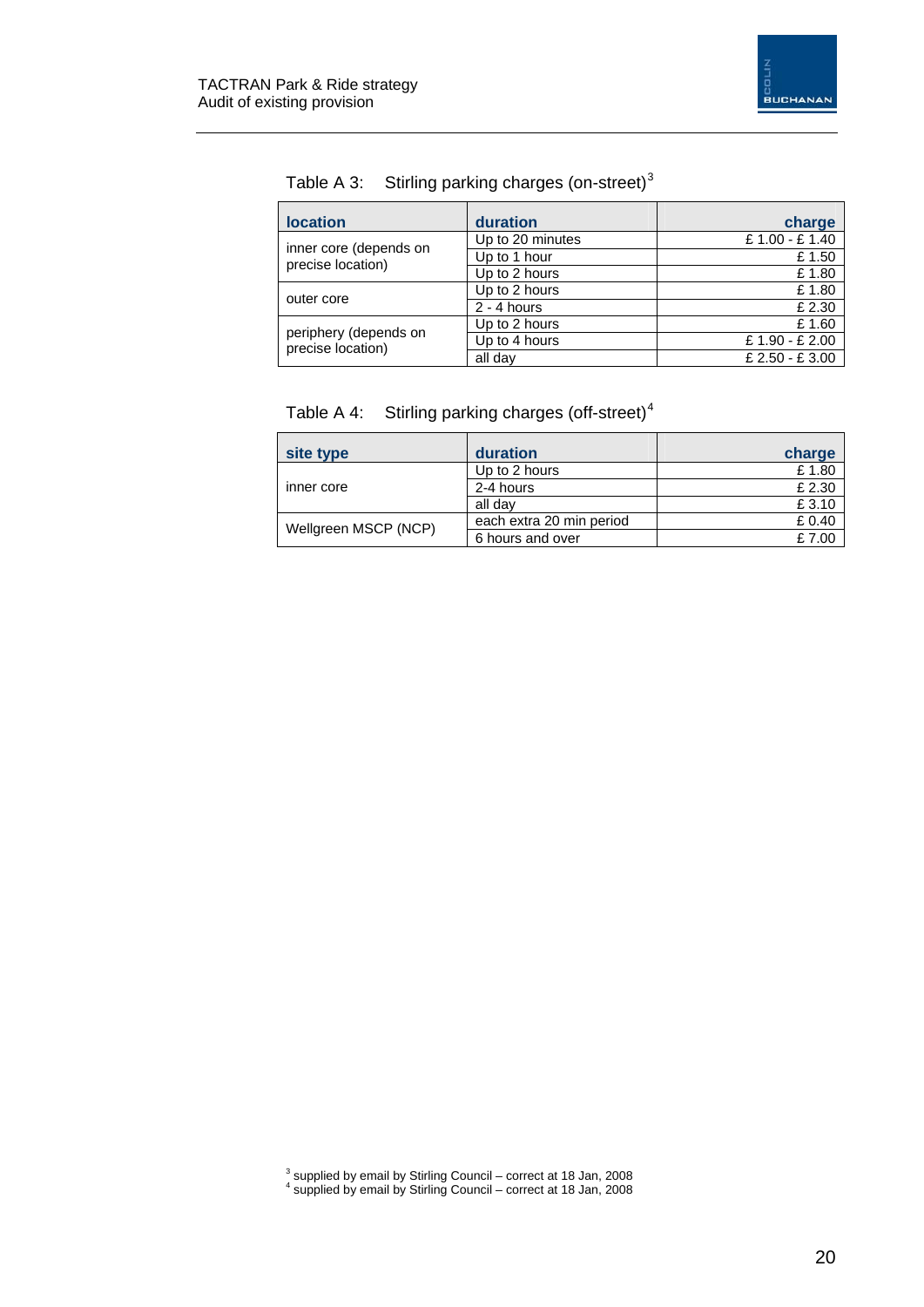

| <b>location</b>         | duration | charge |
|-------------------------|----------|--------|
| zone A+B (most central) | 30 min   | £0.50  |
| zone B                  | 1 hour   | £1.30  |
| zone $C+D+E$            | 1 hour   | £0.50  |
|                         | 2 hours  | £1.30  |
| zone $D+E$              | 3 hours  | £1.70  |
|                         | 4 hours  | £ 2.60 |
| zone E                  | 6 hours  | £3.50  |
| zone F (least central)  | 1 hour   | £0.40  |
|                         | 2 hours  | £0.80  |
|                         | 3 hours  | £1.10  |
|                         | 4 hours  | £1.40  |
|                         | 6 hours  | £ 2.00 |
|                         | 10 hours | £ 2.50 |

# Table A 5: Perth parking charges (on-street)**[5](#page-26-0)**

<span id="page-26-0"></span><sup>5</sup> [http://www.pkc.gov.uk/NR/rdonlyres/4214B7B7-FFD5-4805-AC72-](http://www.pkc.gov.uk/NR/rdonlyres/4214B7B7-FFD5-4805-AC72-577EF1C671AD/0/PerthParkingGuide.pdf) [577EF1C671AD/0/PerthParkingGuide.pdf](http://www.pkc.gov.uk/NR/rdonlyres/4214B7B7-FFD5-4805-AC72-577EF1C671AD/0/PerthParkingGuide.pdf) - correct at 09 Jan, 2008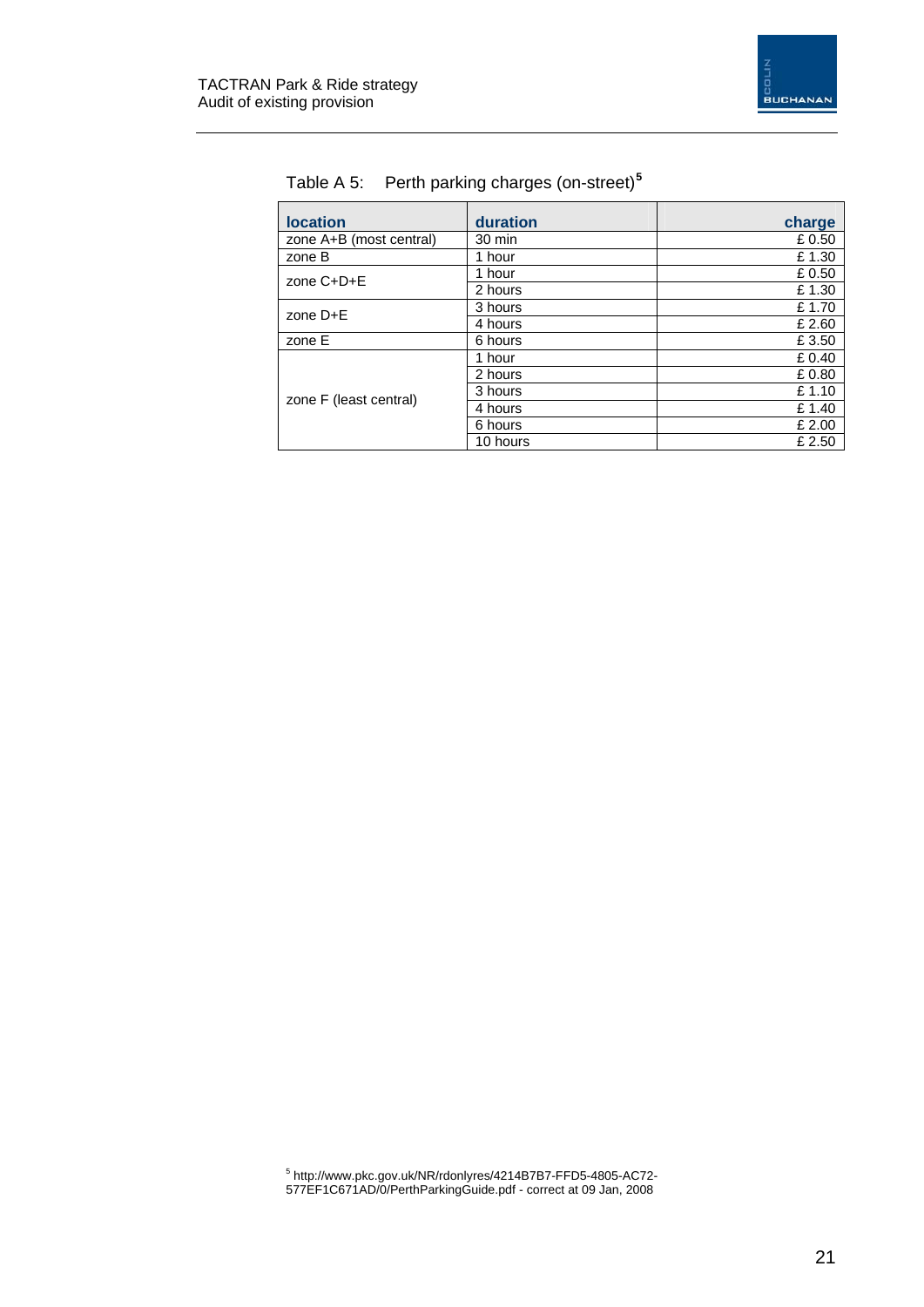

| <b>location</b>                                                                                                                                                                                                                    | duration             | charge              |
|------------------------------------------------------------------------------------------------------------------------------------------------------------------------------------------------------------------------------------|----------------------|---------------------|
|                                                                                                                                                                                                                                    | 1 hour               | £0.50               |
| Back Wynd CP (short-stay)                                                                                                                                                                                                          | 2 hours              | £1.00               |
|                                                                                                                                                                                                                                    | 3 hours              | £1.70               |
|                                                                                                                                                                                                                                    | 4 hours              | £ 3.40              |
|                                                                                                                                                                                                                                    | 1 hour               | £0.50               |
|                                                                                                                                                                                                                                    | 2 hours              | £1.00               |
| Norie Miller and Riverside Turning Head CPs (short-stay)                                                                                                                                                                           | 3 hours              | £1.30               |
|                                                                                                                                                                                                                                    | 4 hours              | £2.20               |
|                                                                                                                                                                                                                                    | 1 hour               | £0.50               |
| all ten other short-stay locations                                                                                                                                                                                                 | 2 hours              | £1.30               |
|                                                                                                                                                                                                                                    | 3 hours              | £ 2.10              |
|                                                                                                                                                                                                                                    | 1 hour               | £0.50               |
|                                                                                                                                                                                                                                    | 2 hours              | £1.10               |
|                                                                                                                                                                                                                                    | 3 hours              | £1.70               |
| Canal Street multi-storey CP (variable-stay)                                                                                                                                                                                       | 4 hours              | £2.40               |
|                                                                                                                                                                                                                                    | 6 hours              | £3.50               |
|                                                                                                                                                                                                                                    | 10 hours             | £5.00               |
|                                                                                                                                                                                                                                    | Monthly              | £60.00              |
|                                                                                                                                                                                                                                    | 1 hour               | £0.40               |
|                                                                                                                                                                                                                                    | 2 hours              | £0.80               |
|                                                                                                                                                                                                                                    | 3 hours              | £1.10               |
| South Inch CP (variable-stay)                                                                                                                                                                                                      | $\overline{4}$ hours | £ 1.40              |
|                                                                                                                                                                                                                                    | 6 hours              | $\overline{£}$ 2.00 |
|                                                                                                                                                                                                                                    | 10 hours             | £2.50               |
|                                                                                                                                                                                                                                    | Monthly              | £40.00              |
|                                                                                                                                                                                                                                    | 1 hour               | £0.50               |
|                                                                                                                                                                                                                                    | 2 hours              | £1.00               |
|                                                                                                                                                                                                                                    | 3 hours              | £1.30               |
| Victoria Street CP (variable-stay)                                                                                                                                                                                                 | 4 hours              | £2.20               |
|                                                                                                                                                                                                                                    | 6 hours              | £3.00               |
|                                                                                                                                                                                                                                    | 10 hours             | £4.00               |
|                                                                                                                                                                                                                                    | Monthly              | £60.00              |
|                                                                                                                                                                                                                                    | 2 hours              | £ 2.00              |
|                                                                                                                                                                                                                                    | 4 hours              | $\overline{E}$ 3.00 |
| Thimblerow CP (NCP)                                                                                                                                                                                                                | 6 hours              | £4.20               |
|                                                                                                                                                                                                                                    | 12 hours             | £5.40               |
|                                                                                                                                                                                                                                    | 24 hours             | £5.90               |
| Information is not provided for additional sites at Mill Street, Perth Station, Rodney<br>Pavillion, Kinnoull Street multi-storey, Bell's Sports Centre and Watergate but the<br>majority of these sites do not appear to be free. |                      |                     |

<span id="page-27-0"></span><sup>6</sup> [http://www.pkc.gov.uk/NR/rdonlyres/4214B7B7-FFD5-4805-AC72-](http://www.pkc.gov.uk/NR/rdonlyres/4214B7B7-FFD5-4805-AC72-577EF1C671AD/0/PerthParkingGuide.pdf) [577EF1C671AD/0/PerthParkingGuide.pdf](http://www.pkc.gov.uk/NR/rdonlyres/4214B7B7-FFD5-4805-AC72-577EF1C671AD/0/PerthParkingGuide.pdf) - correct at 09 Jan, 2008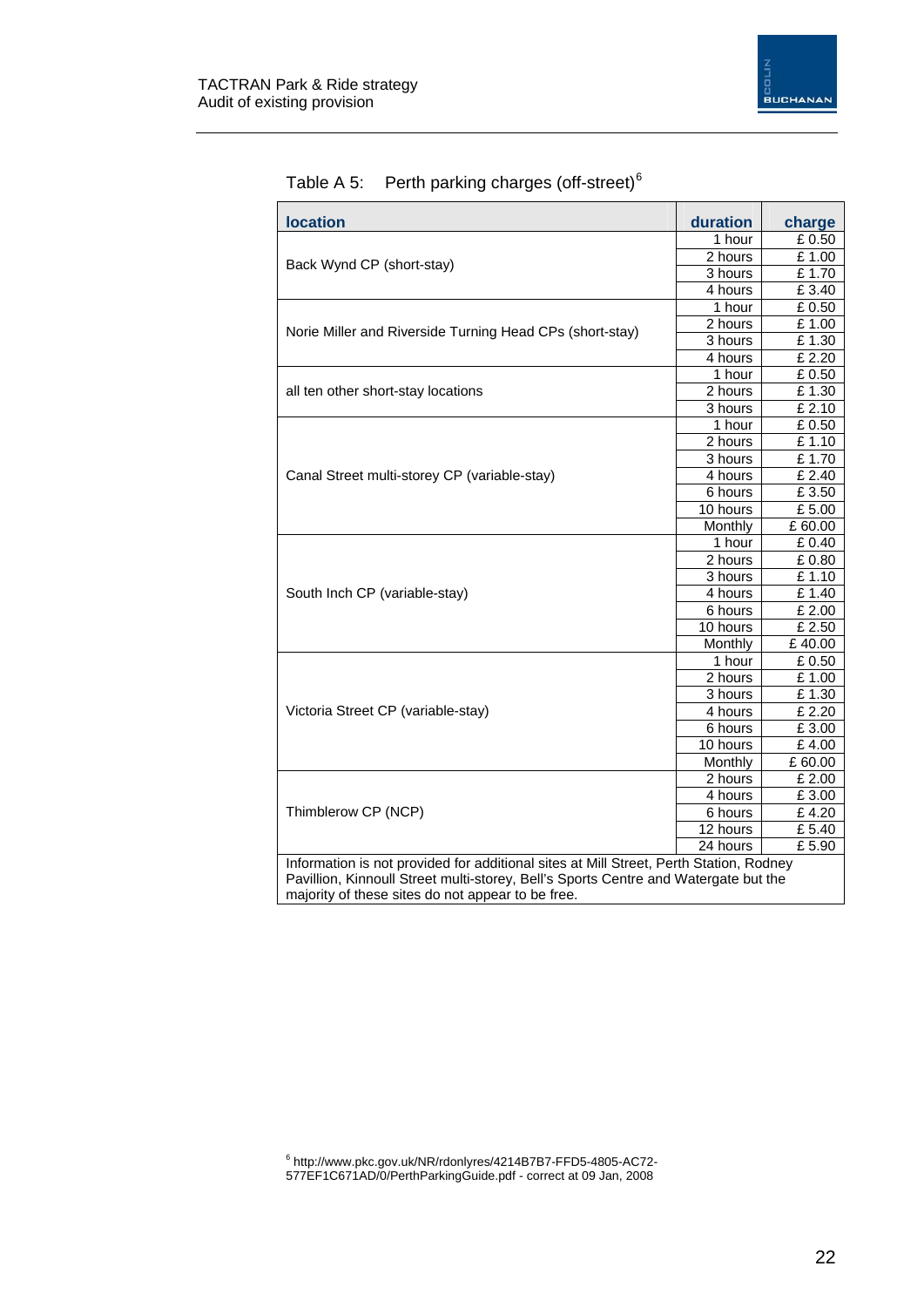

# <span id="page-28-0"></span>Appendix B

Rail station Park & Ride audit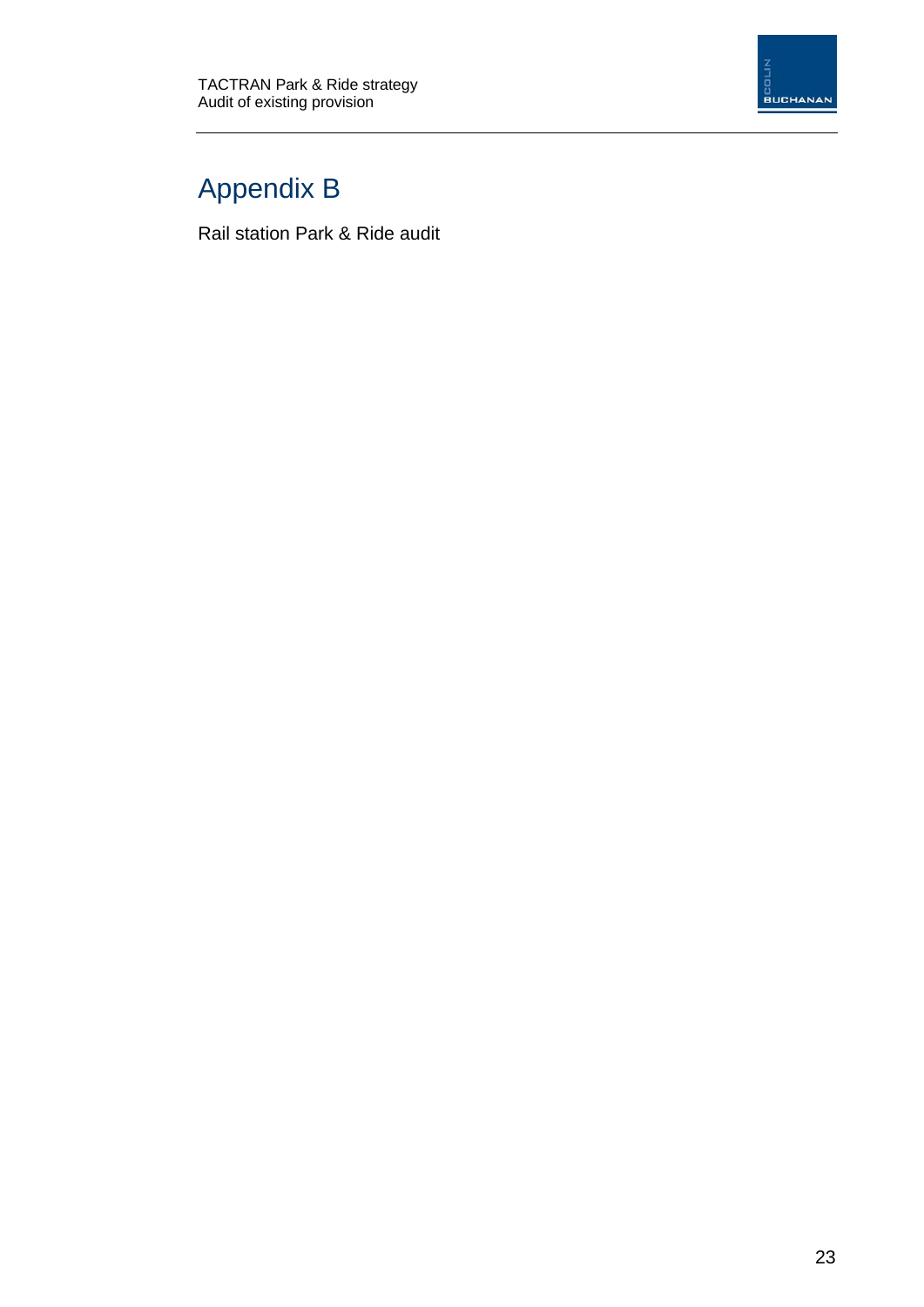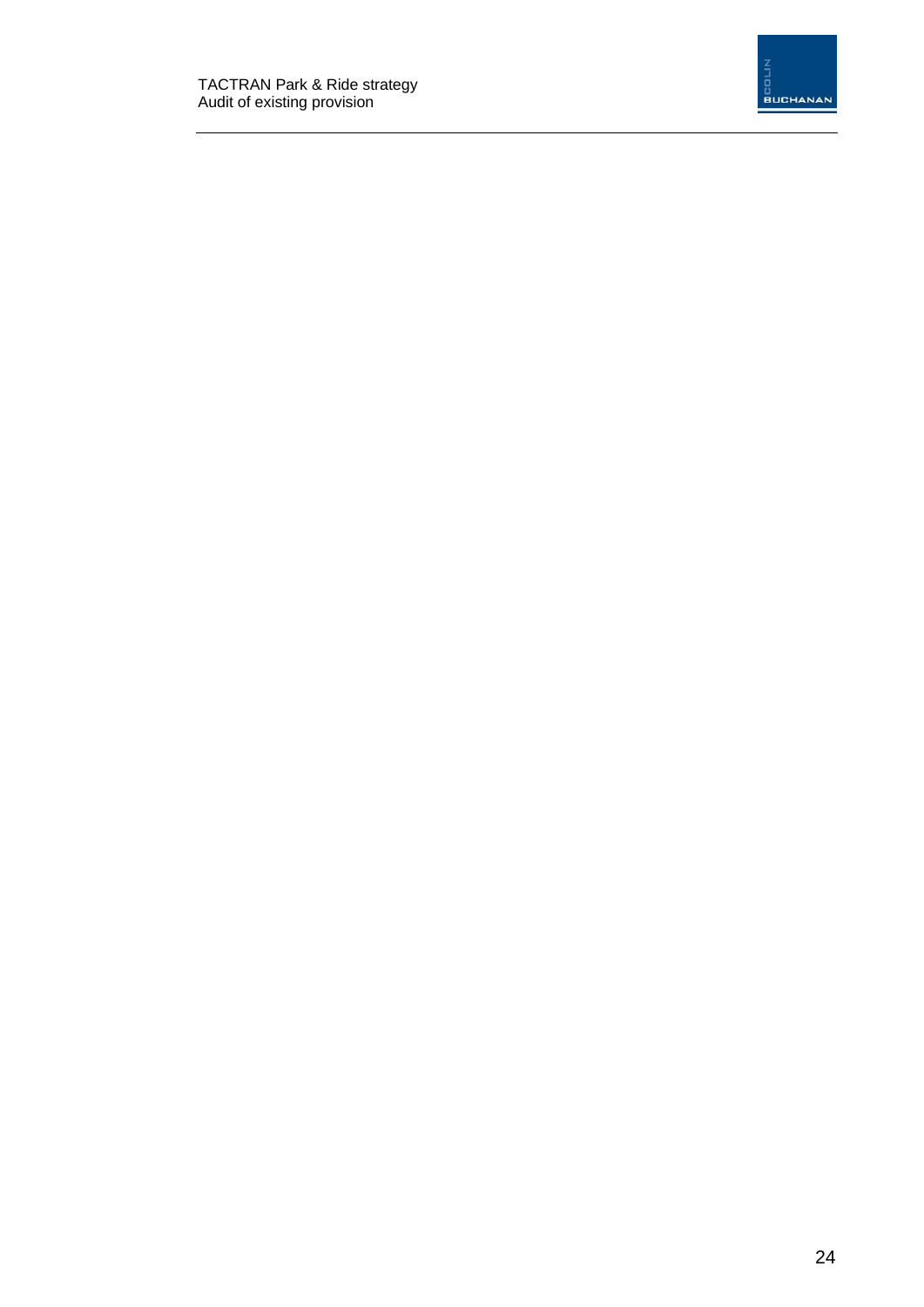

# <span id="page-30-0"></span>Introduction

This appendix gives a full report of the findings of a site audit of existing rail Park & Ride provision across the TACTRAN area carried out on the  $24<sup>th</sup>$  and  $25<sup>th</sup>$  of January, 2008.

The stations at Rannoch, Tyndrum (Upper and Lower), Crianlarich, Blair Atholl, Pitlochry and Dunkeld & Birnam also fall into the TACTRAN area. However, there are no services from these stations to the major urban centres of Edinburgh, Glasgow, Inverness or Dundee which arrive before 09:00 and services are unlikely to be attractive to commuters. It is possible to reach Perth from Blair Atholl, Pitlochry and Dunkeld & Birnam by 09:00 but given the low service frequency (there is generally more than an hour between services and they run irregularly) it is unlikely that rail services will be attractive as commuter services except to those who do not have access to a car and so cannot be considered to be Parking & Riding. In addition all of these stations have a low level of usage with only Pitlochry serving more than around 100 passengers per day. As such, these stations have not been audited at this stage.

Most of the stations between Arbroath and Perth have similar or lower levels of service to those on the Inverness line. However, the Tay Estuary Rail Study (TERS) seeks to restore an hourly service through a number of these stations. This would be a substantial improvement on the existing level of service and these stations may well be important in future.

# Rail-based Park & Ride

# Montrose Station



Figure B1: Montrose station

# **Annual passengers 2005-6**

346,000

# **Car parking facilities**

**Spaces available:** The car park has been recently extended with 50 spaces available

**Paving:** high quality

**Signing:** average – it is not obvious that there is no exit from the new section of the car park other than by reversing

**Lining:** excellent – recently repainted

**Fencing:** appropriate to location. Crash barriers on eastern side where land drops away steeply beyond the limit of the car park

**Lighting:** yes

**CCTV:** yes

**Security:** good – site is lit, monitored and well overlooked

**Landscaping:** appropriate for location

# **Car park usage**

**Charges:** free

**Occupancy:** full (at 09:15, 24/01/08)

**Overspill:** some overspill into adjacent supermarket car park at peak times

**Land for expansion:** small area beyond existing extension but it is likely to be of limited use. Open land to the east of the station appeared to be being developed for other uses. Open land west of the station is likely to be environmentally sensitive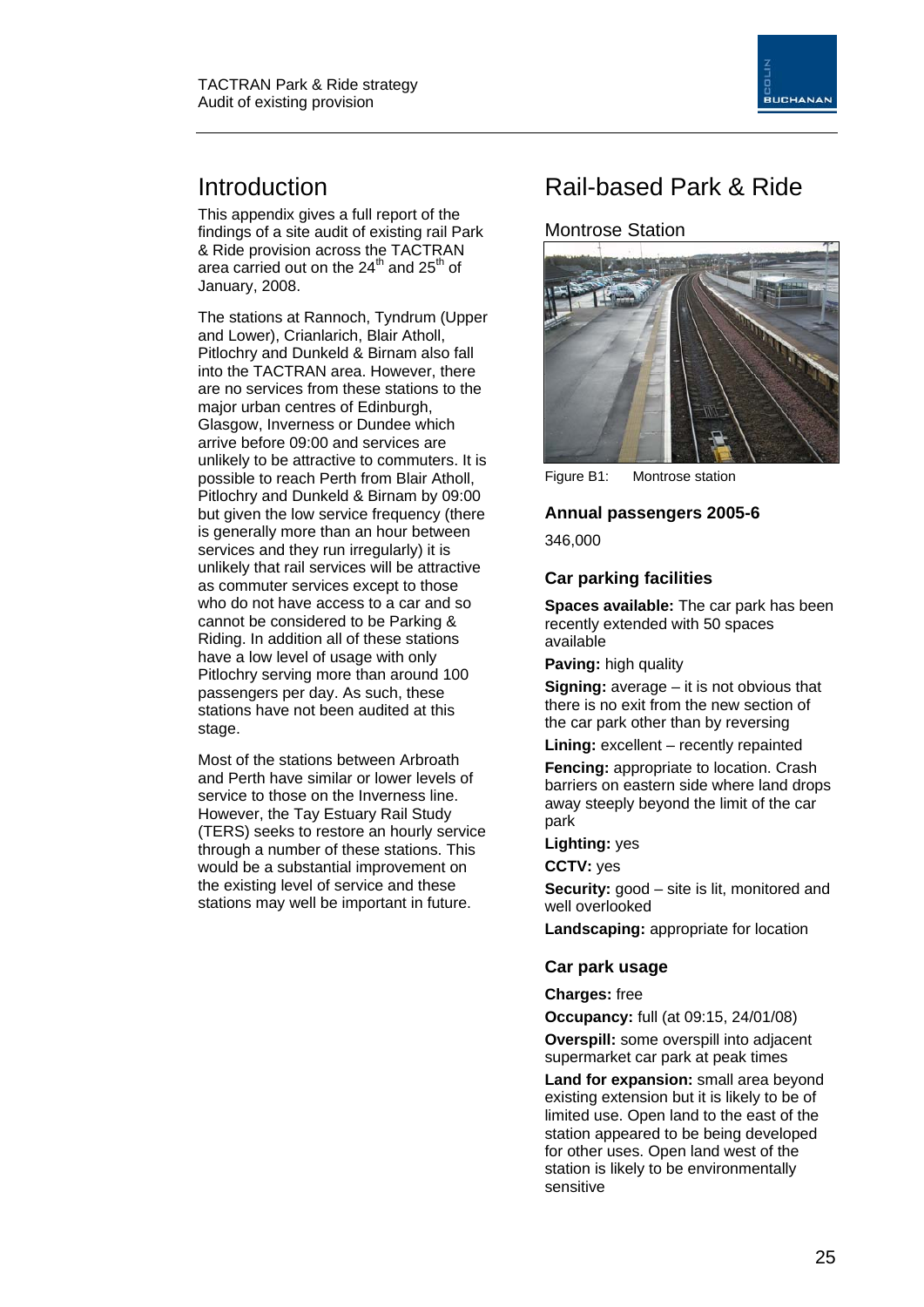

# <span id="page-31-0"></span>**Passenger facilities**

**Shelters:** The northbound platform has a medium sized shelter with some seating. The southbound platform has a larger sheltered area containing the ticket hall, toilets and seating.

#### **Toilets:** yes

**Travel Information:** Posters, leaflets, information call points and a ticket office manned part time

#### **RTPI:** yes

**Disabled provision:** level access to ticket hall and southbound platform. Stepped access to northbound platform. No disabled toilets

# **Marketing**

**Quality of vehicles:** modern, express trains

**Timetables:** For northbound commuters trains run roughly half-hourly in the morning peak and roughly hourly throughout the day. Timings are not regular. For commuters southbound to Dundee trains are roughly half-hourly. Trains to Perth, Glasgow or Edinburgh are roughly hourly. Timings are not regular. Travel times to Edinburgh and Glasgow are in the region of two hours and the numbers making this journey on a daily basis are likely to be limited.

# **Accessibility**

**Signing to site:** Although the station serves a wide catchment, the station is signed only within the town.

**Pedestrian access:** The road passing the station is a substantial through route (A92) and the station access road joins it at a large roundabout with pedestrian guard rails. This is unlikely to be particularly attractive to pedestrians although it is lit, supplied with good pavements and a pedestrian crossing across the major road. The station lies towards the southwest corner of the town and some of the northern housing areas are beyond what is generally considered a reasonable walking distance.

**Cycle access:** The station lies close to National Route 1 of the National Cycle Network. However, the most obvious access route from this to the station would involve cycling along the A92.

**Cycle parking:** Covered cycle parking is available immediately outside the station entrance. This is secure and well overlooked. Several bicycles were parked and all appeared to have been left recently.

**Bus interchange:** There is good bus interchange. Buses frequently pull into a stop immediately outside the station.

# Arbroath Station

#### **Annual passengers in 2005-6**

397,000

This station would benefit from an improved service following implementation of the TERS

# **Car parking facilities**

**Spaces available:** The actual station car park is very small with only 15 spaces, however, more spaces available in free council car parks, a short walk from the station

**Paving:** good

**Signing:** good

**Lining:** average

**Fencing:** solid fencing where land drops away

**Lighting:** yes

**CCTV:** yes

**Security:** site is well overlooked and supplied with CCTV – there are no obvious security issues

**Landscaping:** appropriate for location the station itself is attractive

# **Car park usage**

**Charges:** £1 per day

**Occupancy:** full (at 10:30 on 24/01/08).

**Overspill:** Council car parks close by (Helen Street, Millgate / North Grimsby) were also full though not necessarily with rail passengers. Parking is restricted on adjacent streets and vehicles were not illegally parked here.

**Land for expansion:** None.. There is a small open area adjacent to the existing station car park but this is considerably lower than the car park itself which would make an extension awkward. - there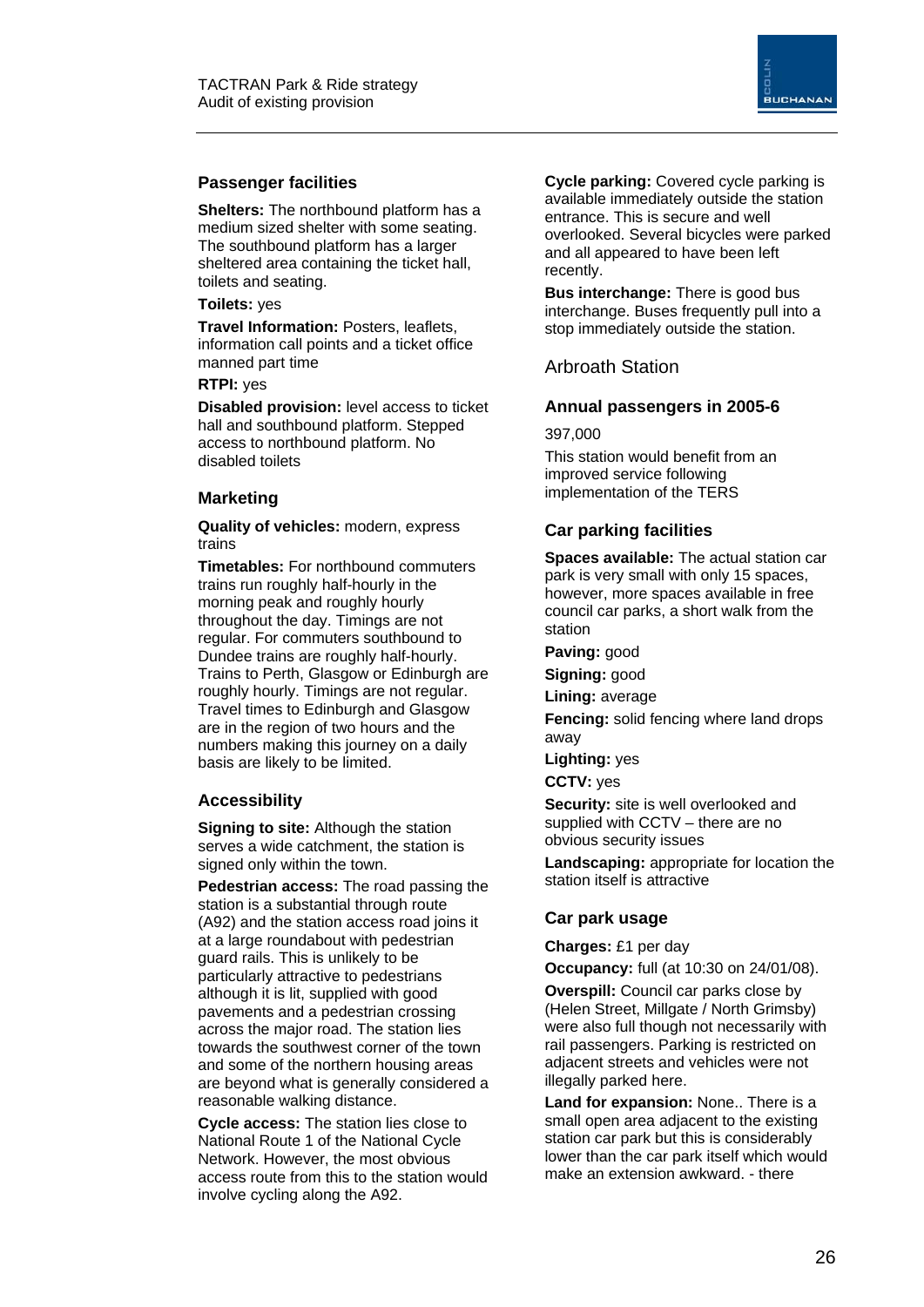

<span id="page-32-0"></span>would only be room for some 10 additional spaces.



Figure B2: Arbroath station car park and rear entrance

#### **Passenger facilities**

**Shelters:** The station is a substantial building. There are waiting rooms on both platforms and a ticket office.

#### **Toilets:** yes

**Travel Information:** posters, leaflets, and a ticket office manned part time.

**RTPI:** yes

**Disabled provision:** Full disabled provision within the station – lifts and toilets. Limited disabled parking

#### **Marketing**

**Quality of vehicles:** modern, express and local trains

**Timetables:** For northbound commuters trains run roughly half-hourly in the morning peak and roughly hourly throughout the day. Timings are not regular. For commuters southbound to Dundee trains are roughly half-hourly. Trains to Perth, Glasgow or Edinburgh are roughly hourly. Timings are not regular.

#### **Accessibility**

**Signing to site:** poor – only at last junction

**Pedestrian access:** good – front and rear accesses to station are on small, lit pedestrian friendly streets.

**Cycle access:** The station is near to National Route 1 of the National Cycle Network and the small streets around the station are suitable for cyclists

**Cycle parking:** Covered cycle parking is located at the rear of the station

**Bus interchange:** Excellent – Arbroath bus station is 200 metres from the station's rear entrance and has a covered waiting area with some seating and a small cafe. There is a bus stop immediately in front of the station's front entrance.

# Carnoustie Station

#### **Annual passengers in 2005-6**

67,000

This station would be served hourly following implementation of the TERS

#### **Car parking facilities**

**Spaces available:** There is a small car park with 15 spaces

**Paving:** excellent

**Signing:** good

**Lining**: relatively poor – in need of repainting

**Fencing:** railings surround the outer edge of the car park and a small crash barrier separates it from the platforms

**Lighting:** yes

**CCTV:** yes

**Security:** good

**Landscaping:** appropriate for location

#### **Car park usage**

#### **Charges:** free

**Occupancy:** ~90% @11:30 on 24/01/08

**Overspill:** There is a car park immediately across the railway line from the station which would be an obvious choice for overspill. This was only half full. There were no cars parked on the street outside.

**Land for expansion:** There is a small, probably private, area of existing parking on land immediately below and behind the existing station car park. There is plenty of space on the shore front across the railway line from the station.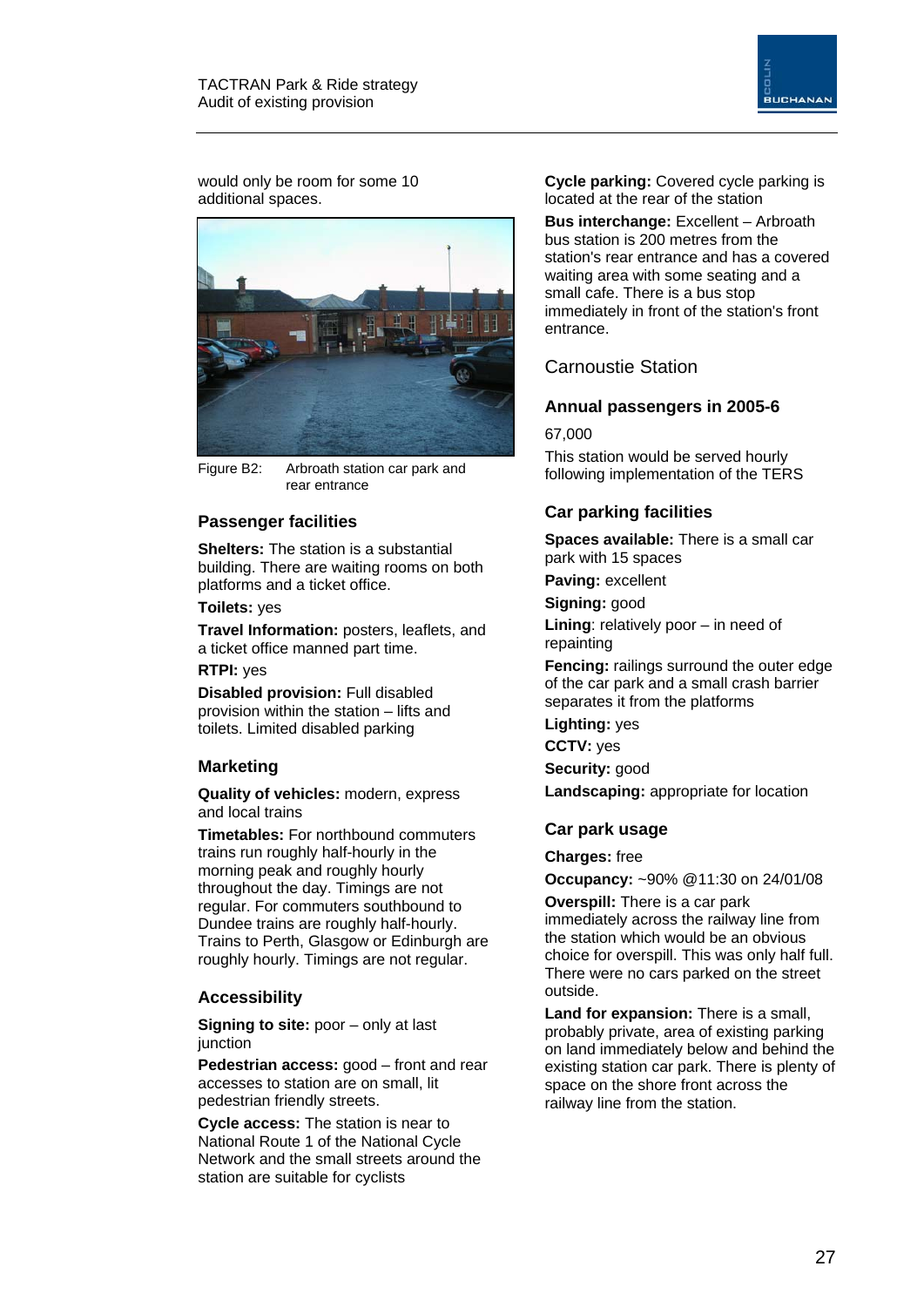

<span id="page-33-0"></span>

Figure B3: Carnoustie station and car park

#### **Passenger facilities**

**Shelters:** small shelters

**Toilets:** no

**Travel Information:** posters and information call points. Unstaffed station **RTPI:** yes

**Disabled provision:** There is ramped access to both platforms

#### **Marketing**

**Quality of vehicles:** modern, local trains

**Timetables:** For northbound commuters trains run roughly half-hourly between 07:00 and 08:00 and roughly two-hourly throughout the day. Timings are not regular. For commuters southbound to Dundee trains are roughly half-hourly. Trains to Perth, Glasgow or Edinburgh are roughly hourly. Timings are not regular.

#### **Accessibility**

**Signing to site:** poor – only at the last junction

**Pedestrian access:** good – the station is on a quiet, lit back street

**Cycle access:** - good – the station lies directly on National Route 1 and the streets of the town are small and quiet

**Cycle parking:** There was a covered cycle shelter but this had blown over at the time of the audit and did not appear to be in use. There were no bicycles parked around the station.

**Bus interchange:** Buses run along Carnoustie's main street frequently and stop at the end of Station Road less than 200m from the station. However as many of these buses run to Dundee or Arbroath with a much greater frequency than the trains it is unlikely that much interchange occurs.

#### Golf Street Station (Carnoustie)



Figure B4: Golf Street station

#### **Annual passengers in 2005-6**

65

#### **Car Parking facilities**

**Spaces available:** Golf Street station is a small unstaffed halt with no parking and no space for any parking. There were no vehicles left on the narrow surrounding streets

#### **Passenger facilities**

**Shelters:** one small shelter on the northbound platform

**CCTV:** no

**Security:** this would be a lonely location after dark

**Toilets:** no

**Travel Information:** minimal - unstaffed **RTPI:** no

**Disabled provision:** ramped access to both platforms but crossing from one to the other would involve a 300m trip to cross the railway under a very low narrow bridge just to the east

#### **Marketing**

**Quality of vehicles:** modern, local trains **Timetables:** There is one train from Golf Street all stops to Dundee and Edinburgh in the morning peak (arrives Edinburgh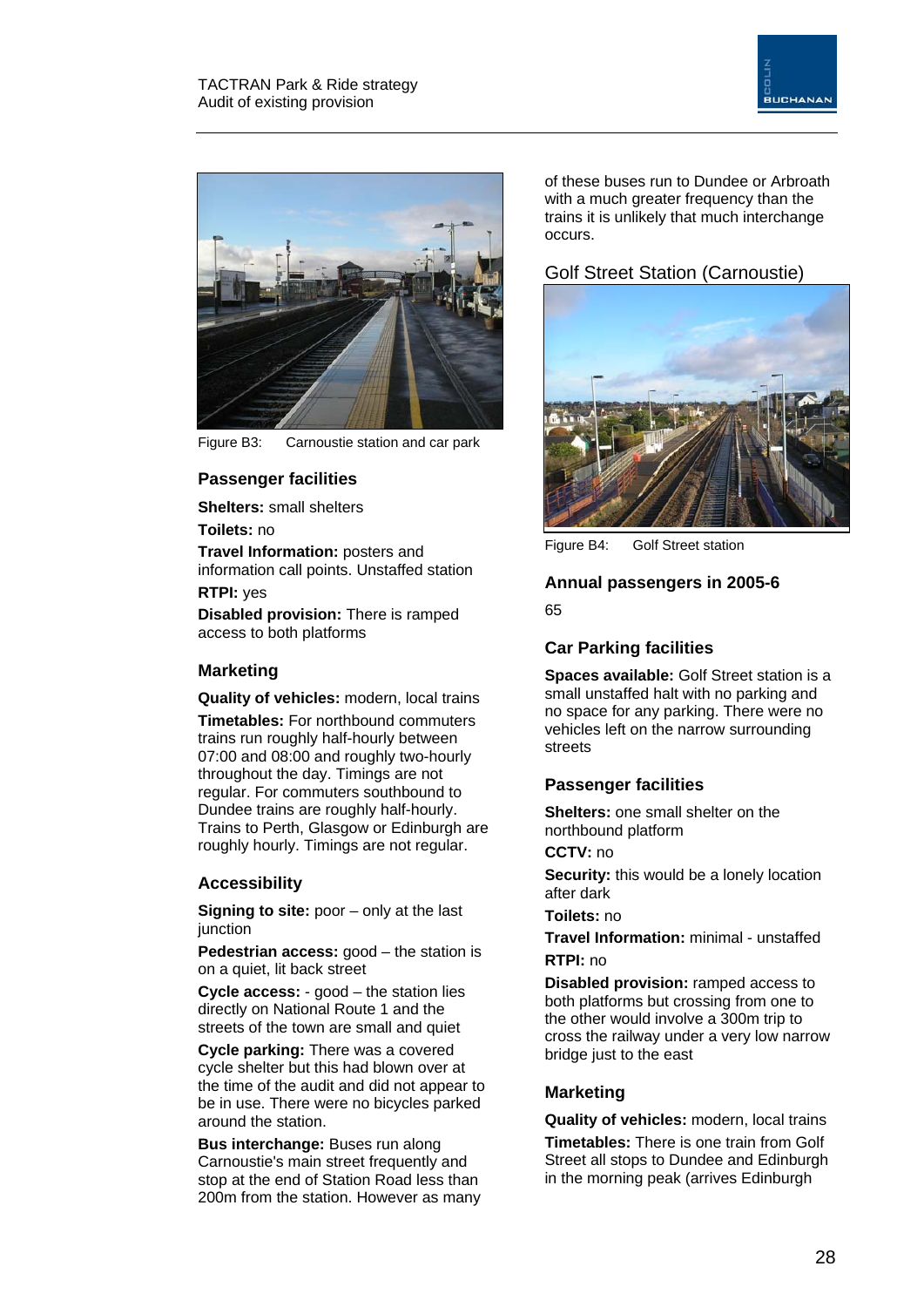

<span id="page-34-0"></span>08:52) and one train returning in the evening peak (leaves Edinburgh 17:14)

#### **Accessibility**

**Signing to site:** none

**Pedestrian access:** average. To the north of the station access is from quiet, lit suburban streets. To the south the streets are very narrow and have no footway.

**Cycle access:** National Route 1 passes directly by the station and cycle access in general would appear to be excellent though crossing from one platform to the other would be awkward.

#### **Cycle parking:** none

**Bus interchange:** As at Carnoustie buses pass along the main street within around 400 metres of the station. However, given the minimal rail service it is likely that any bus-rail interchange which does occur in this area occurs at Carnoustie itself.

# Barry Links Station (Carnoustie)



Figure B5: Barry links station

# **Annual passengers in 2005-6**

28

# **Car parking facilities**

**Spaces available:** Barry Links Station is an unstaffed halt with no parking. There is space for parking both north and south of the station but rural in character and not appropriate for car parking. The frequency of trains at Barry Links is extremely low and there are no proposals to improve frequency and so there is unlikely to be a need for additional parking at this location.

# **Passenger facilities**

**Shelters**: small shelters on both platforms **CCTV:** no

**Security:** this would be a lonely location after dark

**Toilets:** no

**Travel Information:** minimal - unstaffed **RTPI:** no

**Disabled provision:** access to the northbound platform only

# **Marketing**

**Quality of vehicles:** modern, local trains

**Timetables:** There is one train from Barry Links all stops to Dundee and Edinburgh in the morning peak (arrives Edinburgh 08:52) and one train returning in the evening peak (leaves Edinburgh 17:14)

# **Accessibility**

#### **Signing to site:** none

**Pedestrian access:** poor – the road from Barry has a narrow, overgrown footway although the pedestrian catchment is very low. Pedestrians could also approach along National Route 1 but the local housing distributions mean that most would originate nearer to Golf Street or to Monifieth making walking to Barry Links unneccesary

**Cycle access:** good – directly on National Route 1

#### **Cycle parking:** none

**Bus interchange:** Buses pass the station the main road a kilometre from the station along a lonely semi-rural road. Given the existing level of service there is no need for improvement

# Monifieth Station

#### **Annual passengers in 2005-6**

#### 1,800

This station would be served hourly following implementation of the TERS

# **Car parking facilities**

**Spaces available:** there is a small area which could be used as a car park. Bays are not marked but the site has the capacity for approximately 5 vehicles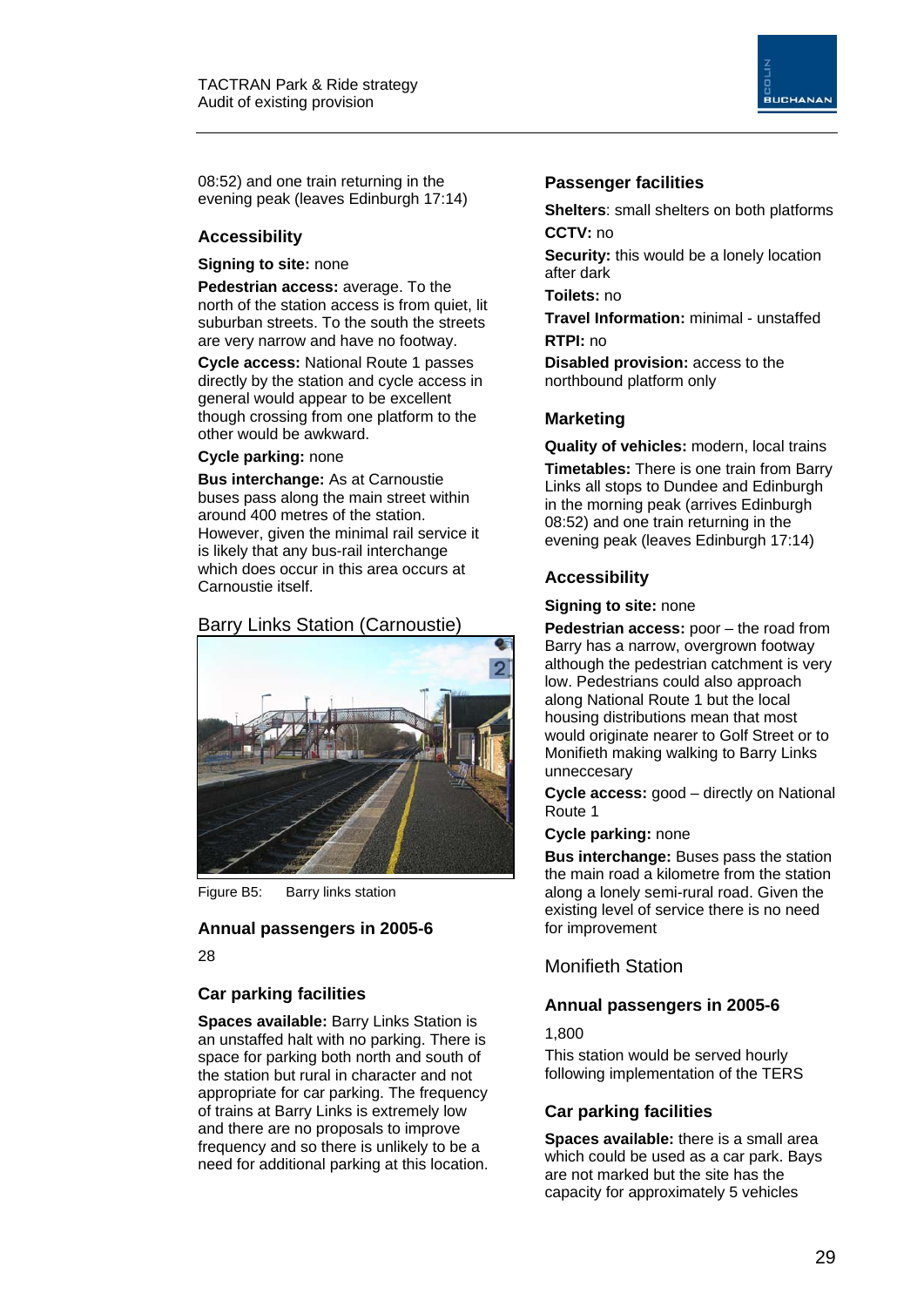

<span id="page-35-0"></span>Paving: good **Signing:** none in parking area **Lining:** none **Fencing:** railings **Lighting:** yes

**CCTV:** no

**Security:** site is well overlooked and security is not a major issue

**Landscaping:** no special effort has been made and the site is functional rather than attractive



Figure B6: Monifieth station car park

#### **Car park usage**

**Charges:** free

**Occupancy: empty** 

**Overspill:** none

**Land for expansion:** Land south of the station is occupied by a caravan site and outdoor sports facilities and there is no obvious space for expansion

#### **Passenger facilities**

**Shelters:** small shelters on both platforms

**Toilets:** no

**Travel Information:** minimal - unstaffed **RTPI:** no

**Disabled provision:** access to both platforms but crossing the line would involve leaving the station to cross beneath the line

#### **Marketing**

**Quality of vehicles:** modern, local trains

**Timetables:** There is one train from Monifieth to Edinburgh in the morning peak (arrives Edinburgh 08:52) with an additional train to Glasgow. There is one train returning in the evening peak (leaves Edinburgh 17:14)

#### **Accessibility**

**Signing to site:** none

**Pedestrian access:** good – via lit suburban streets

**Cycle access:** good – close to National Route 1 and another local route and the surrounding streets are quiet

**Cycle parking:** three small uncovered stands in a corner of the car park

**Bus interchange:** Buses run along the main street within 200m of the site but given the low frequency of trains interchange is unlikely



Figure B7: Cycle parking at Monifieth

Balmossie Station

#### **Annual passengers in 2005-6**

1,000

#### **Car parking facilities**

Spaces available: This a small unstaffed halt with no designated parking. There were a couple of vehicles parked on the street but it would be difficult to say if these were train passengers or not. There is land behind the station which could potentially be used for parking though access would be difficult and there would need to be some demand.

# **Passenger facilities**

**Shelters:** small shelter on the southbound platform **CCTV:** no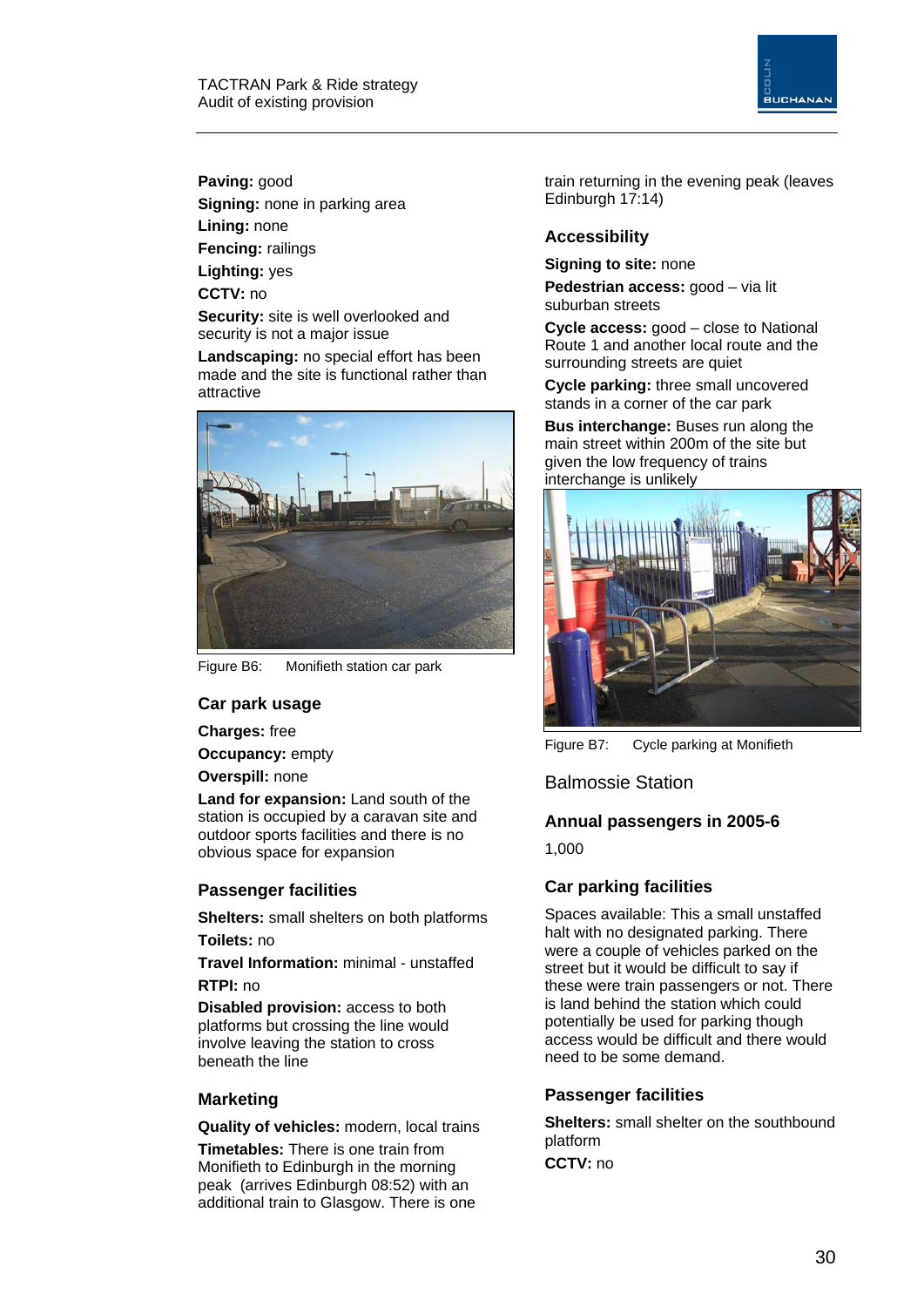

<span id="page-36-0"></span>**Security:** would be lonely and windswept after dark. Security appeared to be reasonable on the approach road

#### **Toilets:** no

**Travel Information:** minimal - unstaffed **RTPI:** no

**Disabled provision:** ramped access to both platforms though the ramped foot and cycle bridge would involve a diversion.

#### **Marketing**

**Quality of vehicles:** modern, local trains **Timetables:** There is one train from Balmossie all stops to Dundee and Edinburgh in the morning peak (arrives Edinburgh 08:52) and one train returning in the evening peak (leaves Edinburgh 17:14)

#### **Accessibility**

**Signing to site:** none

**Pedestrian access:** good, access is from a small, lit, suburban street

**Cycle access:** immediately adjacent to National Route 1 and a local traffic free route and surrounding streets are small and quiet

**Cycle parking:** some uncovered stands in a dark corner underneath the foot and cycle bridge



Figure B8: Cycle parking and ramped bridge at Balmossie Station

**Bus interchange:** Buses run along the main street within 300m of the site but given the low frequency of trains interchange is unlikely

# Broughty Ferry Station



Figure B9: Broughty Ferry Station

# **Annual passengers in 2005-6**

5,000

This station would be served hourly following implementation of the TERS

# **Car parking facilities**

**Spaces available:** There is no dedicated parking for the station. However, there is a pay and display council car park immediately beside the station (approximately 100 spaces).

**Paving:** poor

**Signing:** average

**Lining:** poor

**Fencing:** none along street, high fence beside station and hedge alongside housing

**Lighting:** yes

**CCTV:** only at the station

**Security:** central location would be busy even later in the evening but the site is large and might well be lonely in its further corners

**Landscaping:** the car park would be benefit from upgrading, however, the station itself is an attractive building

# **Car park usage**

**Charges:** Standard council rates - £2.80 for more than 4 hours

**Occupancy:** ~90% (at 14:00 on 24/01/08) but it is likely that this was primarily visitors to the adjacent town centre.

**Overspill:** parking is restricted on many, but not all, surrounding streets. Currently, not a problem but may need to be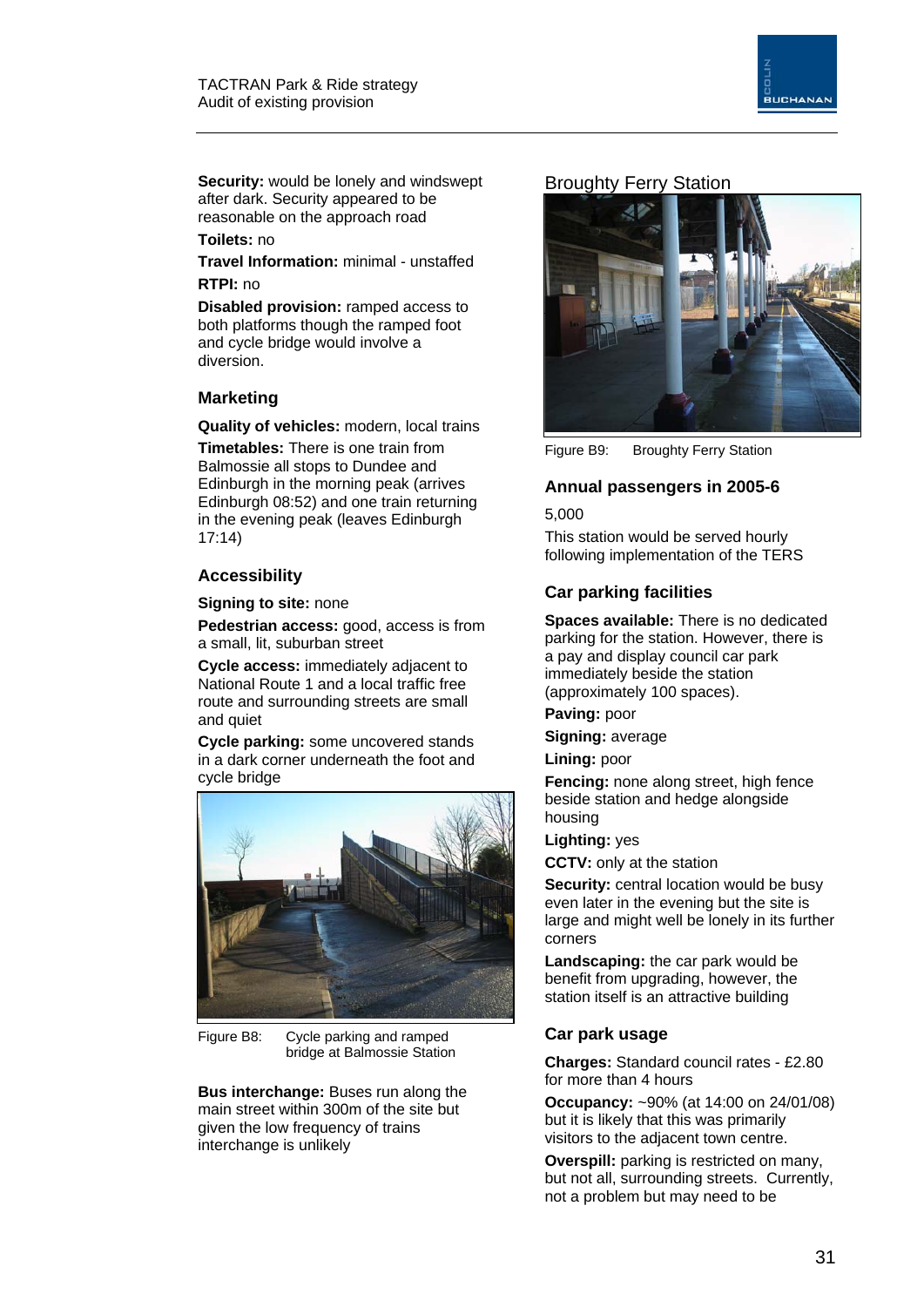

<span id="page-37-0"></span>reviewed when proposed service improvements are implemented **Land for expansion:** none

#### **Passenger facilities**

**Shelters:** canopy over the southbound platform, only the subway is covered on the northbound platform

#### **Toilets:** no

**Travel Information:** some though unstaffed

**RTPI:** no

**Disabled provision:** level access to both platforms via level crossing, although this is not satisfactory for wheelchair users. There is also an underpass between platforms although this is not attractive

#### **Marketing**

**Quality of vehicles:** modern, local trains

**Timetables:** There is one train from Broughty Ferry all stops to Dundee and Edinburgh in the morning peak (arrives Edinburgh 08:52) with an additional train to Glasgow. There are two trains returning in the evening peak (leaving Edinburgh 16:05, 17:14)

#### **Accessibility**

**Signing to site:** minimal – only direct pedestrian access

**Pedestrian access:** reasonable but there is only one footway marked across the adjacent level crossing

**Cycle access:** reasonable, surrounding streets are small but busy. The A930 Queen St is a particular barrier to access

**Cycle parking:** stands under the platform canopy and covered by CCTV

**Bus interchange:** buses pass along Queen Street and Gray Street but given the low frequency of trains and high frequency of buses interchange is unlikely

# Dundee Station



Figure B10: Dundee Station

#### **Annual passengers in 2005-6**

1,515,000

This station would benefit from an improved service following implementation of the TERS and a new half hourly service to Edinburgh

# **Car parking facilities**

**Spaces available:** Dundee station has a very small short stay car park with 9 spaces.

**Paving: excellent quality surface paved** with blocks

**Signing:** good – although location of ticket machine not obvious

**Lining:** average

**Fencing:** none

**Lighting:** yes

**CCTV:** at station entrance rather than over car park

**Security:** site is very overlooked and at a major road junction. Security is unlikely to be a major issue

**Landscaping:** Improvements have been made to station frontage although in the medium term the surrounding area will be improved as part of the proposed Waterfront development

#### **Car park usage**

**Charges:** £1.20 for a 1 hour maximum stay

**Occupancy:** short stay provision only so occupancy varies significantly by time of day

**Overspill:** the car park is short stay only so longer stay parking must occur in nearby car parks, including Yeaman's,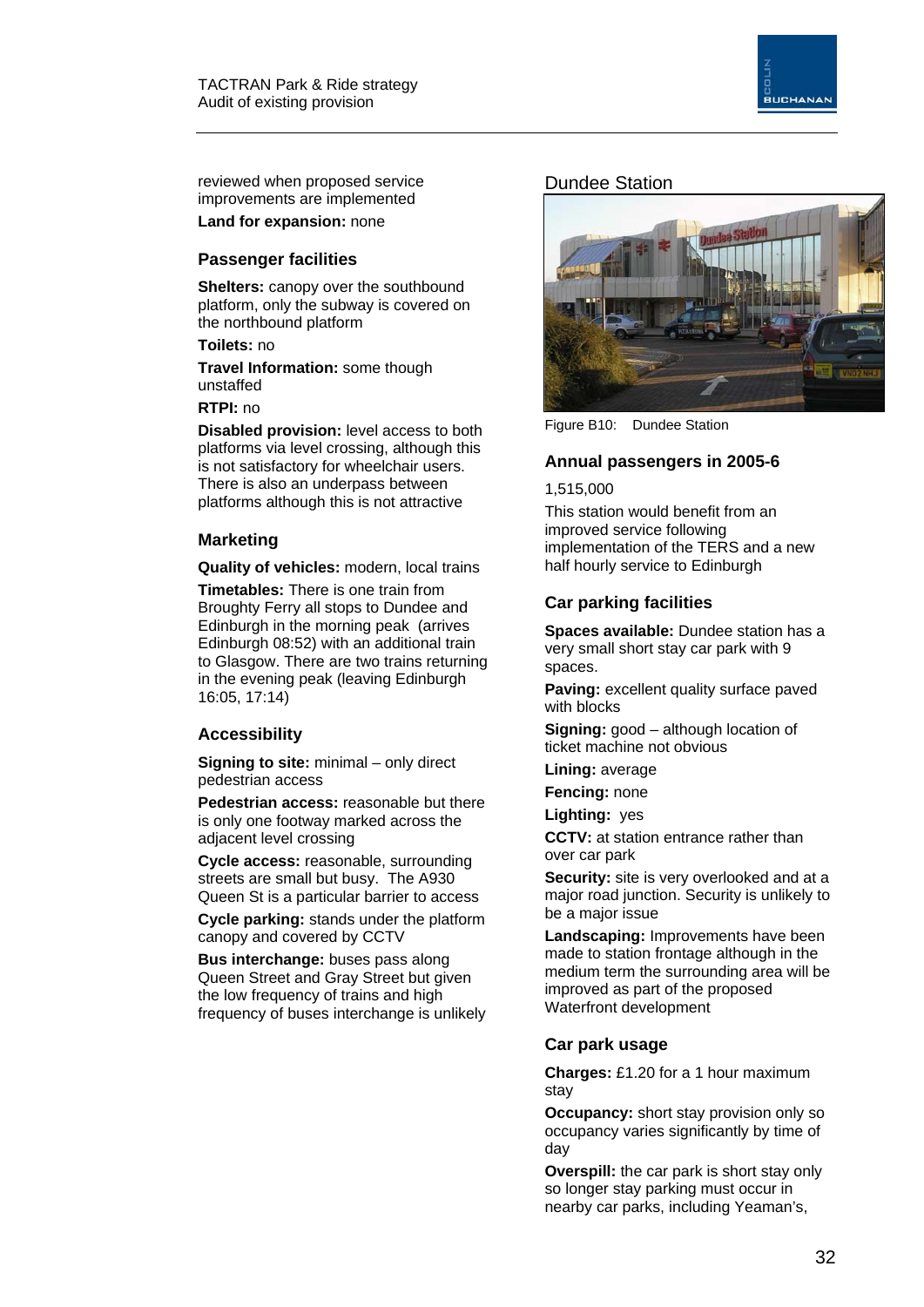

<span id="page-38-0"></span>Olympia / Discovery and Greenmarket. All day parking at these locations varies between £5 and £6 per day.

**Land for expansion:** It is not proposed to expand car parking at Dundee Station. Rather, it is proposed to improve public transport interchange and encourage walking and cycling to the station.

# **Passenger facilities**

**Shelters:** as typical for a large station and including places to buy refreshments

**Toilets:** yes

**Travel Information:** In addition to posters, leaflets, announcements and a manned ticket office, there is also a journey planning kiosk in the foyer.

#### **RTPI:** yes

**Disabled provision:** parking, level / lift access to all platforms, toilets

# **Marketing**

**Quality of vehicles:** modern, express and local trains

**Timetables:** Northbound trains leave Dundee around every 20 minutes in the morning peak and twice an hour throughout the day. Trains to Edinburgh leave hourly with a similar frequency to Perth and Glasgow.

# **Accessibility**

**Signing to site:** satisfactory although not signed over great distances outwith the city centre

**Pedestrian access:** access to the station if via the major roundabout at the junction of the A85 and A991. The route is not particularly pedestrian friendly but has all necessary facilities, including pedestrian crossings, guard rails and lighting. The central location, ensures that the area is busy in the evening, improving security. The pedestrian environment will be improved in the medium term as part of the Dundee Waterfront development.

**Cycle access:** reasonable - National Route 77 passes just south of the station and there are other local routes nearby. Cycling on the major roads which approach the station from the north would daunt many cyclists but there is a high population in the potential cycling catchment.

**Cycle parking:** ample parking with lockers and uncovered stands

**Bus interchange:** Good. There is a bus stop immediately outside the station, primarily serving routes to Fife. Most other local services stop at the High Street Interchange, a short walk. Longer distance services terminate at the Seagate Bus Station (15 mins walk).

# Invergowrie Station (Dundee)



Figure B11: Invergowrie Station

#### **Annual passengers in 2005-6**

1,700

# **Car parking facilities**

**Spaces available:** Invergowrie station has no station parking although it is possible to park on the small suburban street immediately outside. There is no land available for additional parking.

# **Passenger facilities**

**Shelters:** Small shelter on the northbound platform only

**CCTV:** no

**Security:** station is located in an attractive suburban area and appears secure. However, it is likely to be lonely at night

#### **Toilets:** no

**Travel Information:** minimal - unstaffed **RTPI:** no

**Disabled provision:** poor – access to the northbound platform would be possible but access to the southbound platform is via a stepped footbridge.

#### **Marketing**

**Quality of vehicles:** modern, local trains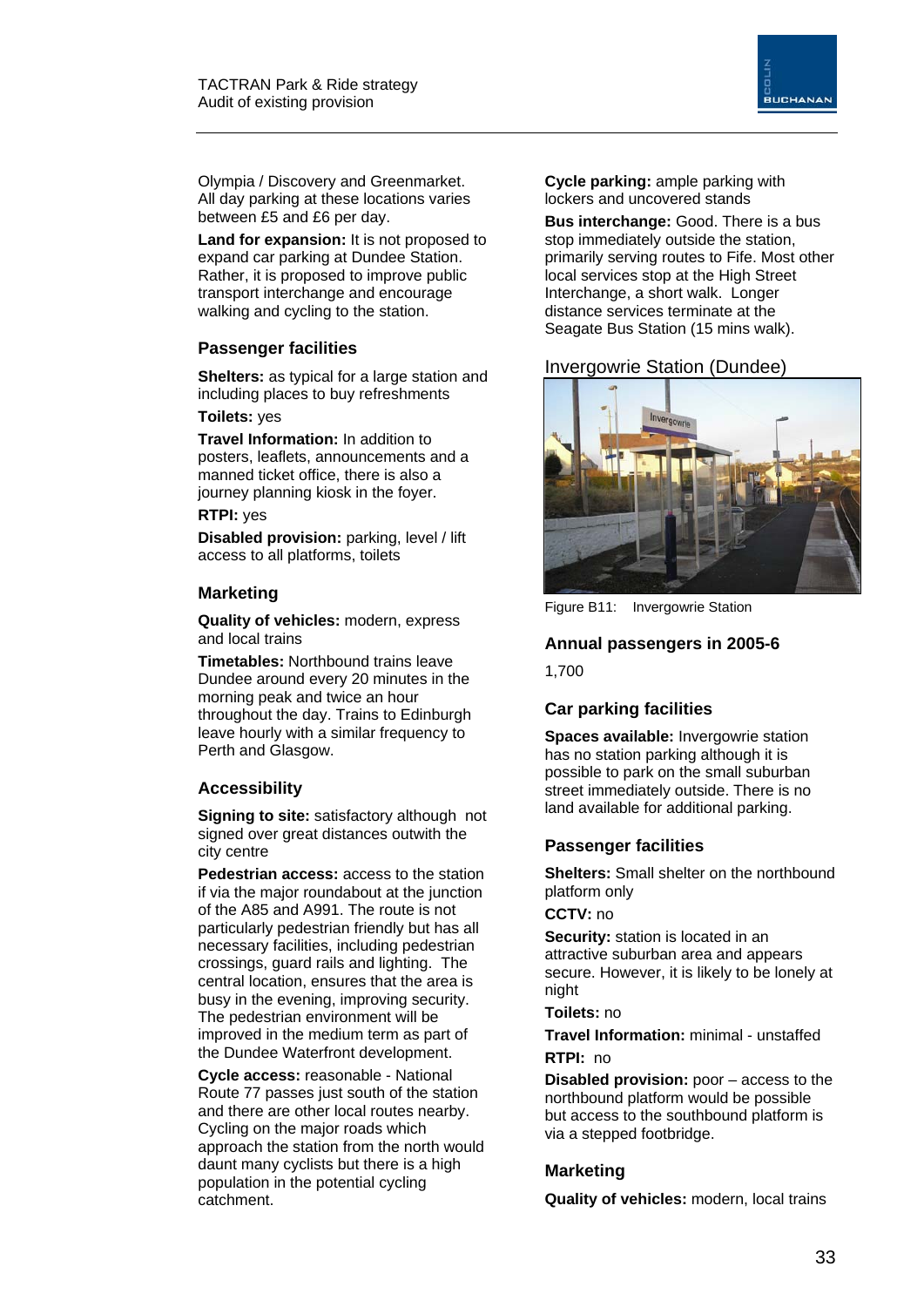

<span id="page-39-0"></span>**Timetables:** There is one train into Dundee and one train into Perth in the morning peak. There is one train out of Dundee early in the evening peak.

#### **Accessibility**

**Signing to site:** none

**Pedestrian access: good – access is** from a small lit back street

**Cycle access:** good – access is from a small lit back street and the station lies on National Route 77

**Cycle parking:** there are three uncovered stands on the northbound platform but these are not particularly secure

**Bus interchange:** there are no buses on the roads immediately surrounding the station.

#### Perth Station



Figure B12: Perth Station

# **Annual passengers in 2005-6**

695,000

This station would benefit from an improved service following implementation of the TERS

# **Car parking facilities**

**Spaces available:** The designated car park has 54 spaces with a small number given over to short stay.

Paving: good

**Signing:** good

**Lining:** good, parking areas surrounded by contrasting paving while lines separate the bays themselves.

**Fencing:** the site is surrounded by buildings on three sides and there is a low wall where it joins the Inner Ring Road.

#### **Lighting:** yes

**CCTV:** appears to cover station forecourt but not bulk of car park

**Security:** the site is busy with frequent pedestrian movements in and out both for the station and adjacent hotel. There are unlikely to be major security issues.

**Landscaping:** There is some planting and the car park is not unattractive for its location

#### **Car park usage**

**Charges:** £3 per day

**Occupancy:** ~ 90% (at 16:15 on 24/01/08)

**Overspill:** parking is restricted on the Inner Ring Road. Any overspill parking will occur on unrestricted residential streets nearby.

Land for expansion: none obviously available

#### **Passenger facilities**

**Shelters:** as typical for a large station and including places to buy refreshments **Toilets:** yes

**Travel Information:** posters, leaflets, announcements and a manned ticket office

**RTPI:** yes

**Disabled provision:** parking, level / ramped footbridge access to all platforms, toilets

# **Marketing**

**Quality of vehicles:** modern, express and local trains

**Timetables: modern, long distance trains** to Aberdeen and Glasgow are roughly hourly with regular timings throughout the day though not at peak times. Trains to Edinburgh are nearer twohourly with some extra peak time services. Timings are not regular.

#### **Accessibility**

**Signing to site:** good – appears several junctions away from site

**Pedestrian access:** good – Inner Ring Road is busy but pedestrian crossings are provided at appropriate lcoations

**Cycle access:** good - the site is not on any formal cycle routes. There are cycle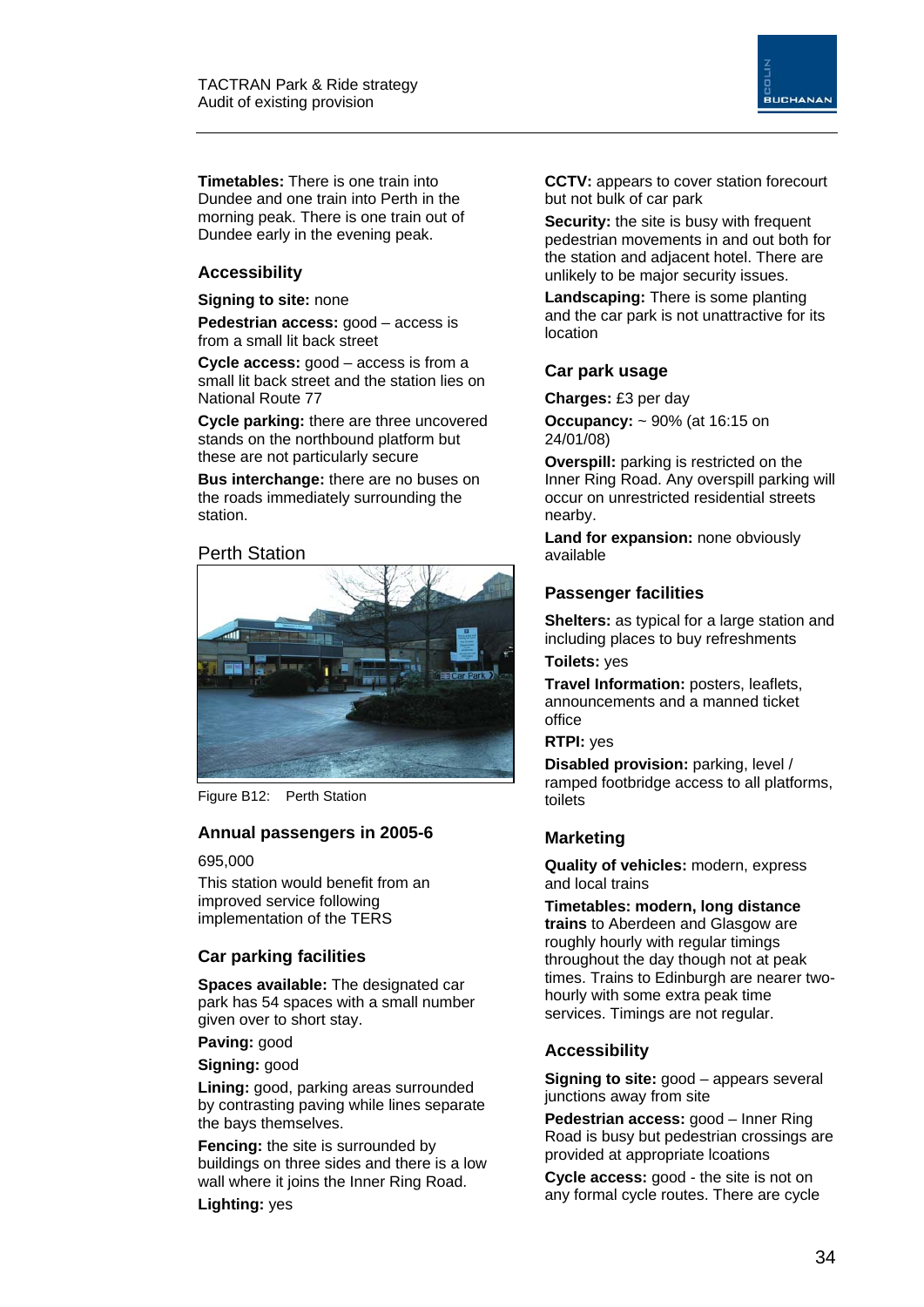

<span id="page-40-0"></span>lanes on parts of the Inner Ring Road though not on the final approach. There is a high population in the cycling catchment

#### **Cycle parking:** lockers

**Bus interchange:** very good **-** the bus station is nearby and well signposted.

Gleneagles Station

# **Annual passengers in 2005-6**

25,000

#### **Car parking facilities**

**Spaces available:** there are 40 spaces available

**Paving:** reasonable

**Signing:** good

**Lining:** poor – very worn

**Fencing:** low wall

**Lighting:** yes

**CCTV:** no

**Security:** good although this would be a lonely location after dark

**Landscaping:** station is attractive but car park is functional with limited lanscaping

#### **Car park usage**

**Charges:** free

**Occupancy:** 50% (at 08:45 on 25/01/08)

**Overspill:** none

**Land for expansion:** ample but given the nature of the junction of the access road with the A9 there would be a need for improvement if this were to become a significant Park & Ride location.



Figure B13: Car park at Gleneagles Station

#### **Passenger facilities**

**Shelters:** canopies over both platforms. Uncovered over-bridge.

**Toilets:** no

**Travel Information:** posters

#### **RTPI:** no

**Disabled provision:** disabled parking is available but the near platform is access by a stepped ramp and the far platform by a stepped footbridge.

# **Marketing**

**Quality of vehicles:** modern, local trains

**Timetables:** southbound services run hourly during the morning peak and there is one northbound train at 06:43. This pattern is roughly reversed in the evening peak

# **Accessibility**

**Signing to site:** poor – only at the junction with the A9

**Pedestrian access:** poor – the access road is unlit and the only obvious approach route is along the A9

**Cycle access:** poor – the only obvious approach route is along the A9

**Cycle parking:** uncovered stands **Bus interchange:** none

Dunblane Station

**Annual passengers in 2005-6**  458,000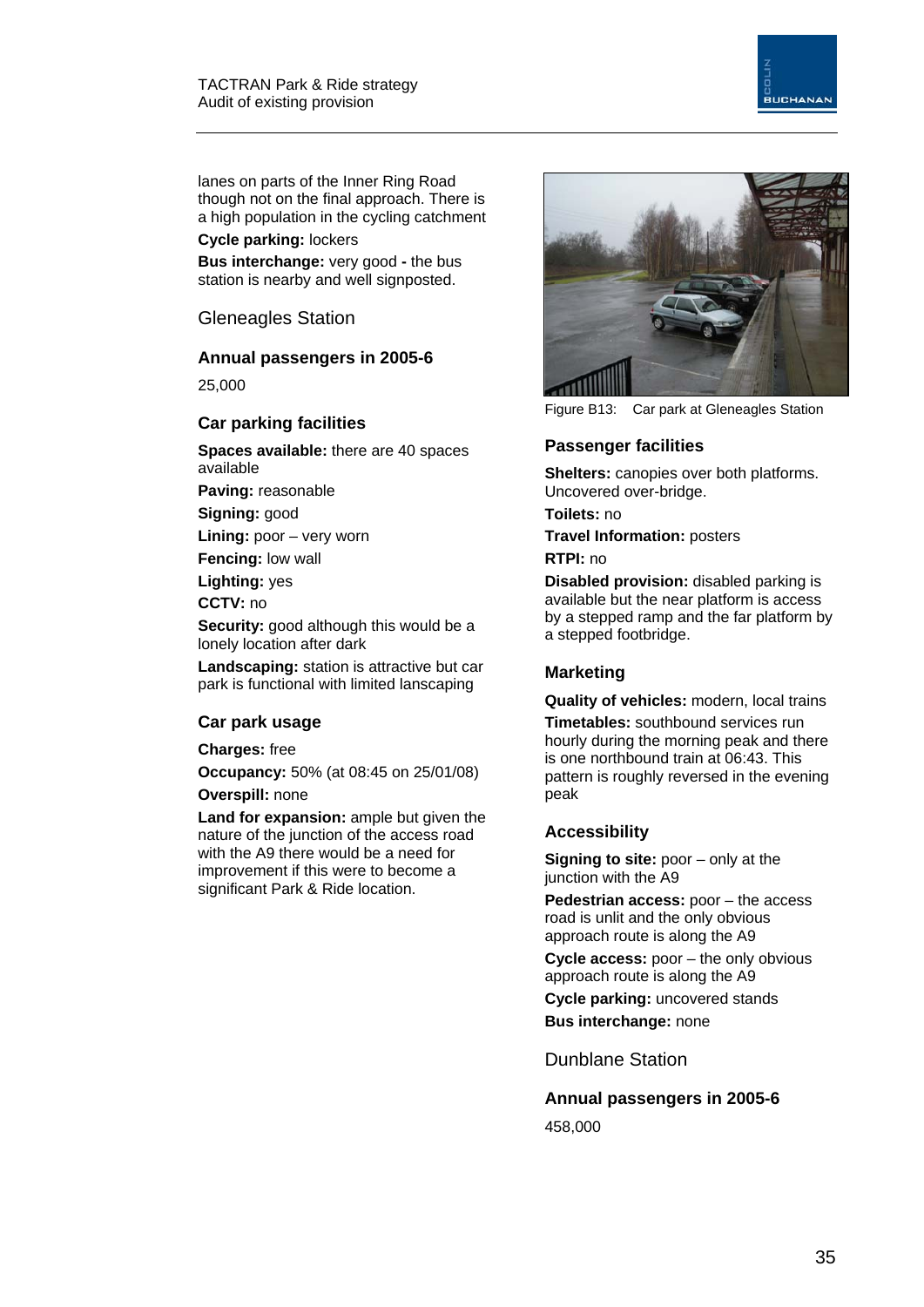

# <span id="page-41-0"></span>**Car parking facilities**

**Spaces available:** Dunblane Station has a very small official car park with 8 spaces. However, vehicles also park in public car parks and on street all round the station

**Paving:** varies – poor in places

**Signing:** varies – good in actual station car park, elsewhere very little

**Lining:** varies – poor in places

**Fencing:** fences separate the station from the street but otherwise there are no **barriers** 

**Lighting:** yes

**CCTV:** in station but not beyond

**Security:** the location is central and it would be anticipated that there would be some pedestrian flow until late in the evening. However, parts of the unofficial parking areas have corners which would be dark at night.

**Landscaping:** attractive location but illegal parking looks untidy

#### **Car park usage**

**Charges:** free

**Occupancy:** full (at 09:45 on 25/01/08) **Overspill:** extensive

**Land for expansion:** There is no land as such but Stirling Council have expressed an interest in multi-storey provision.



Figure B14: Cars parked beyond the official car park at Dunblane

# **Passenger facilities**

**Shelters:** indoor ticket hall with seating, canopy over near platform, small shelters on far platform

#### **Toilets:** no

**Travel Information:** good – poster, leaflets and manned ticket office

#### **RTPI:** yes

**Disabled provision:** level access to ticket hall and near platform. Stepped ramp access to far platform. Disabled toilet

# **Marketing**

**Quality of vehicles:** modern, express and local trains

**Timetables:** Trains to Edinburgh run half hourly and direct trains to Glasgow run hourly with some additional peak time services. Northbound passengers will often need to travel southbound and change at Stirling.

#### **Accessibility**

**Signing to site:** average, signs do not display the standard symbol and there are several gaps in the sequence of signs

**Pedestrian access:** good – main street is narrow and behaving largely as a mixed use space

**Cycle access:** The station is not near to any designated cycle routes. However the majority of the local streets are quiet

**Cycle parking:** covered stands – did not appear to be getting much use

**Bus interchange:** average – there is a bus stop immediately outside the station but buses do not pass it very frequently

Bridge of Allan Station

#### **Annual passengers in 2005-6**

167,000

# **Car parking facilities**

**Spaces available:** The car park at Bridge of Allan has been recently extended and has 138 spaces.

**Paving:** excellent

**Signing:** excellent **Lining:** excellent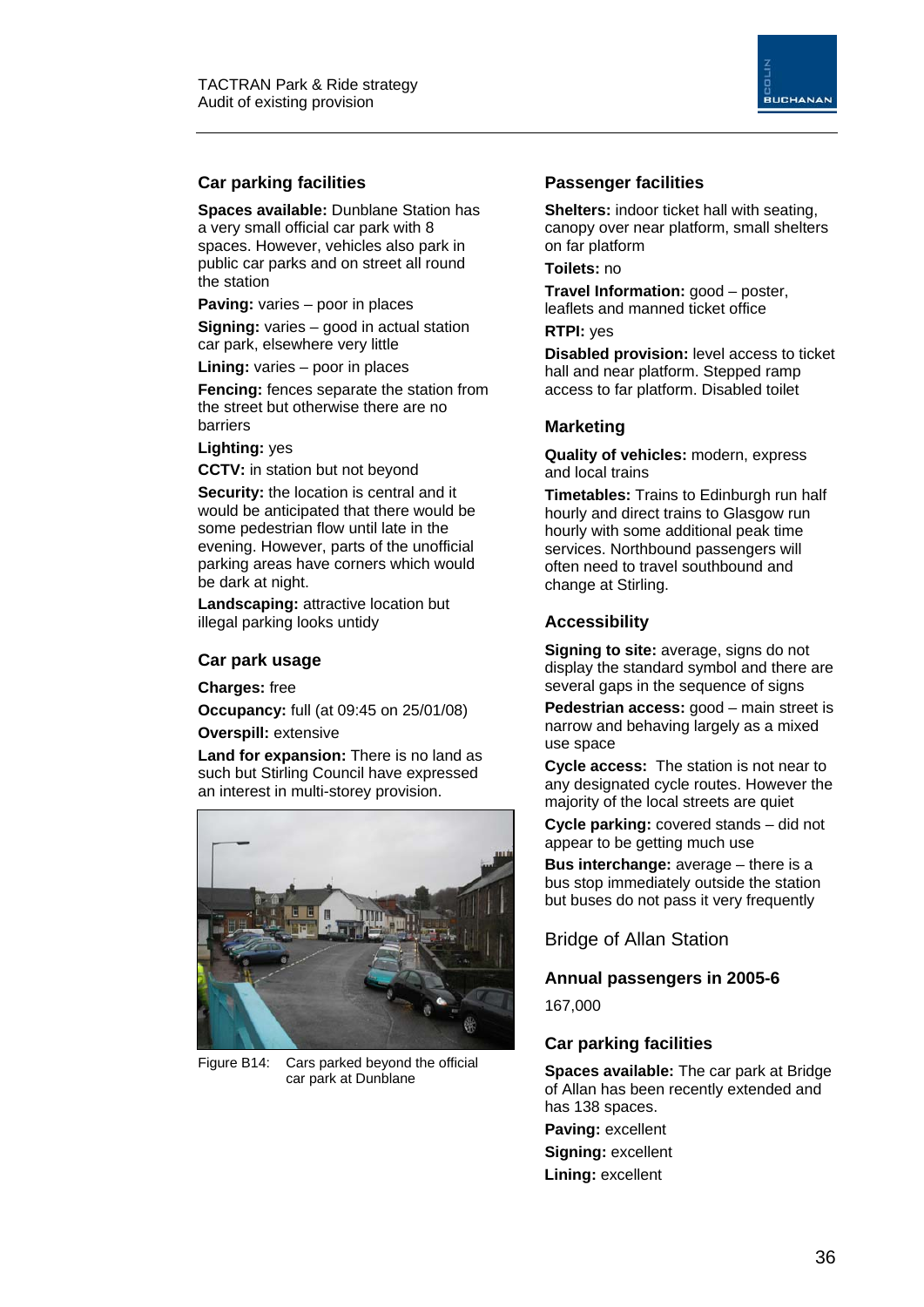

<span id="page-42-0"></span>**Fencing:** fences separate platforms from car park

**Lighting:** yes

**CCTV:** yes

**Security:** visibility is good throughout the site and from the main road above. There should be no major issues

**Landscaping:** appropriate for location but no special efforts have been made

#### **Car park usage**

**Charges:** free

**Occupancy:** full (at 10:30 on 25/01/08) although cars were parked in loading spaces and outside marked bays at the near end of the car park there were empty bays available at the far end

**Overspill:** cars were parked on the access road as well as in the car park but the current level of parking on the access road is acceptable

**Land for expansion:** there is a small area of open land beyond the existing car park but it is likely that this is too narrow to be of any use. Elsewhere the land drops away.



Figure B15: Car park at Bridge of Allan **Station** 

# **Passenger Facilities**

**Shelters:** large shelters on both platforms **Toilets:** no

**Travel Information:** average – unstaffed station

#### **RTPI:** yes

**Disabled provision:** parking and access to the near platform. Reaching the far platform would involve walking down the access road to the main road, up the main road and then down a ramp. This is a considerable distance.

# **Marketing**

**Quality of vehicles:** modern local trains

**Timetables:** trains to Edinburgh run half hourly and direct trains to Glasgow run hourly with some additional peak time services. Northbound passengers often need to start out southbound and change at Stirling.

# **Accessibility**

**Signing to site:** average – signs appear a couple of junctions out

**Pedestrian access:** average – there are steps down from the main road but the access road has a pavement and lighting on one side only and trees and would probably feel insecure after dark.

**Cycle access:** cycle lanes on main road and access road is quiet

**Cycle parking:** covered stands and lockers

**Bus interchange:** buses stop on the main road which is reached from the platforms via steps or a ramp to one platform.

# Stirling Station



Figure B16: Stirling Station

# **Annual passengers in 2005-6**

1,906,000

# **Car parking facilities**

**Spaces available:** As a general rule Stirling station has 276 available spaces of which some are short stay and the rest are pay and display, at the time of the audit there was some building work under way, the car park was labelled as for season ticket holders only and there were additional signs to temporary parking

#### **Paving:** average

**Signing:** average – for example the car park is labelled 'season ticket holders car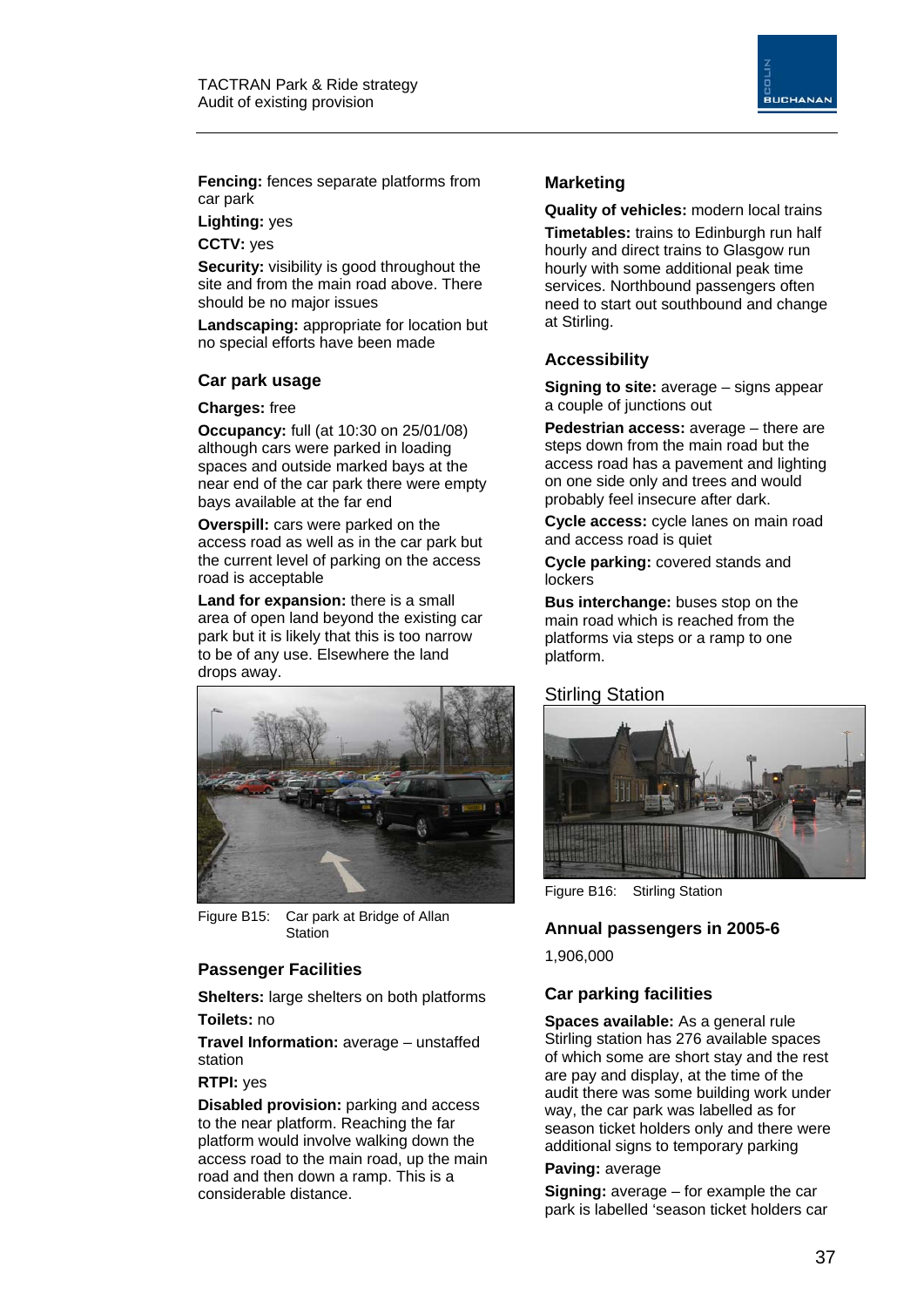

park' and it is not obvious that non-season ticket holders should also park here.

#### **Lining:** average

**Fencing:** substantial fencing around the season ticket holders car park, pedestrian guard rails or nothing elsewhere

# **Lighting:** yes

#### **CCTV:** yes

**Security:** visibility was good and the site is overlooked from the main road. At the far end of the car park there might be security issues at night but it is likely that there would be people coming and going until late.

**Landscaping:** appropriate for location

#### **Car park usage**

**Charges:** £3 per day

**Occupancy:** full (at 11:00 on 25/01/08)

**Overspill:** parking was restricted on the immediately adjacent street though there might be overspill into council parking nearby

**Land for expansion:** none obvious

# **Passenger facilities**

**Shelters:** as typical for a large station and including places to buy refreshments

**Toilets:** yes

**Travel Information:** posters, leaflets, announcements and a manned ticket **office** 

#### **RTPI:** yes

**Disabled provision:** parking, level / lift access to all platforms except 9 and 10, toilets

# **Marketing**

**Quality of vehicles:** modern, express and local trains

**Timetables:** trains run half hourly to Edinburgh, four times an hour to Glasgow and roughly hourly to Perth

# **Accessibility**

**Signing to site:** good – signs appear several junctions from the site

**Pedestrian access:** average – the street outside the station is busy and there are major junctions and associated pedestrian guard rails. However all approaches are lit and have footways.

**Cycle access:** National Cycle Route 76 runs past the station though the busy road outside would put off some potential users

**Cycle parking:** lockers and uncovered stands

**Bus interchange:** very good. A number of local services stop directly outside the station. The recently upgraded bus station is located nearby and there are currently proposals to improve pedestrian access between the bus and rail station..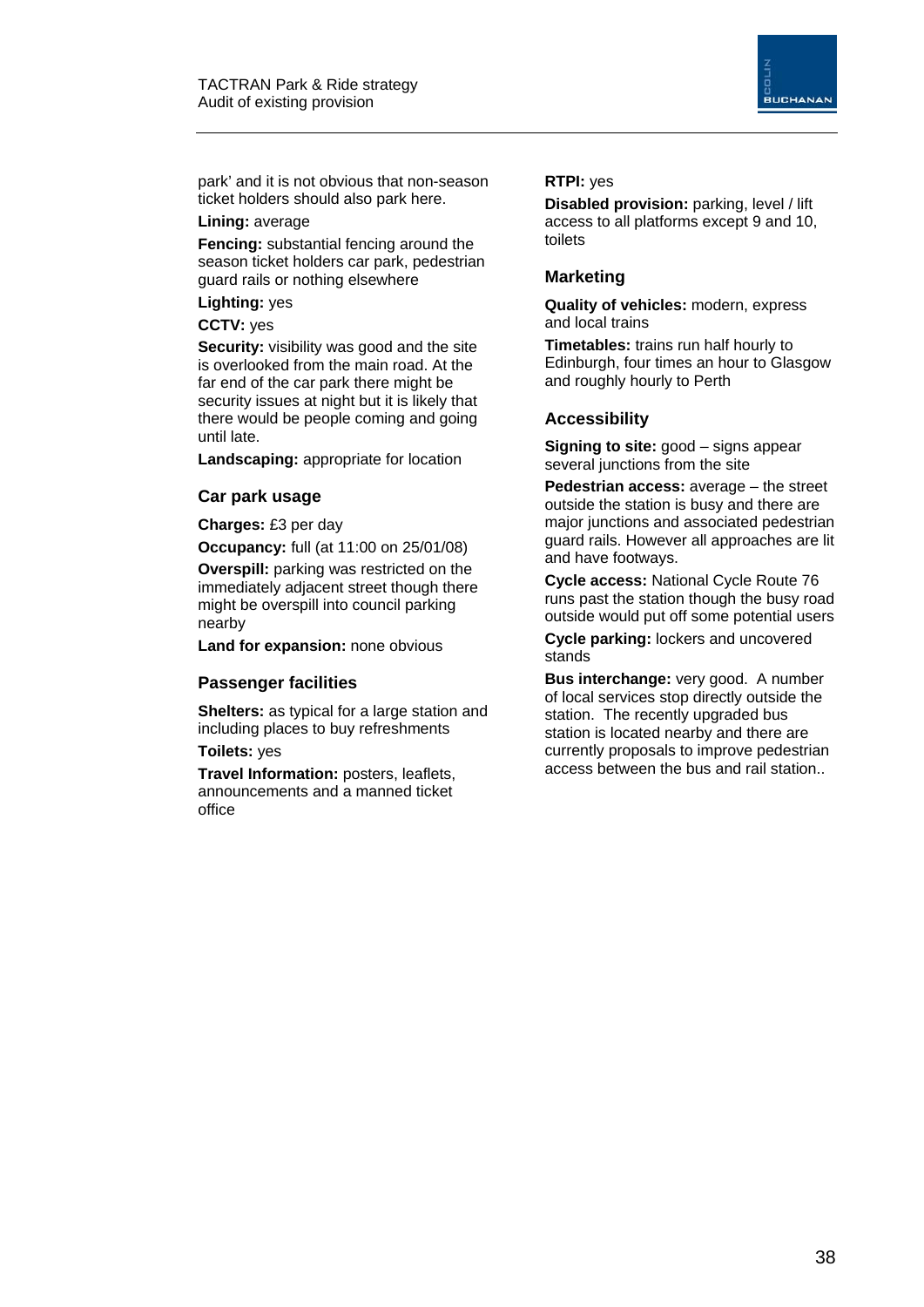

# <span id="page-44-0"></span>Appendix C

Bus based Park & Ride audit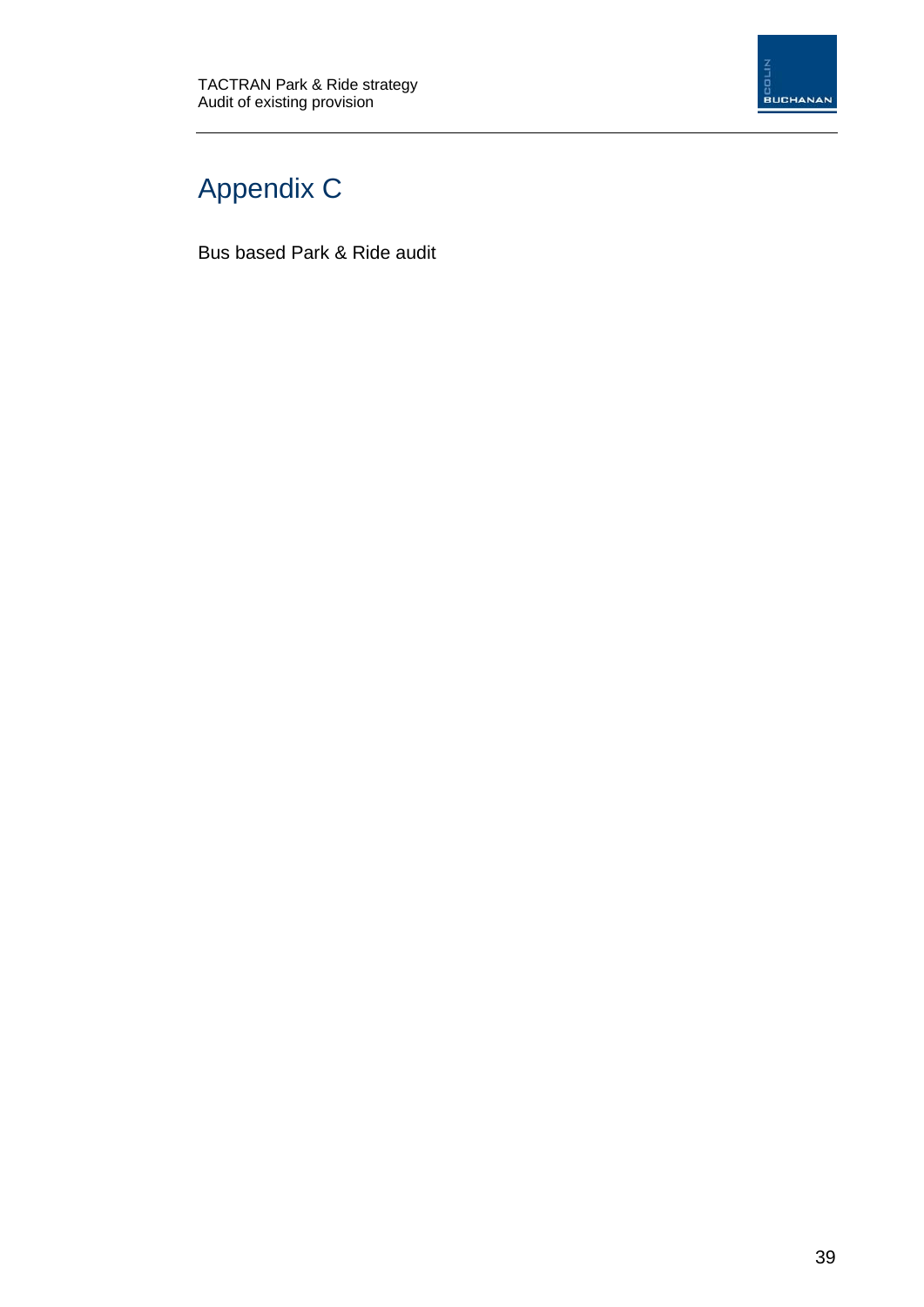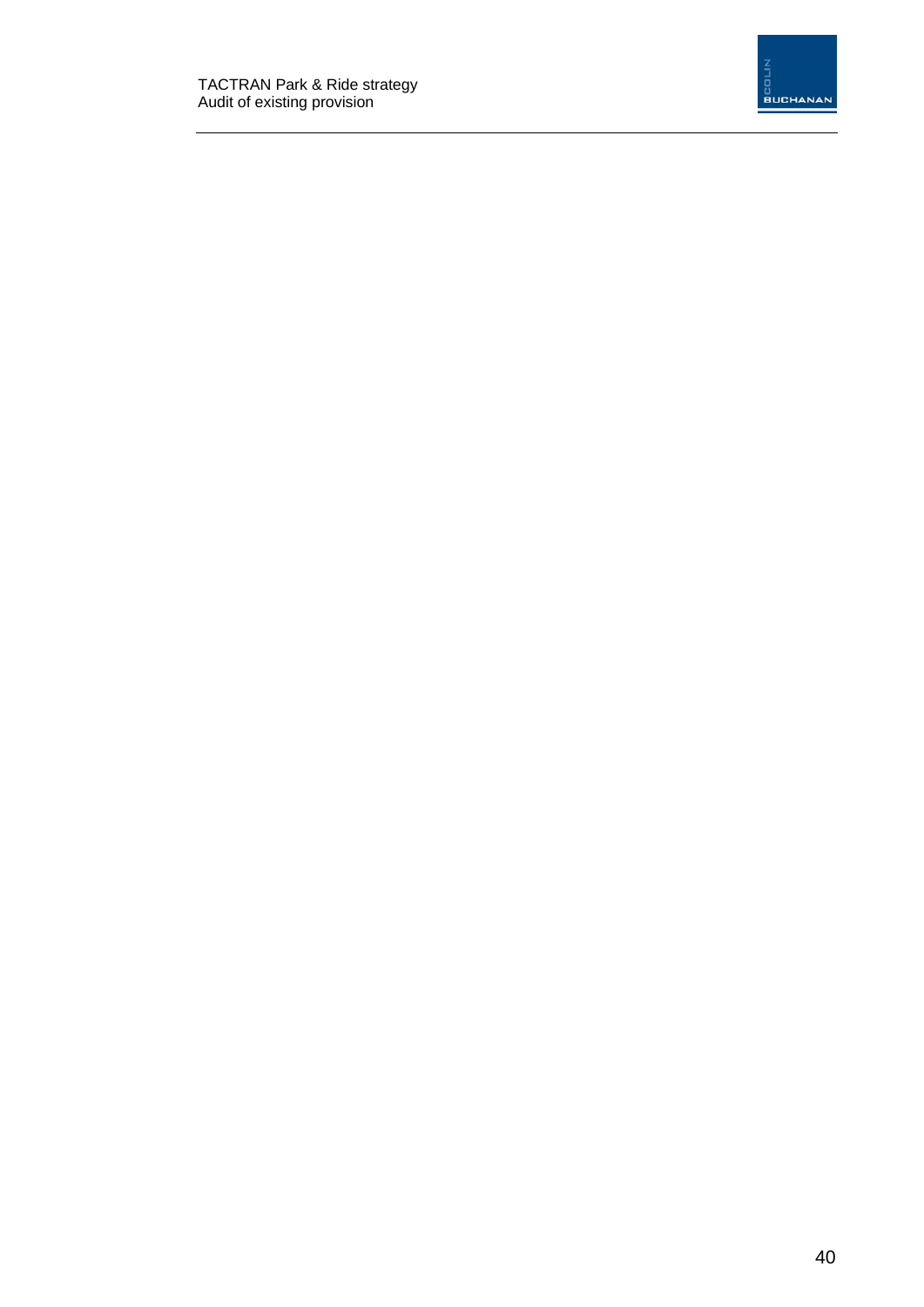

# <span id="page-46-0"></span>Introduction

This appendix gives a full report of the findings of a site audit of existing bus Park & Ride provision across the TACTRAN area carried out on the  $24<sup>th</sup>$  and  $25<sup>th</sup>$  of January, 2008.

Visits were made to the four existing formal Park & Ride sites at Scone, Broxden, Kinross and Springkerse and to all stations between Montrose and Stirling.

# Bus-based Park & Ride

# Scone Park and Ride (Perth)



Figure C1: Scone Park & Ride

# **Car parking facilities**

**Spaces available:** This is relatively new site with 50 spaces available

**Paving:** excellent

**Signing:** excellent

**Lining:** excellent

**Fencing:** site surrounded by a low fence

**Lighting:** yes

# **CCTV:** yes

**Security:** there is good visibility across the whole site and there is CCTV but the site must still be lonely after dark.

**Landscaping:** The site is surrounded by a low bank but otherwise there are no special measures in place

# **Car park usage**

**Charges:** free

**Occupancy:** 12% at (16:50 on 24/01/08) **Overspill:** none

**Land for expansion:** site is surrounded by open land

# **Passenger facilities**

**Shelters:** small bus shelter

**Toilets:** no

**Travel Information:** good quality printed information

**RTPI:** no

**Disabled provision:** disabled parking spaces and level access to bus stop.

# **Marketing**

**Quality of vehicles:** The site is served by the Stagecoach number seven which also operates as a standard service bus. These are new, well maintained single deck vehicles.

**Timetables:** Buses run every ten minutes throughout the day from Monday to Saturday serving all stops into Perth. Buses run less frequently in the very early mornings, evenings and on Sundays.

#### **Hours of operation:**

06:30-20:00 Mon-Fri 07:00-20:00 Sat

10:00-20:00 Sun

**Livery:** Services are branded as Stagecoach "Goldline"

# **Accessibility**

# **Signing to site:** good

**Pedestrian access:** good from a small side street, otherwise awkward with footway only offering an indirect route. However, pedestrians from Scone would be more likely to board the bus further along its route as it would then be nearer to their own houses.

**Cycle access:** reasonable – there are no formal cycle routes but the main road is not particularly busy or fast moving but the site is only about two miles from the centre of Perth and so cycle to bus interchange would not seem to be an obviously popular choice.

**Cycle parking:** none **Bus interchange:** N/A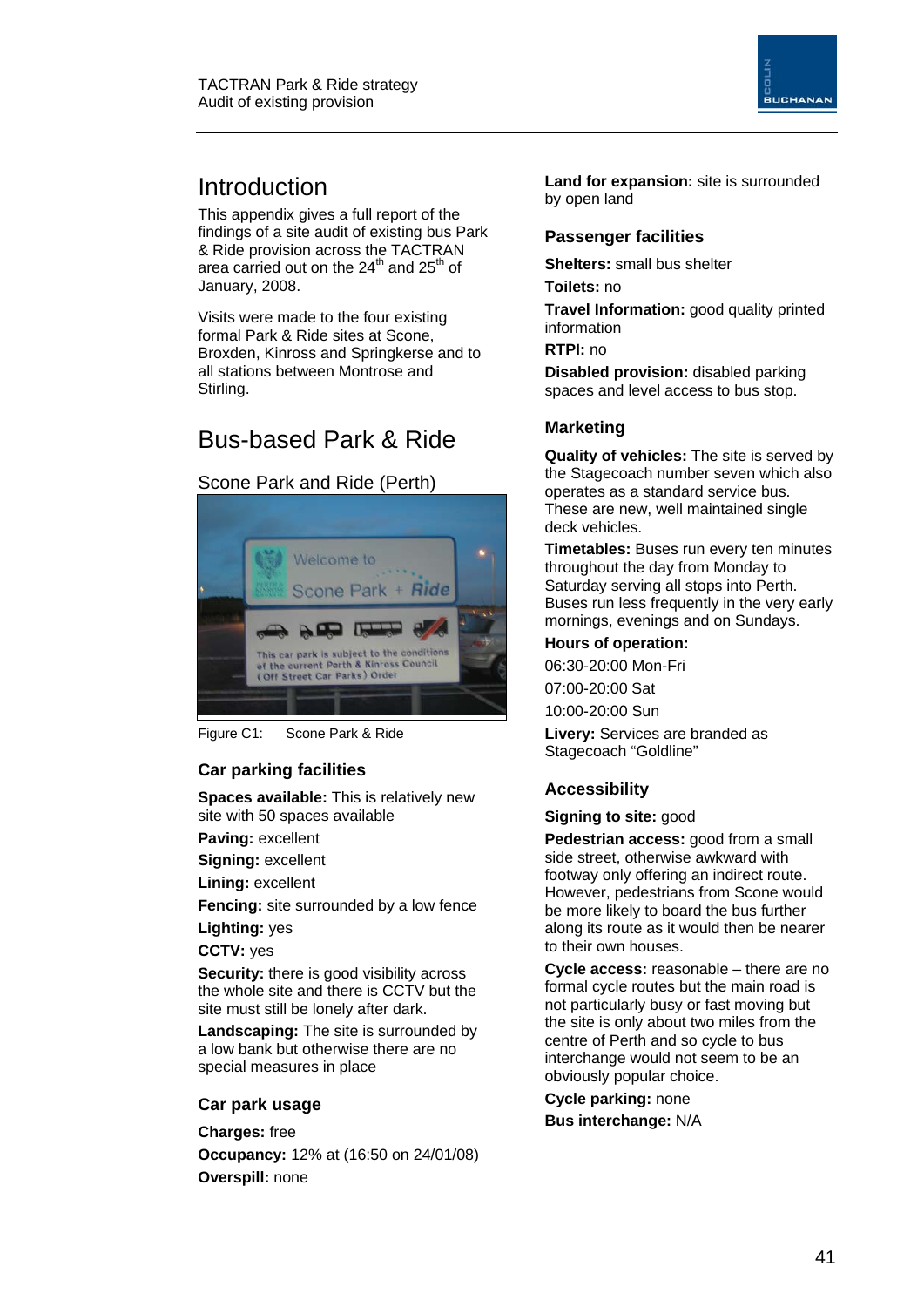

# <span id="page-47-0"></span>Broxden Park and Ride (Perth)

#### **Car parking facilities**

**Spaces available:** There are currently 250 parking spaces though the site is being extended to 406.

**Paving:** excellent

**Signing:** good

**Lining:** good

Fencing: low fences backed by scrub

**Lighting:** yes

**CCTV:** yes

**Security:** site lies on a slope and there is generally good visibility. While the site is busy users must feel secure but this is likely to be a lonely spot later in the evening as activity declines. Nevertheless, the megabus interchange will help to keep activity levels high throughout the evenings

**Landscaping:** the site lies on a slope and the landscaping incorporates this. Bushes and trees separate the parking areas.

#### **Car park usage**

**Charges:** free

**Occupancy:** ~ 80% (at 17:30 on 24/01/08)

**Overspill:** none obvious

**Land for expansion:** there is open land adjacent to the site.

#### **Passenger facilities**

**Shelters:** three bus shelters, one for the Park & Ride service and two for Megabus / Citylink services. There is a fast food outlet and petrol filling station nearby.

#### **Toilets:** no

**Travel Information:** printed information was displayed in and near the shelters

#### **RTPI:** no

**Disabled provision:** disabled parking spaces and access to stops



Figure C2: Long distance service at Broxden Park & Ride

#### **Marketing**

**Quality of vehicles:** Megabus / Citylink coaches and designated, new single deck Park & Ride buses.

**Timetables:** the Park & Ride bus (301) runs a limited stop service into the centre of Perth every 10 minutes at peak times and every 15 minutes throughout the day. In addition Citylink / Megabus service run from the site hourly to Dundee, Aberdeen, Edinburgh and Glasgow and two hourly to Inverness

#### **Hours of operation:**

07:00-19:00 Mon-Sat

**Livery:** specific brand for Park & Ride buses to Perth town centre

#### **Accessibility**

**Signing to site:** excellent, signs from the trunk road network

**Pedestrian access: good from the road** outside but this leads down to a major junction which is not pedestrian friendly and the access road, though lit, is lonely after dark.

**Cycle access:** reasonable - the site is not near to any recognised cycle routes and to the west the trunk road network would not be suitable for cyclists. Cyclists could approach from the residential areas surrounding the site but would have to negotiate the large access roundabout on the A93.

**Cycle parking:** in a covered shelter which was in use.

**Bus interchange:** there would be good opportunities to interchange between the dedicated Park & Ride service and the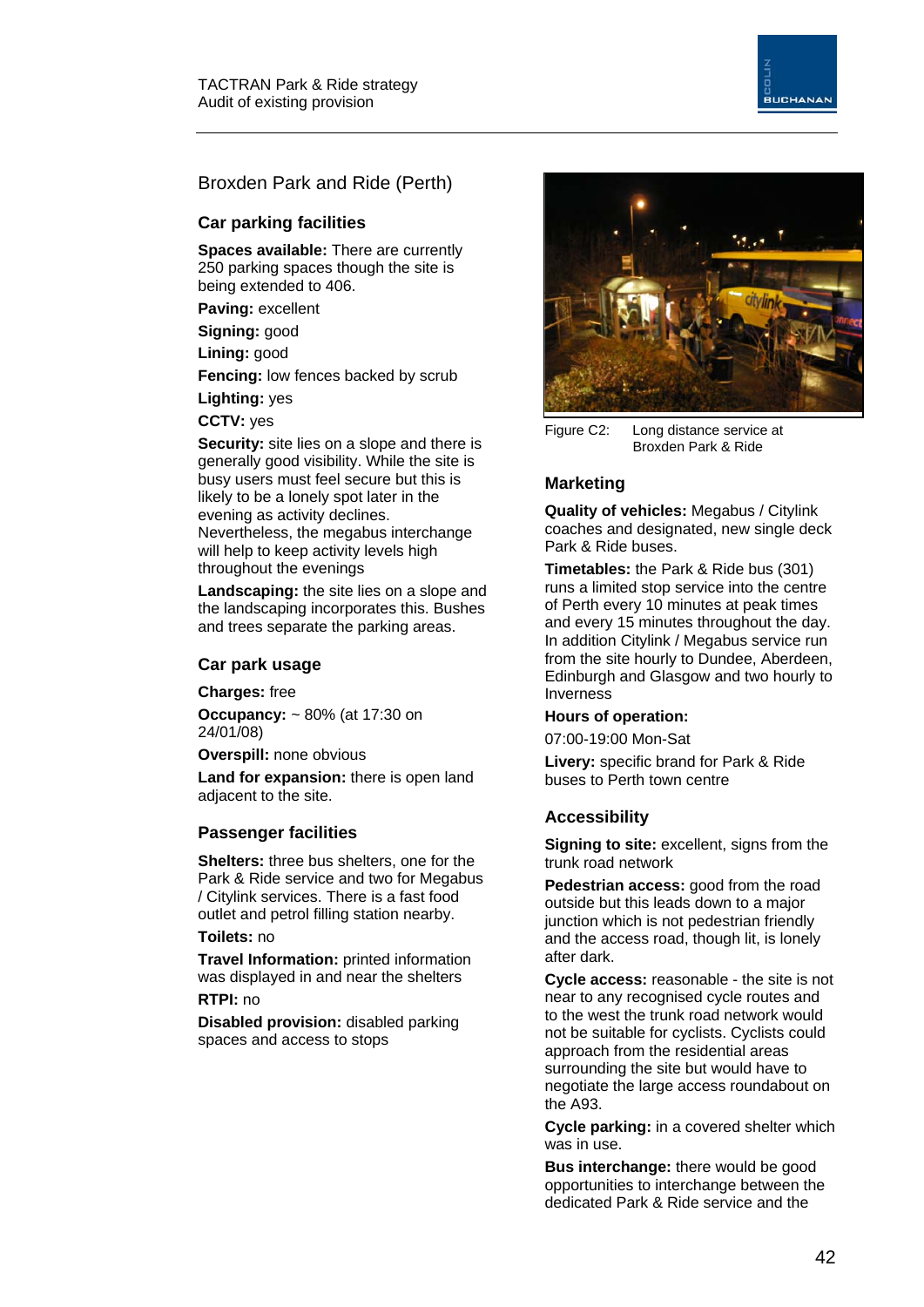

<span id="page-48-0"></span>longer distance coach services. Interchange to other bus services is limited.

# Kinross Park and Ride

#### **Car parking facilities**

**Spaces available:** There are 126 spaces available at this new site.

**Paving:** excellent

**Signing:** excellent

**Lining:** excellent

**Fencing:** open to the road, solid wooden fences on the other sides

**Lighting:** yes

#### **CCTV:** no

**Security:** there is good visibility but this is a lonely spot after dark and at least one car was observed speeding into and out of the site.

**Landscaping:** the site is flat and open but landscaping softens the paved area

#### **Car park usage**

#### **Charges:** free

**Occupancy:** currently low, however, the site is relatively new, and given the sites strategic location, usage is expected to increase over time.

#### **Overspill:** none

**Land for expansion:** much of the land around the site was being built on but there might still be space available

#### **Passenger facilities**

**Shelters:** bus shelter

**Toilets:** no

**Travel Information:** printed information at shelter

**RTPI:** no

**Disabled provision:** spaces and level access to stop



Figure C3: Long distance service at Kinross Park & Ride

# **Marketing**

**Quality of vehicles:** coaches and local Stagecoach services

**Timetables:** local Stagecoach services 23 and 36B run two-hourly. Long distance Megabus / Citylink services to Edinburgh and Perth run roughly halfhourly and there are connections to Aberdeen roughly hourly. Timings are not entirely regular.

#### **Hours of operation#:**

07:00-21:30\* / 23:45^ Mon-Fri 07:30-21:30\* / 23:45^ Sat 09:30-21:30\* / 23:45^ Sun #times of first and last bus \*southbound ^northbound **Livery:** standard

# **Accessibility**

**Signing to site:** site is only signed once off the motorway

**Pedestrian access:** good – the approach road is lit and has a good quality pavement. There is a direct access route into the site for pedestrians. Notably of the 4 or 5 users observed entering / leaving the site all did so on foot.

**Cycle access:** average - the site lies about 1km from National Route 1 and local roads would have to be used for immediate access.

**Cycle parking:** 12 lockers

**Bus interchange:** reasonable - local services through the site make interchange to long distance services possible and some of those leaving /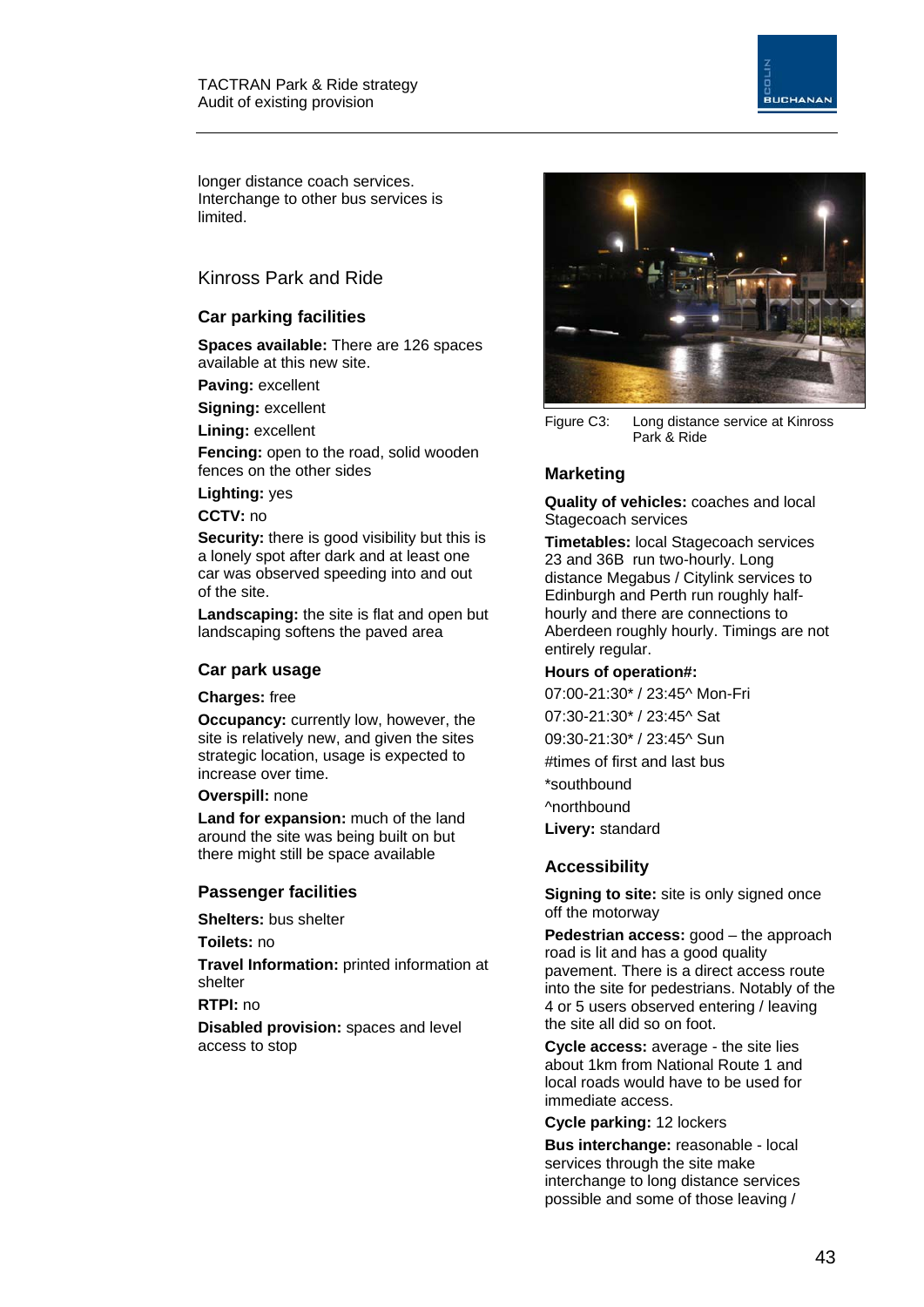

<span id="page-49-0"></span>arriving on foot may have been interchanging with buses running outside.

Springkerse Park and Ride (Stirling)

#### **Car parking facilities**

**Spaces available:** This is a new busbased Park & Ride site with 200 spaces. It is located on the edge of a retail park

**Paving:** excellent

**Signing:** excellent

**Lining:** excellent

**Fencing:** there is a low wall separating the site from the retail park and a fence along the main road

**Lighting:** yes

**CCTV:** yes

**Security:** excellent – site is manned and visibility is very good

**Landscaping:** the site is nicely laid out with some bushes, trees and rocks. The location seems to have allowed for generous use of space.

#### **Car park usage**

**Charges:** free

**Occupancy:** 50% (at 12:15 on 25/01/08) but known to be higher at weekends

**Overspill:** overspills at weekends into adjacent retail park parking

**Land for expansion:** none obvious

#### **Passenger facilities**

**Shelters:** canopy

**Toilets:** yes

**Travel Information:** posters under canopy and attendant on hand

**RTPI:** no

**Disabled provision:** parking spaces, toilets and level access to bus stops



Figure C4: Dedicated bus services at Springkerse Park & Ride

#### **Marketing**

**Quality of vehicles:** new midi-buses running a dedicated service

**Timetables:** Buses run a limited stop service departing every 12 minutes

**Hours of operation:** 

07:30-18:30 Mon-Wed

07:30-20:30 Thu

07:30-18:30 Fri-Sat

**Livery:** dedicated Park & Ride livery

# **Accessibility**

**Signing to site:** average when approaching from the Stirling direction. Better from out of town

**Pedestrian access:** average – the retail park has footways but distances are long. The distance to any residential area is considerable.

**Cycle access:** National Route 76 runs near to the site and the roads in the retail park would be suitable for cycling

**Cycle parking:** none **Bus interchange:** none.